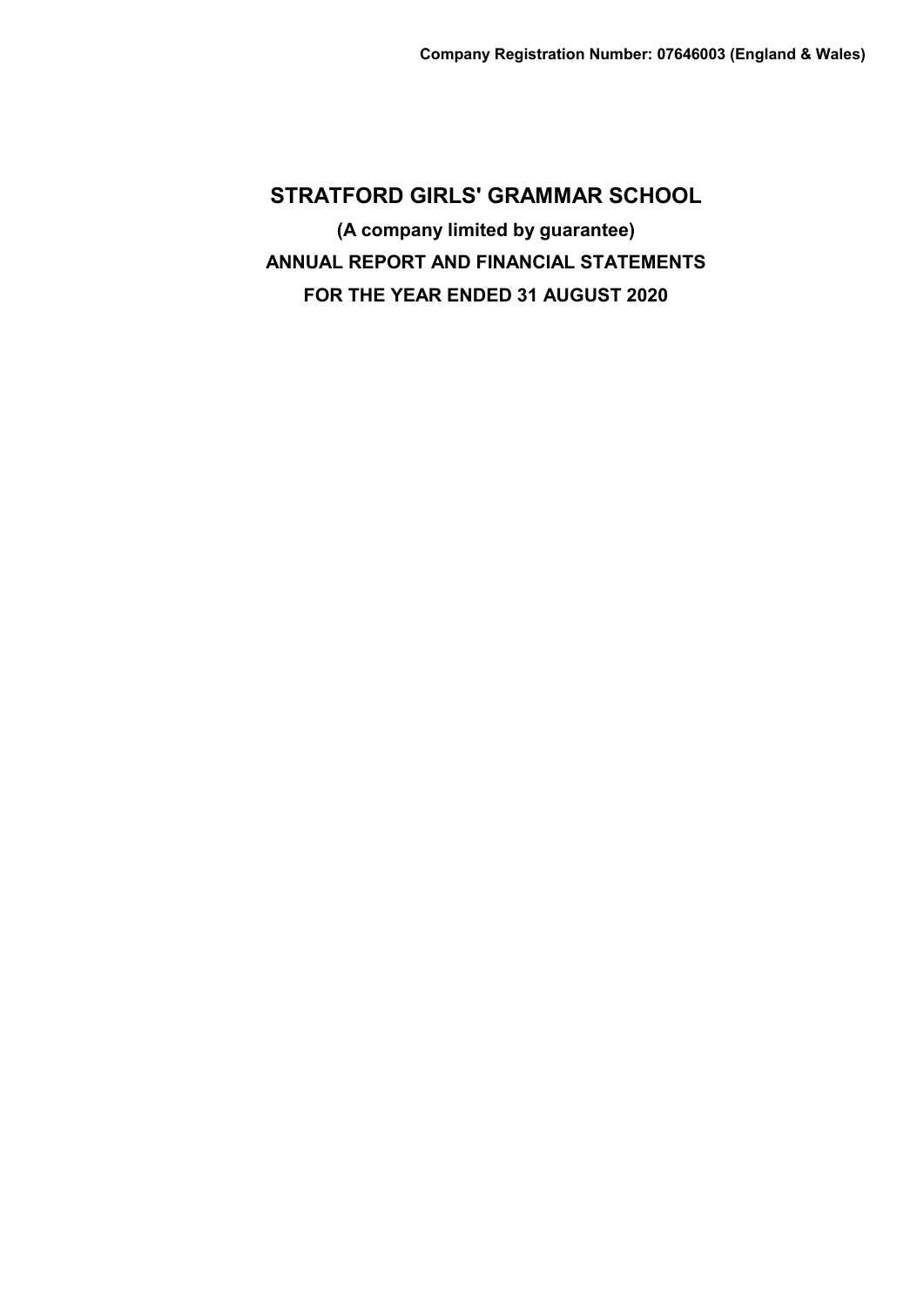# **STRATFORD GIRLS' GRAMMAR SCHOOL (A company limited by guarantee)**

# **CONTENTS**

| Reference and administrative details                                           | Page<br>$1 - 2$ |
|--------------------------------------------------------------------------------|-----------------|
| <b>Governors' report</b>                                                       | $3 - 15$        |
| <b>Governance statement</b>                                                    | $16 - 18$       |
| Statement on regularity, propriety and compliance                              | 19              |
| <b>Statement of Governors' responsibilities</b>                                | 20              |
| Independent auditor's report on the financial statements                       | $21 - 23$       |
| Independent reporting accountant's report on regularity                        | $24 - 25$       |
| Statement of financial activities incorporating income and expenditure account | 26              |
| <b>Balance sheet</b>                                                           | 27              |
| <b>Statement of cash flows</b>                                                 | 28              |
| Notes to the financial statements                                              | $29 - 51$       |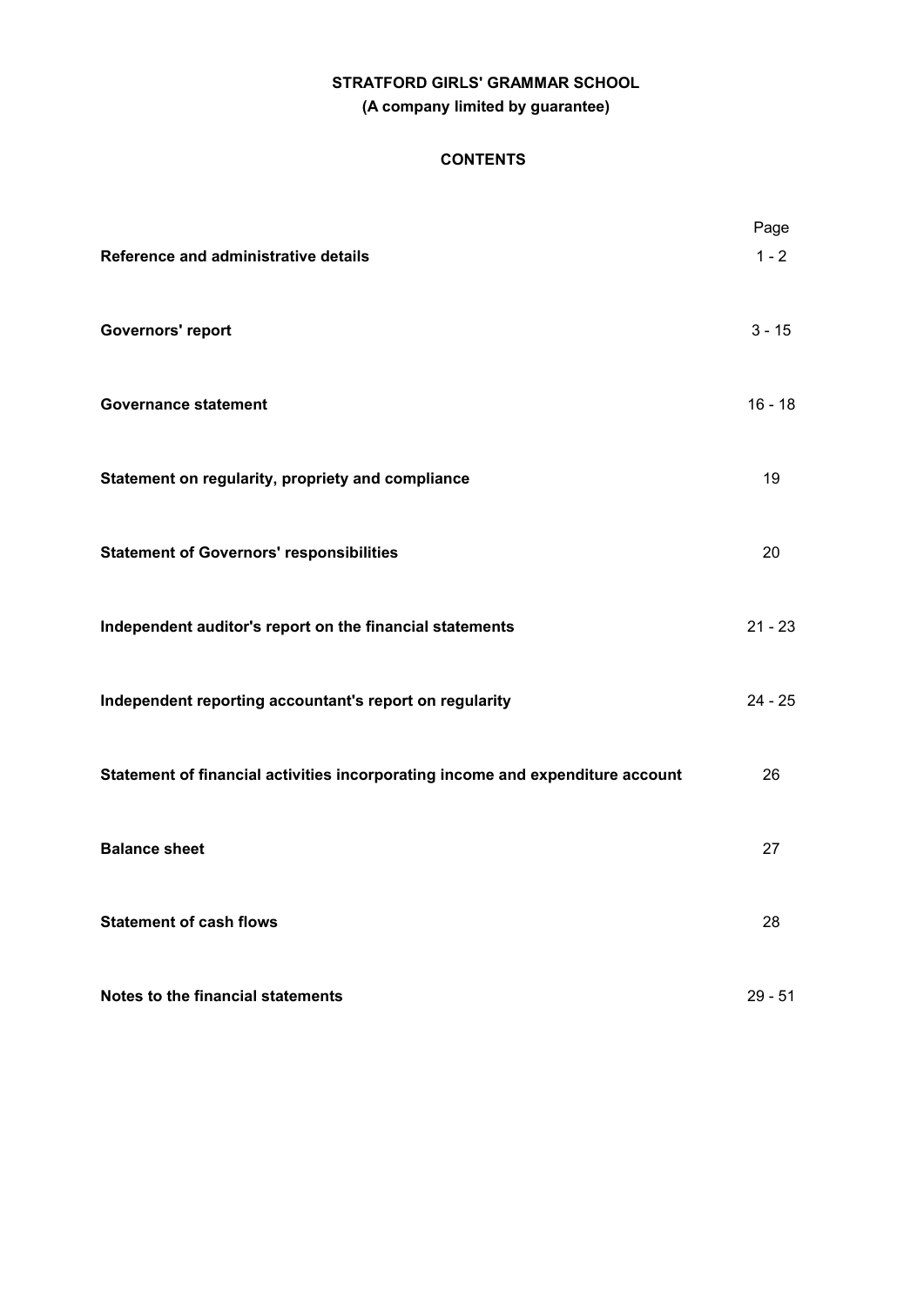# **(A company limited by guarantee)**

# **REFERENCE AND ADMINISTRATIVE DETAILS**

| <b>Members</b>                            | R Cox<br>A Harvey<br>J Millett                                                                                                                                                                                                                                                                                                                                                                                                                                                    |
|-------------------------------------------|-----------------------------------------------------------------------------------------------------------------------------------------------------------------------------------------------------------------------------------------------------------------------------------------------------------------------------------------------------------------------------------------------------------------------------------------------------------------------------------|
| Governors                                 | J Millett, Chair of Governors1<br>I Harwood (resigned 14 October 2020)<br>R Cox1<br><b>S</b> Bennett<br>J Waters (resigned 8 October 2019)<br>A Harvey<br>S Humberstone (appointed 27 November 2019)<br>C Nicklin<br>N Mackenzie (appointed 27 November 2019)<br>P Mcananey, Staff Governor<br>J Cornell, Headteacher and Accounting Officer1<br>D Welch<br>P Offer1<br>C Pote<br>J Tomkinson1<br>E Stringer (appointed 1 October 2019)1<br>G Fisher (appointed 12 February 2020) |
|                                           | 1<br>Designates member of Resources Committee                                                                                                                                                                                                                                                                                                                                                                                                                                     |
| <b>Company registered</b><br>number       | 07646003                                                                                                                                                                                                                                                                                                                                                                                                                                                                          |
| <b>Company name</b>                       | <b>Stratford Girls' Grammar School</b>                                                                                                                                                                                                                                                                                                                                                                                                                                            |
| <b>Principal and registered</b><br>office | <b>Shottery Manor</b><br>Shottery<br>Stratford-upon-Avon<br>Warwickshire<br><b>CV37 9HA</b>                                                                                                                                                                                                                                                                                                                                                                                       |
| <b>Company secretary</b>                  | J Wright                                                                                                                                                                                                                                                                                                                                                                                                                                                                          |
| <b>Senior management</b><br>team          | J Cornell, Headteacher<br>J Blackwall, Deputy Headteacher<br>C Hall, Assistant Headteacher<br>J Wright, Business Manager                                                                                                                                                                                                                                                                                                                                                          |
| Independent auditor                       | <b>Cooper Parry Group Limited</b><br><b>Chartered Accountants</b><br><b>Statutory Auditors</b><br>Park View<br><b>One Central Boulevard</b><br><b>Blythe Valley Park</b><br>Solihull<br><b>West Midlands</b><br><b>B90 8BG</b>                                                                                                                                                                                                                                                    |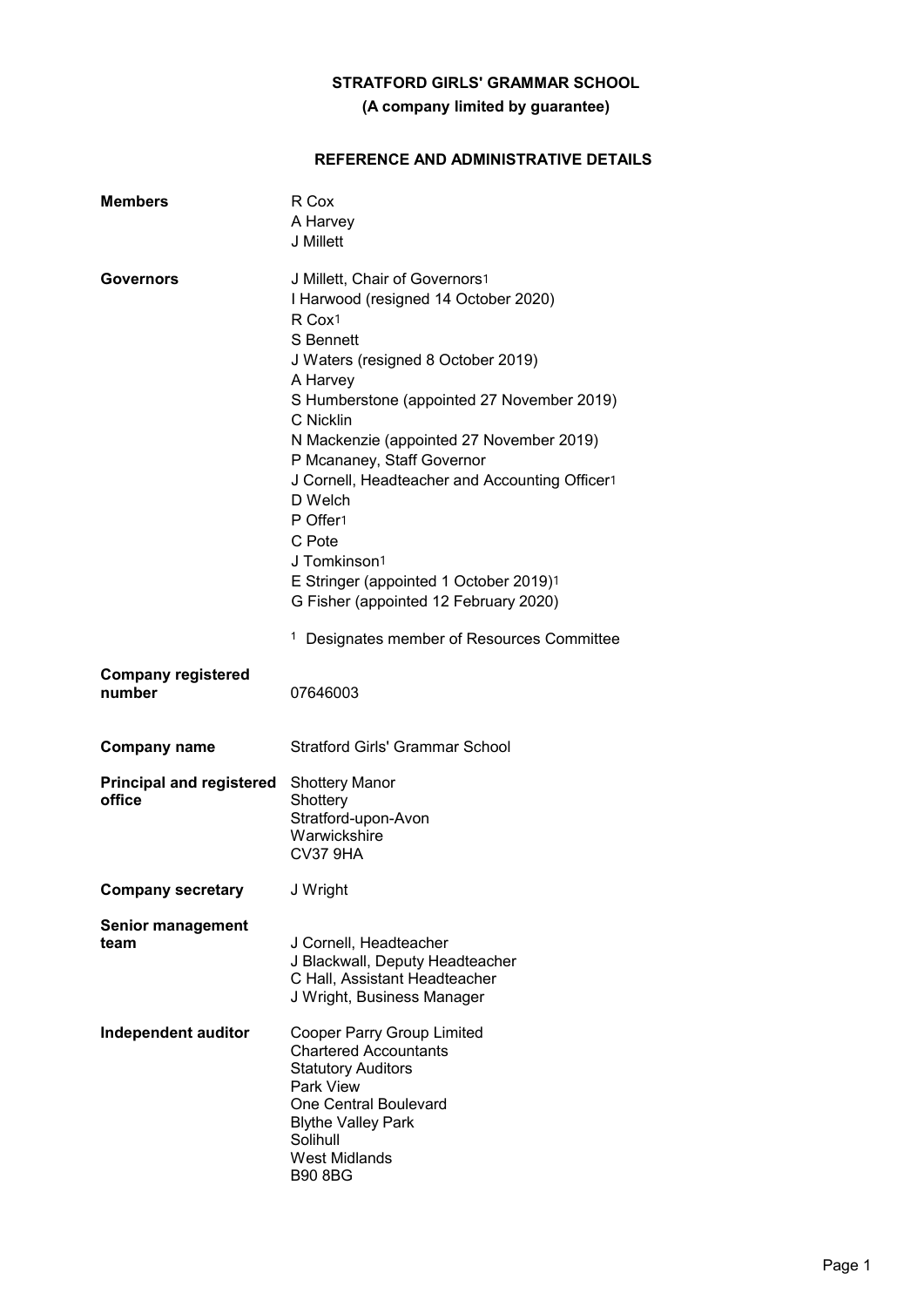# **(A company limited by guarantee)**

#### **REFERENCE AND ADMINISTRATIVE DETAILS (CONTINUED) FOR THE YEAR ENDED 31 AUGUST 2020**

| <b>Bankers</b>    | Lloyds Bank plc<br>22 Bridge Street<br>Stratford-upon-Avon<br>Warwickshire<br>CV37 6AG |
|-------------------|----------------------------------------------------------------------------------------|
| <b>Solicitors</b> | Winkworth Sherwood<br>Minerva House<br>5 Montague Close<br>London<br>SE1 9BB           |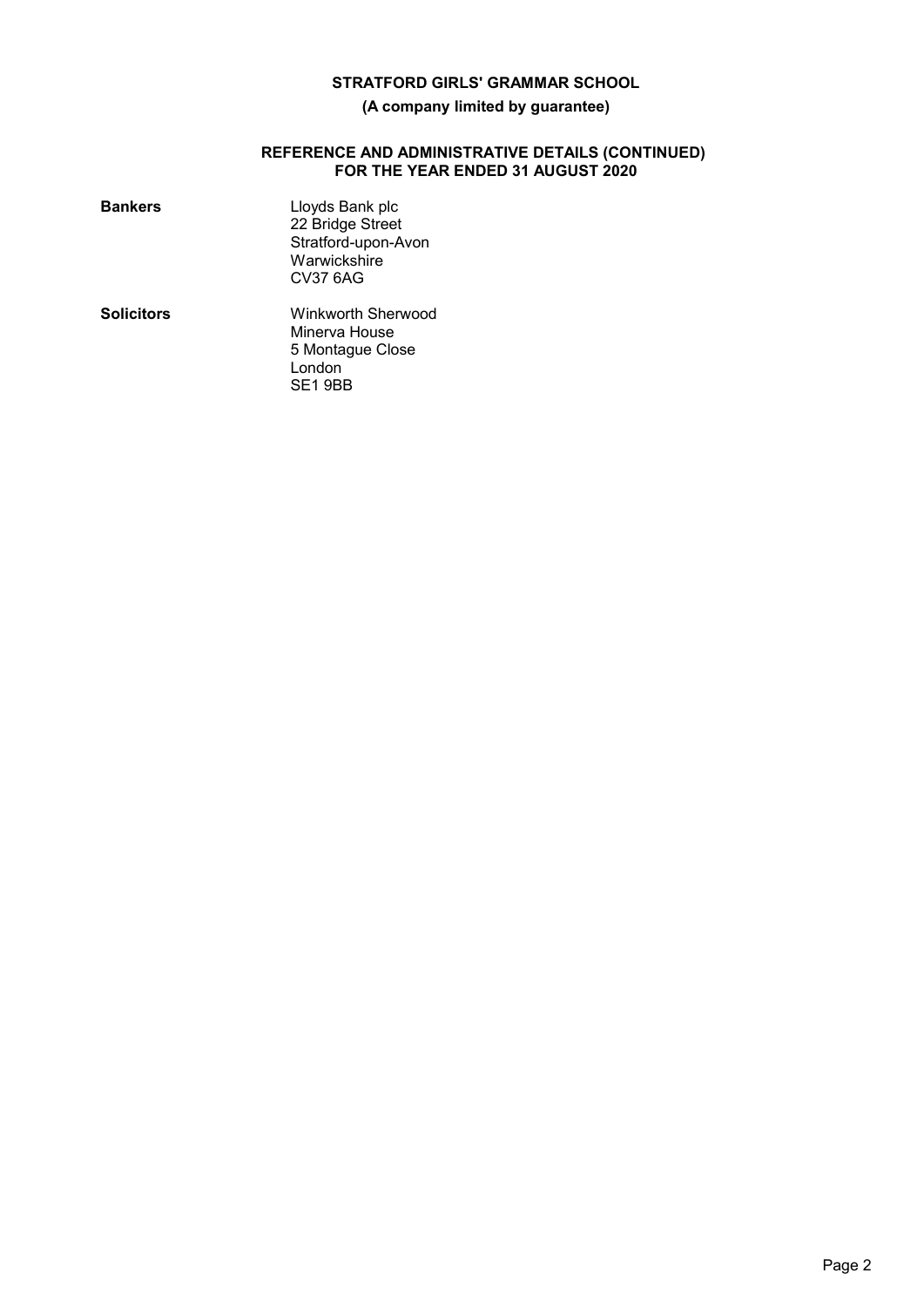#### **(A company limited by guarantee)**

# **GOVERNORS' REPORT FOR THE YEAR ENDED 31 AUGUST 2020**

The Governors, who also referred to as Trustees, present their annual report together with the financial statements and auditor's report of the charitable company for the 1 September 2019 to 31 August 2020. The annual report serves the purposes of both a Governors' report and a Directors' report under company law.

The Academy Trust's principal activities are specifically restricted to advance for the public benefit education in the United Kingdom, in particular but without prejudice to the generality of the foregoing by developing, maintaining, carrying on, managing and developing a school offering a broad and balanced curriculum.

The Academy Trust operates under a Funding Agreement issued by the Department for Education on 29 July 2011 (as amended on 12 April 2013) and commenced operations on 1 August 2011.

#### **Structure, governance and management**

#### **a. Constitution**

The Academy Trust is a company limited by guarantee and an exempt charity. The charitable company's Memorandum and Articles of Association are the primary governing documents of the Trust.

The Governors are also the Directors of the charitable company for the purposes of company law. The charitable company operates as Stratford Girls' Grammar School.

Details of the Governors who served throughout the year and to the date the approval of this report and the financial statements are included in the Reference and Administrative Details on page 1.

#### **b. Members' liability**

Each member of the charitable company undertakes to contribute to the assets of the charitable company in the event of it being wound up while they are a member, or within one year after they cease to be a member, such amount as may be required, not exceeding £10, for the debts and liabilities contracted before they ceased to be a member.

# **c. Trustees' indemnities**

The Governors benefit from indemnity insurance purchased by the Academy Trust to cover the liability of the Trustees arising from negligent acts, errors or commissions occurring whilst on Academy Trust business. The limit of this indemnity is £5,000,000.

#### **d. Method of recruitment and appointment or election of Governors**

Parent and staff Governors are elected through a democratic process: when a vacancy exists, nominations are invited from amongst those eligible, and candidates then publish brief statements, on the basis of which the parents (or staff, as appropriate) vote by secret ballot. Community and co-opted governors are recruited from the local community on the basis of the skills they can bring to the governing body, and are generally interviewed by the Head and Chair of Governors.

The Trust shall have the following Trustees, as set out in its Articles of Association and funding agreement:

- up to 1 Trustee who is appointed by the Members;
- up to 6 Parent Trustees who are elected by parents of registered pupils at the Academy Trust;
- up to 3 Staff Trustees appointed by the Members (provided that the total number of Trustees, including the Headteacher, who are employees of the Academy Trust, does not exceed one third of the total Trustees);
- up to 3 Co-opted Trustees who are appointed by the Board of Trustees; and
- the Headteacher who is treated for all purposes as being an ex-officio Trustee.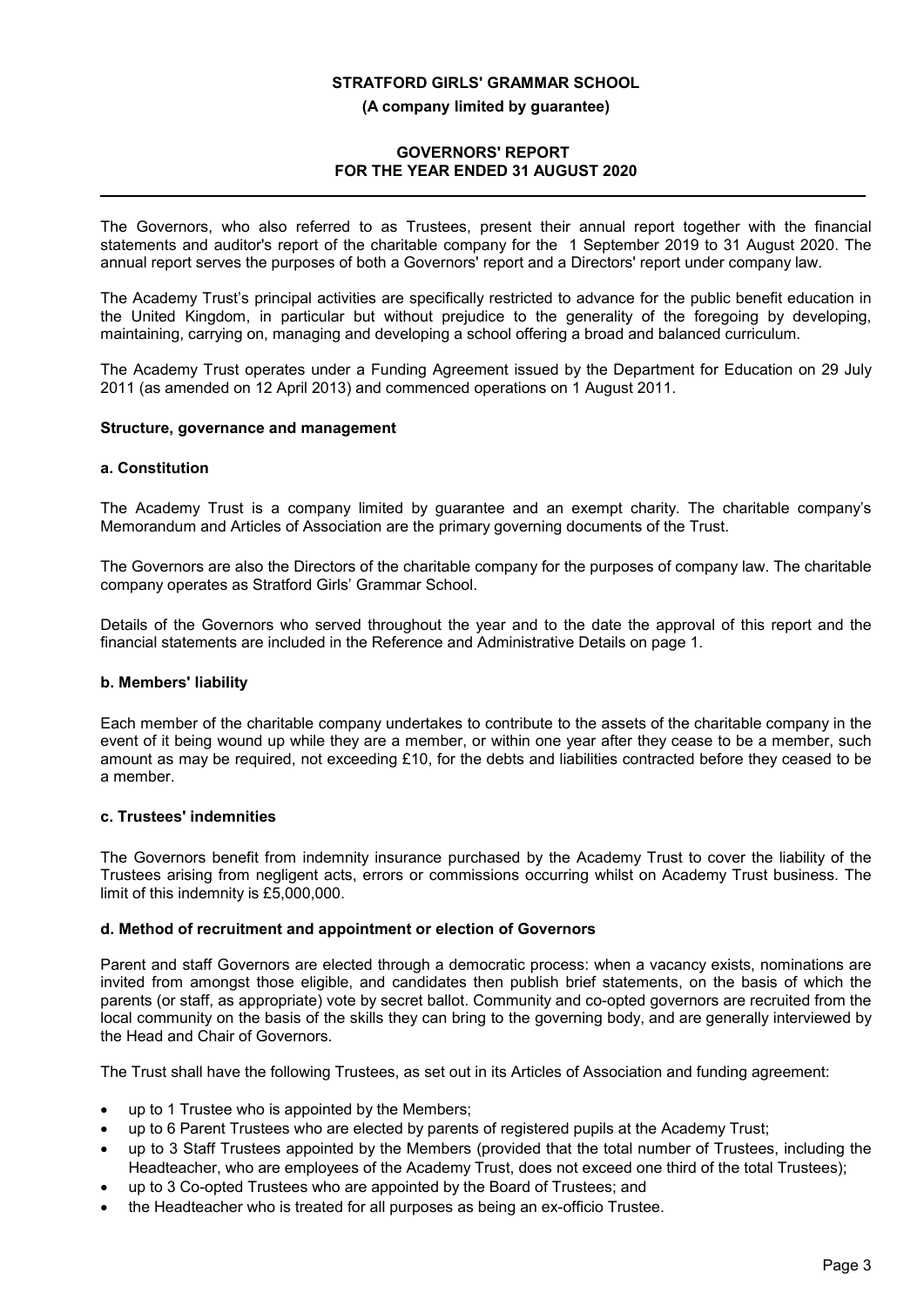**(A company limited by guarantee)**

#### **GOVERNORS' REPORT (CONTINUED) FOR THE YEAR ENDED 31 AUGUST 2020**

#### **Structure, governance and management (continued)**

#### **d. Method of recruitment and appointment or election of Governors (continued)**

Trustees are appointed for a 4 year period, except that this time limit does not apply to the Headteacher. Subject to remaining eligible to be a particular type of Trustee, any Trustee can be re-appointed or re-elected.

When appointing new Trustees, the Board of Trustees will give consideration to the skills and experience mix of existing Trustees in order to ensure the Board of Trustees has the necessary skills to contribute fully to the Academy Trust's ongoing development.

#### **e. Policies adopted for the induction and training of Governors**

The training and induction provided for new Governors will depend upon their existing experience but will always include a tour of the School and a chance to meet staff and pupils. All Governors are provided with copies of policies, procedures, minutes, accounts, budgets, plans and other documents they will need to undertake their role as Trustees. All new Governors also have the opportunity to undertake National Governance Association training and all Governors receive regular National Governance Association updates.

As there are normally only a few new Governor appointments each year, induction tends to be done informally and is tailored specifically to the individual. Advantage is taken of specific courses offered by various external organisations as appropriate. The Academy Trust subscribes to Warwickshire County Council Governor Training, and all Governors are encouraged to attend their courses as appropriate. The DfE Governance Handbook and Competency Framework is circulated to all Governors. From time to time further training is provided for governors on specific matters.

#### **f. Organisational structure**

The leadership and management structure consists of the Governors and Senior Leadership Team. The aim of the structure is to devolve responsibility and encourage decision-making at all levels.

The Governors are responsible for the strategic development of the Academy, adopting an annual School Improvement and Development Plan and budget, monitoring the Academy by use of budgets and management accounts and making major decisions about the direction of the Academy, capital expenditure and staff appointments.

The Senior Leadership Team (SLT) consists of the Headteacher, Deputy Headteacher, one Assistant Headteacher, and the Business Manager. There are occasionally opportunities for representatives of the Middle Leaders of the School to be seconded to the Senior Leadership team, or to take up one off specific leadership opportunities for a period of time. The SLT is responsible for the day to day running of the School and for spending within certain agreed limits. Some spending and day to day operating decisions are further devolved to Heads of Department and other Middle Leaders.

The Governors are responsible for setting general policy, adopting an annual development plan and budget, approving the annual statutory accounts, monitoring the Academy Trust by the use of budgets and other data, and making the major decisions about the direction of the Academy Trust, capital expenditure and staff appointments.

The Board of Governors normally meet 6 times each year. The Board of Governors establishes an overall framework for the governance of the Academy Trust and determines membership, terms of reference and procedures of Committees of the Board of Governors and other groups. It receives reports including policies from its Committees for ratification. It monitors the activities of the Committees through the minutes of their meetings and through direct reporting from the elected Chair of each Committee. The Board of Governors may from time to time establish working groups to perform specific tasks over a limited timescale.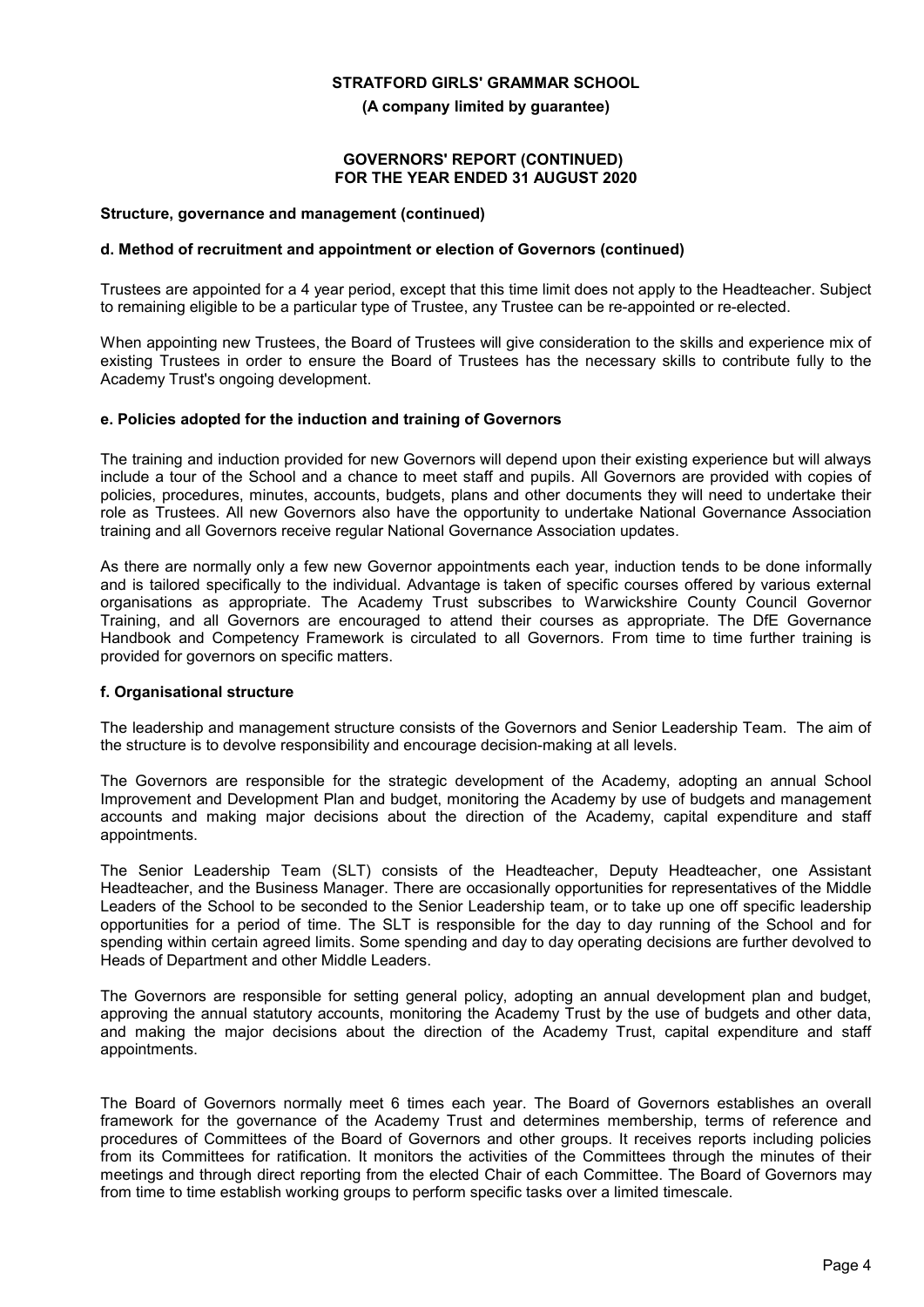**(A company limited by guarantee)**

## **GOVERNORS' REPORT (CONTINUED) FOR THE YEAR ENDED 31 AUGUST 2020**

# **Structure, governance and management (continued)**

# **f. Organisational structure (continued)**

There are 3 Committees of the Board of Governors as follows:

- Resources
- Progress and Well-being
- Curriculum, Leadership and Management

Each Committee has its own terms of reference detailing the responsibilities discharged to it.

The following decisions are reserved to the full Board of Governors:

- to consider any proposals for changes to the status or constitution of the Academy Trust and its committee structure;
- to appoint or remove the Chair and / or Vice Chair; and
- to appoint and / or consider the performance management of the Headteacher.

The Governors have devolved the day-to-day management of the Academy Trust to the Senior Leadership Team ('SLT'), which is led by the Headteacher. The Headteacher is the Academy Trust's Accounting Officer and has overall responsibility for the day to day financial management of the Academy Trust. The SLT implements the policies laid down by the Governors and reports back to them on performance.

The Governors are responsible for setting general policy, adopting an annual development plan and budget, approving the annual statutory accounts, monitoring the Academy Trust by the use of budgets and other data, and making the major decisions about the direction of the Academy Trust, capital expenditure and staff appointments.

#### **g. Arrangements for setting pay and remuneration of key management personnel**

The Governors consider the Board of Governors and the Senior Management Team to comprise the key management personnel of the Academy Trust in charge of directing and controlling, running and operating the Academy on a day to day basis. All Governors give of their time freely and no Governor received any remuneration in the current or prior year, other than those Governors who are also employees of the Academy Trust. Details of Governors' remuneration and expenses are disclosed in note 11 of the financial statements respectively. The pay of the Senior Management Team is reviewed annually by the Curriculum, Leadership and Management Committee in line with the Academy's pay and remuneration policy and by reference to published pay scales for both teaching and administrative support staff.

The Headteacher's pay is set within a 7 point band according to the School group size as defined by the School Teachers' Pay and Conditions Document (STPCD) and the School's pay policy. Other SLT members are placed on a 5 point band set in relation to parameters defined in the pay policy.

Salaries are reviewed annually in line with the School's pay policy, and pay increments within the bandings are awarded where the review shows sustained high quality of performance in respect of school leadership and management and pupil progress when measured against performance objectives set.

#### **h. Trade union facility time**

There were no employees who were relevant Trade Union officials during the 2019/20 year and no was any paid time off for Trade Union activities provided by the Academy Trust during the year.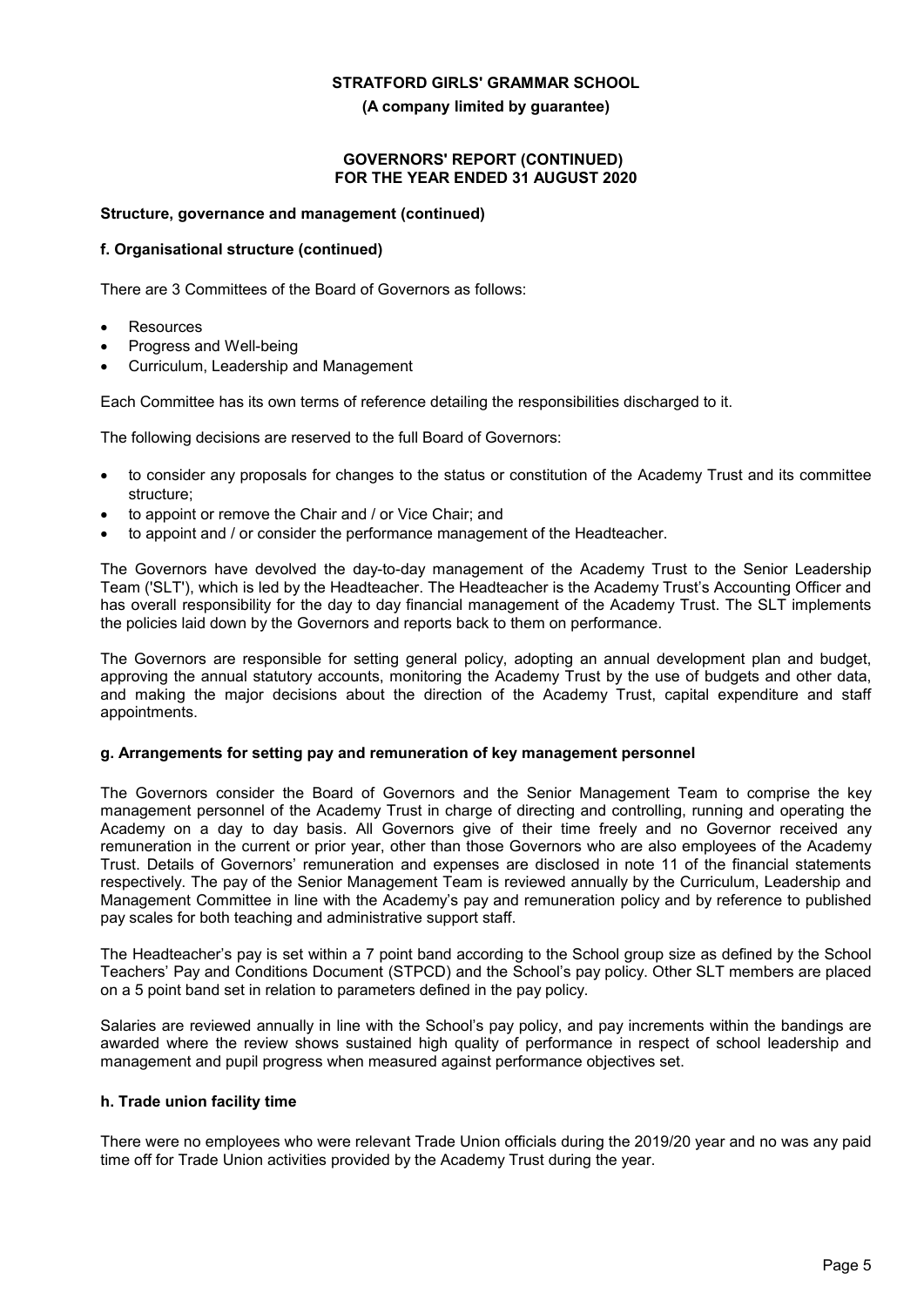**(A company limited by guarantee)**

#### **GOVERNORS' REPORT (CONTINUED) FOR THE YEAR ENDED 31 AUGUST 2020**

#### **Structure, governance and management (continued)**

#### **i. Related parties and other connected charities and organisations**

There are no related parties or connected organisations which either control or significantly influence the decisions and operations of the Academy Trust.

The Stratford Girls' Grammar School Fund, is a separate registered charity in which J Cornell is a Trustee. The charity makes donations and contributions to support particular projects and facilities of the Academy Trust and its pupils, and is therefore treated as a related party of the Academy Trust for the purposes of the financial statements. The Governors do not consider the charity to be a connected charity as the Trustees of the charity are not appointed by the Academy Trust or the Governors, are not directed by or accountable to the Governors and as the charity's objects differ to and are wider than those of the Academy Trust.

#### **Objectives and activities**

#### **a. Objects and aims**

The Academy's main objectives are encompassed in its Vision and Values statement:

We see our school as:

- an outstanding girls' Grammar School with academy status, where sustained high standards are expected and excellence encouraged in all areas
- a place where students are challenged, supported and learn to think for themselves
- a happy, caring and safe community almost a family where every individual is valued, respected and nurtured to develop their full academic and personal potential

We aim to:

- inspire the love of learning, encouraging a spirit of intellectual enquiry and experimentation
- provide a stimulating learning environment where all achievements are celebrated
- enable students to be independent learners and take responsibility for their own learning
- equip them with the skills for life in the wider local, national and global community beyond school in a world of rapid change
- $-$  be responsive to the needs of every individual
- foster enthusiasm for life and eagerness to grow in order that they can realise their dreams, hopes and aspirations
- give students the confidence and courage to face life positively and be valuable members of the wider community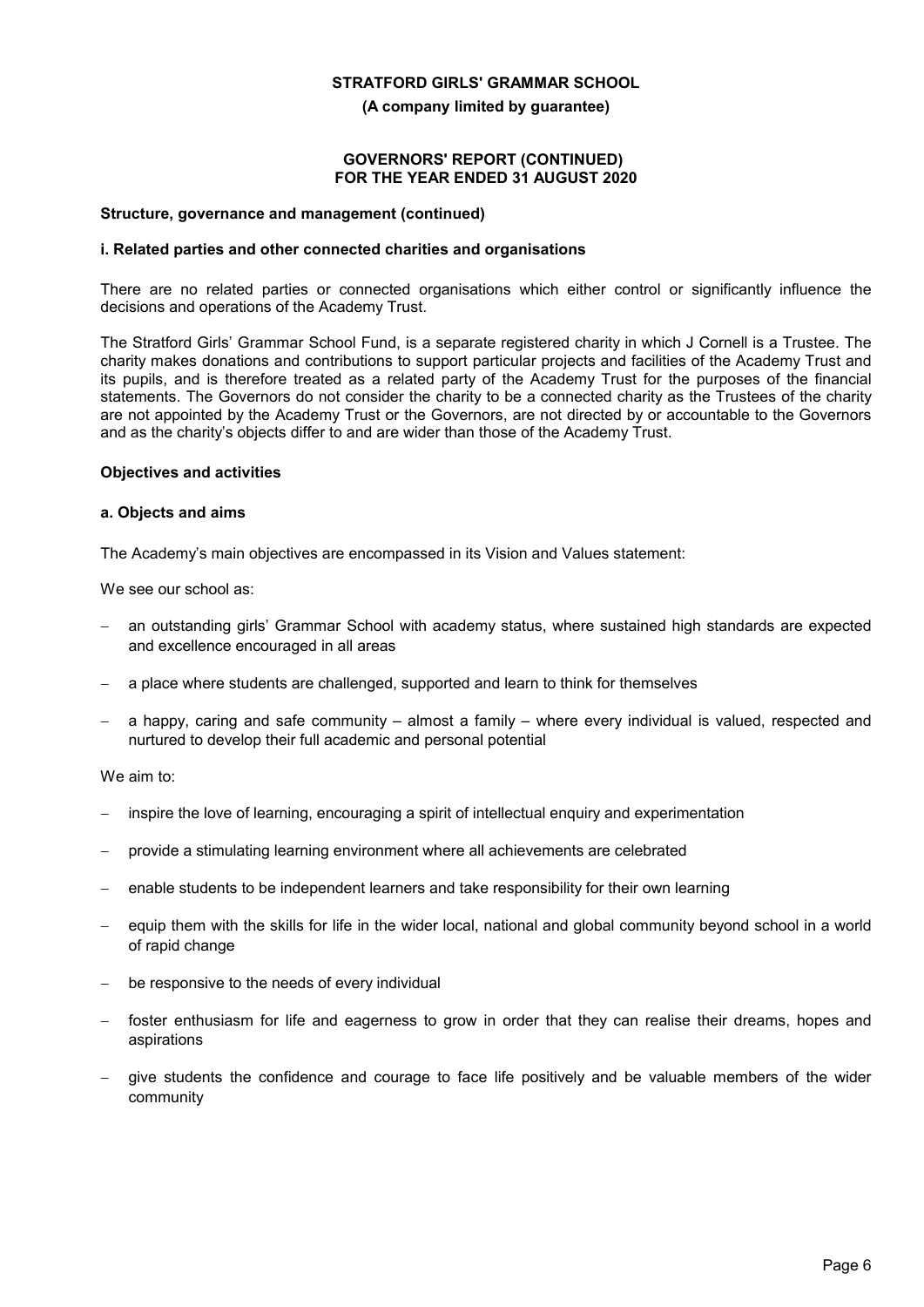#### **(A company limited by guarantee)**

#### **GOVERNORS' REPORT (CONTINUED) FOR THE YEAR ENDED 31 AUGUST 2020**

# **Objectives and activities (continued)**

#### **a. Objects and aims (continued)**

We value:

- the development of the whole person
- the strong community spirit and sense of belonging in the school
- excellence in all things, including high academic standards but equally in other fields
- respect, courtesy and consideration for others, compassion and kindness
- self-discipline, hard work and effort
- self-esteem and self-awareness
- creativity, independence of thought, intellectual curiosity and adaptability
- strength through diversity and involving everyone
- a sense of humour
- high moral standards, including integrity, honesty, truth, reliability, loyalty and a sense of fairness

The Governors of the School intend:

- to maintain the school as a selective girls' Grammar School with academy status
- to provide a caring and disciplined environment in which each student can achieve their full academic and personal potential and be fully prepared for life beyond school
- to provide a supportive working environment for all staff, to value and respect them and their work, and to enable them to provide education of the highest quality
- to promote a sense of community and mutual respect between governors, staff, pupils and parents so that the School continues to develop as a centre of excellence and all-round education.

And to these ends, the activities provided by the Academy include the following:

- teaching and learning opportunities across a wide curriculum to enable all students to attain the highest possible standards in academic qualifications;
- an extensive programme of enrichment and extra-curricular activities to enable all students to develop a broad range of skills, interests and experiences;
- continuing professional development opportunities for all staff, to encourage them to be effective models of learning and development, and to provide the best possible education for students;
- and a strong focus on community to allow students to develop as responsible and responsive learners within a supportive and caring environment.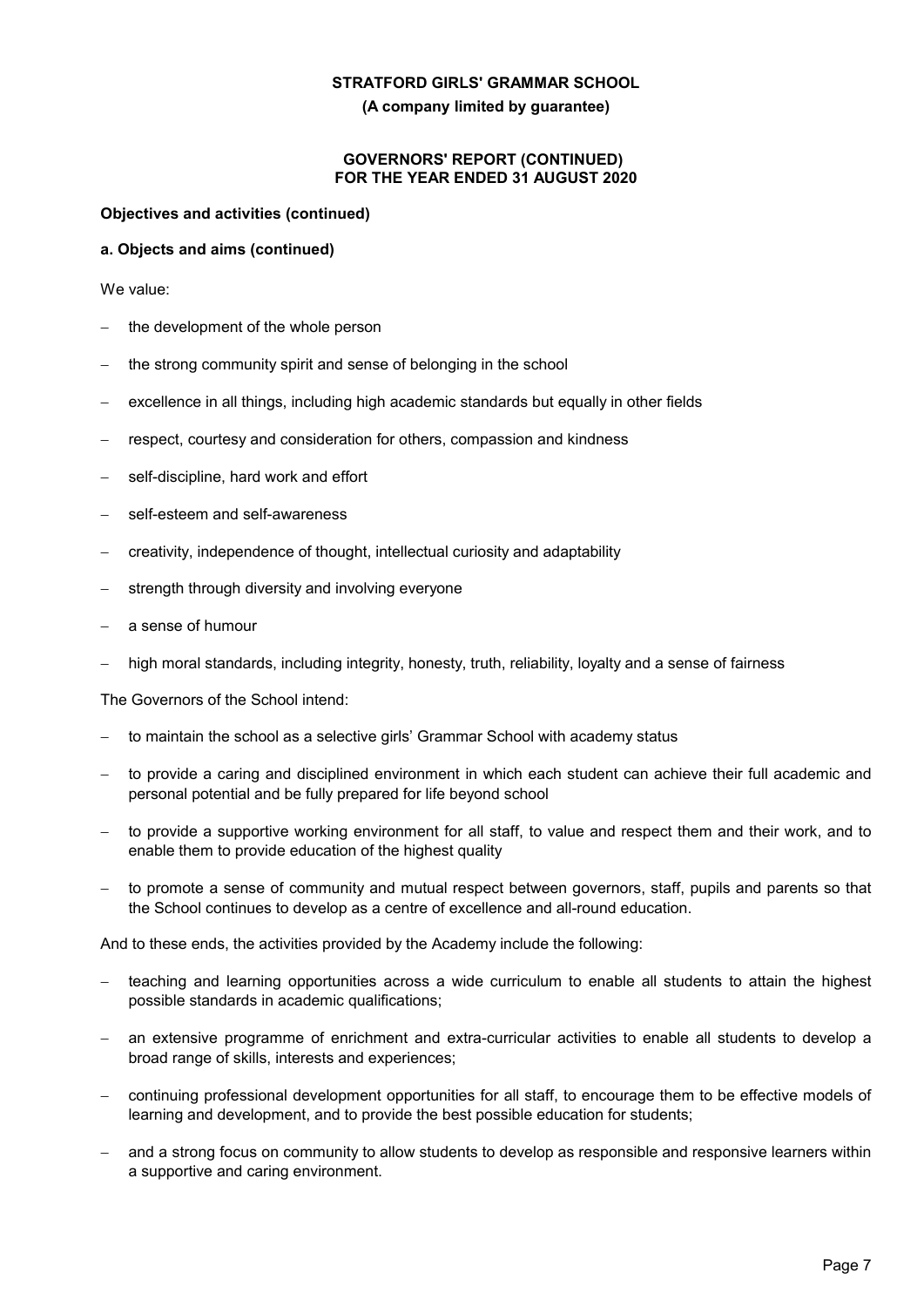**(A company limited by guarantee)**

### **GOVERNORS' REPORT (CONTINUED) FOR THE YEAR ENDED 31 AUGUST 2020**

#### **Objectives and activities (continued)**

#### **b. Objectives, strategies and activities**

The main objectives for the period were to promote excellence and enhance achievement, as stated in the 2019- 20 School Improvement and Development Plan (SIDP).

The following key priorities were identified in the SIDP:

- 1. To strength and hone the SGGS brand within the local area;
	- By continuing to develop, consolidate and sustain high quality teaching and learning throughout the school
	- By ensuring that progress measures are as good as they can be for all students
	- By continuing to develop and sustain outstanding personal development, behaviour and welfare across the community, and
	- Through establishing a common understanding of who we are through development of our marketing and consolidation of our brand
- 2. To offer a high quality, broad and relevant curriculum
	- By conducting a full review of the curriculum model across the school
	- By strengthening the existing academic curriculum across the school
	- Through continued focus on the sustainability of the sixth form, and
	- Refinement of the co-curricular offer throughout the school
- 3. To review, develop and maximise the use of resources staff and facilities to fulfil the school's potential
	- By reviewing the TLR structure and roles of associate staff, and
	- Continuing to develop the Fundraising strategy
- 4. To implement an IT strategic development plan
	- By enhancing the provision for IT and Computing in school
	- Updating of IT communications by means of a new School App
- 5. To ensure that the whole school experience matches the expectation of our offer
	- By continual focus on maintenance and development of our site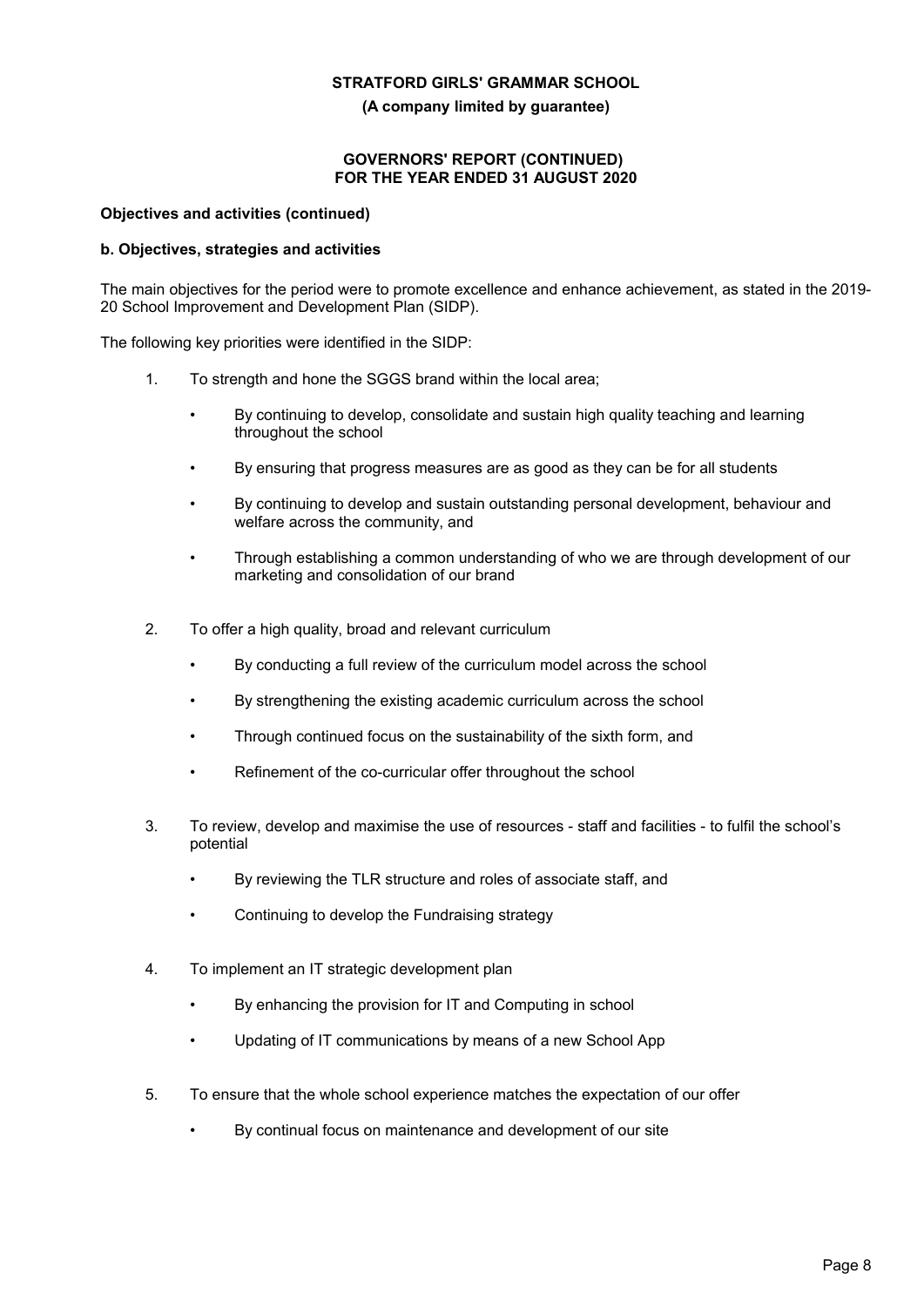**(A company limited by guarantee)**

#### **GOVERNORS' REPORT (CONTINUED) FOR THE YEAR ENDED 31 AUGUST 2020**

#### **Objectives and activities (continued)**

#### **c. Public benefit**

The Academy Trust aims to advance for the public benefit a selective education for girls in Stratford upon Avon and the surrounding area, offering a broad curriculum and an excellent education environment for its pupils. Through its lettings, the Academy Trust also allows use of its facilities for recreational and other leisure time occupation for the community at large in the interests of social welfare and with the interest of improving the life of that community.

The Governors confirm that they have complied with the duty in the Charities Act 2011 to have due regard to the Charity Commission general guidance on public benefit in exercising their powers or duties. They have referred to this guidance when reviewing the Academy Trust's aims and objectives and in planning its future activities.

# **STRATEGIC REPORT**

#### **Achievements and performance**

#### **a. Results for the year**

We are a forward-looking school that is ambitious for every one of our students. Our values underpin all that we do and are reflected in the everyday actions and behaviours of our diverse, inclusive community. Our school is one that inspires its students to be the best they can be and so enables them to go on to do remarkable things in amazing places. We are proud that we offer a traditional curriculum which brings a breadth and depth of study to Year 7 through to A-level. Our academic results are outstanding, as is our position as a top girls' selective school locally and nationally.

Enrichment is at our heart as we believe in developing and empowering the whole person. The traditional expectations of Music, Drama, Art and Sport are all strengths within this school and we have a strong reputation for success in these areas. We also provide a breadth of real-life experiences through our extensive trips and residentials, as well as the competitions that we encourage our students to participate in. Although blighted by COVID-19 in the second half of the year, we saw our students participating in a full programme up to the point of lockdown. SGGS students visited Rotterdam, New York, North Wales, France, Germany and Spain, as well as North Wales. Our sixth formers attended the Model United Nations Conference hosted at Oxford University, as well as subject conferences at both Warwick and Coventry universities. Those students participating in their Gold Duke of Edinburgh were out and about testing their skills. While we also saw success in the Maths Challenge, Physics and Chemistry Olympiads, Youth Speaks and the National Kids Lit Quiz. Parallel to all of this, SGGS is also a leader in supporting young people to be who they aspire to be in the world of work through our comprehensive PSHE and Careers programmes. Our students are outward looking. They are interested in the world around them on a local, national and global level. Through our Speakers Programme and access to the world of work, our students leave us equipped for life beyond Shottery. All of these elements make Stratford Girls' Grammar School an eclectic, vibrant place to be for all involved in the school's daily business.

COVID-19 most definitely made the last year a year of two halves and its impact cannot be underestimated. We were fortunate that our investment into our IT network and provision for teaching staff meant that we could seamlessly move to remote education from day one following the closure of schools from Monday 23rd March. Our students were from the outset able to access high quality learning, which only improved as lockdown continued. We set the bar locally in terms of how teaching could be delivered by a school. It was through our approach that we were able to maintain our community during the most challenging of times. Our pastoral support is strong and worthy of note in a time when mental health and well-being are prominent in the national agenda. We are committed to meeting the needs of our students so that they can maximise their potential. It was tested and not found wanting during lockdown.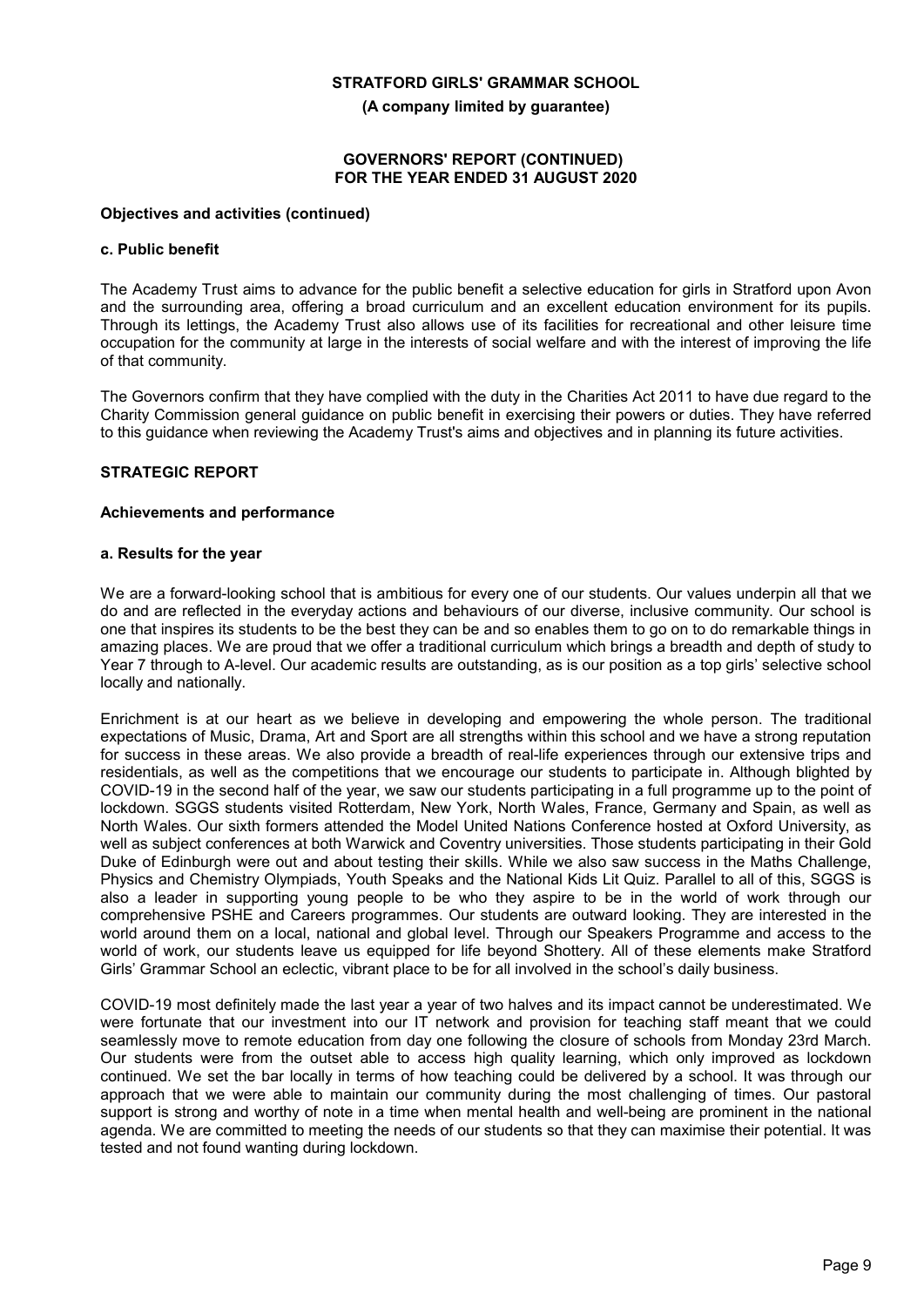**(A company limited by guarantee)**

#### **GOVERNORS' REPORT (CONTINUED) FOR THE YEAR ENDED 31 AUGUST 2020**

#### **STRATEGIC REPORT (continued)**

#### **Achievements and performance (continued)**

# **a. Results for the year (continued)**

At the senior end of the school, the impact of our new Head of Sixth Form and our new marketing strategy resulted in greater recruitment into Year 12 from September 2020. Our work with WSA has brought SGGS into the 21st century in terms of marketing through the digital world. Our sixth form students were heavily involved in the development of our Step into Sixth Form online programme which supported Year 11s into our sixth form. With the loss of national exams and having been stood down from school in March with no further teaching, our existing students with us recognised the importance of building a community of prospective students online to support them in their transition to sixth form here. Through videos, chats and forums, they shone a light on life and study in the sixth form, while our departments offered introductory subject courses to their chosen A-levels. This whole programme under the leadership of the Head of Sixth Form and Deputy Head, and which was adeptly managed by the newly appointed Sixth Form Administrator, was one of the true success stories from the lockdown period.

#### *Academic results*

Academic excellence is our core business. It's no secret that our students achieve outstanding results academically. However, we are unable to report any performance data for summer 2020 due to the cancellation of all national exams.

We are really proud of last year's Year 11 and Year 13 students, and the results received in August. Both Year Groups were very able and we were confident as we moved through the Spring term that we were looking at another excellent set of results in August. We certainly expected our students to meet, if not exceed the performance of the previous years. It was really sad and disappointing for both staff and the students in both exam years that they were not able to prove themselves in the exams after all their hard work and effort: our hearts went out to them!

As with many schools, the initial use of the algorithm for the A-level results adversely affected 40% of our students' grades, producing for many very able students grades that were significantly below where they had been performing throughout their courses. Results Day was not a pleasant experience for anyone! We were, therefore, genuinely pleased with the government's decision to U-turn as this allowed our students to receive their Centre Assessment Grades (CAGs) instead: grades that were based on their whole body of work across their exam course. There was never going to be a right way to sort out the loss of the national exams but we do feel that our students have results that reflect the ability, work and effort that we saw while with us and know that they have the academic foundations to build on in the next stage of their education or employment. None of us would have wished for our young people to go through the situation of cancelled exams and then the heartache of given rather than earned results, but some positive things came out of a very bad situation.

100 students have taken up places at university; 63 to Russell Group, 7 to Oxbridge, 6 to medicine, dentistry or veterinary. Alongside the usual mix of courses being studied (Sciences, Economics, Politics, Maths, Law, History, Engineering, Business, English, Languages, Computing, Geography, Music, Psychology, Pharmacy), there are some choices that reflect the breadth of study now available at higher level, for example Agriculture with Animal Science, Biomedical Genetics, Games Art, International Disaster Management & Humanitarian Response, Occupational Therapy and Speech & Language Therapy. We are also delighted to see a successful applicant to the Degree Apprenticeship at JP Morgan. Many of these alumnae will return to share their wisdom with our current students as part of our careers programme over the next few years.

#### **b. Key performance indicators**

The Academy Trust uses a number of benchmarks or performance indicators to evaluate its financial performance and drive budgetary control and monitoring.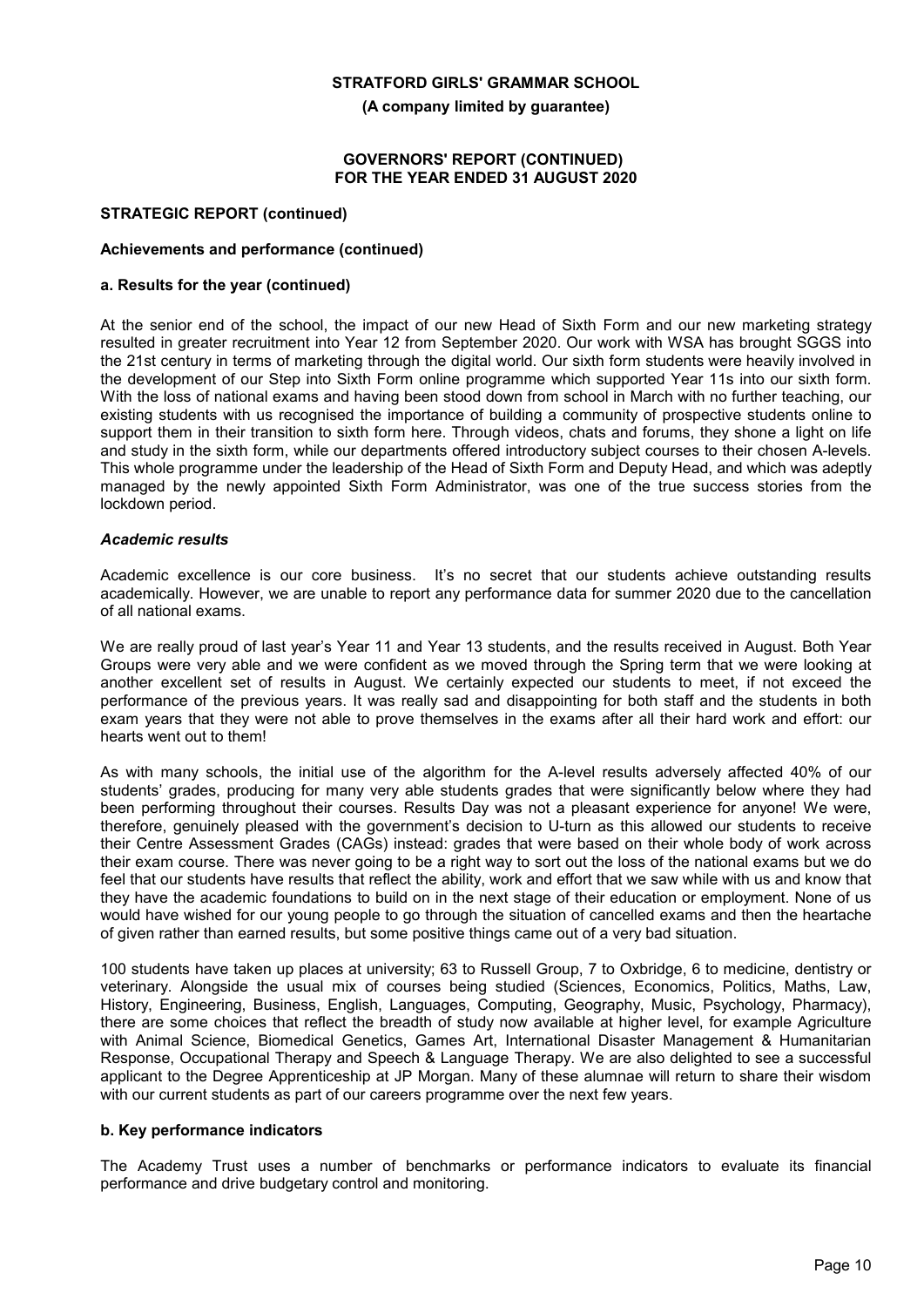**(A company limited by guarantee)**

#### **GOVERNORS' REPORT (CONTINUED) FOR THE YEAR ENDED 31 AUGUST 2020**

#### **STRATEGIC REPORT (continued)**

#### **Achievements and performance (continued)**

#### **b. Key performance indicators (continued)**

A key financial performance indicator for the Trust is the level of reserves held at the balance sheet date and, in particular, the amount of unrestricted reserves plus restricted income reserves at year end. At 31 August 2020, the balance of the unrestricted and restricted income reserves was £126,628 (2019: £45,626), which is after transfers of £76,562 to the restricted fixed asset fund to fund capital expenditure during the year. Further details on the level of reserves held by the Academy Trust are set out in the Reserves Policy section below.

As the majority of the Academy Trust's funding is based on pupil numbers, pupil numbers is also a key performance indictor. As noted earlier in this report, pupil numbers at the most recent census were 785 which is a decrease of 4% from the previous census.

Staffing costs are another key performance indicator for the Academy Trust and the percentage of total staff costs to total educational grant funding (being GAG funding plus other operating educational grants from the ESFA and / or Local Authority) for the year was 87% (2019: 89%), while the percentage of staff costs to total costs (excluding depreciation and LGPS FRS102 pension cost charges) was 77% (2019: 73%).

#### **c. Going concern**

As detailed in the Financial Review and Reserves Policy sections below, the balance of revenue reserves held by the Academy Trust at 31 August 2020 was £126,628. The Governors are aware of the need to maintain a healthy level of reserves and they continue to review the curriculum and teaching time for each subject and operating costs and efficiencies. The Academy Trust is forecasting in an in-year surplus to be generated in each of the next 3 years, and the Governors are confident that reserves will be continue to be built up over this time.

The impact of the COVID-19 outbreak was significant in terms of operational activity, however although there were increases and decreases in some costs, and reductions in some income streams, the result was that there was no overall material impact upon the financial position of the academy trust during the financial year.

After making appropriate enquiries, the Board of Governors has a reasonable expectation that the Academy Trust has adequate resources to continue in operational existence for the foreseeable future. For this reason, it continues to adopt the going concern basis in preparing the financial statements. Further details regarding the adoption of the going concern basis can be found in the Statement of Accounting Policies within the financial statements.

#### **Financial review**

#### **a. Review of financial performance and position**

The majority of the Academy Trust's income is received from the Education and Skills Funding Agency ('ESFA') in the form of recurrent grants, the use of which is restricted to particular purposes. The grants received from the ESFA during the year ended 31 August 2020 and the associated expenditure of these grants are shown as restricted funds in the Statement of Financial Activities. The Academy Trust also receives grants for fixed assets from the ESFA and other organisations / funders and these are shown as restricted fixed asset funds in the Statement of Financial Activities. The balance of the restricted fixed asset fund is reduced by the depreciation charges on the assets acquired using these funds.

For the year ended 31 August 2020, the Academy Trust's total income (excluding capital grants was £4,754,158 (2019: £4,736,719) while the total expenditure (excluding depreciation and LGPS FRS102 pension cost charges) was £4,596,594 (2019: £4,654,383), resulting in a net surplus for the year of £157,564 (2019: £82,336).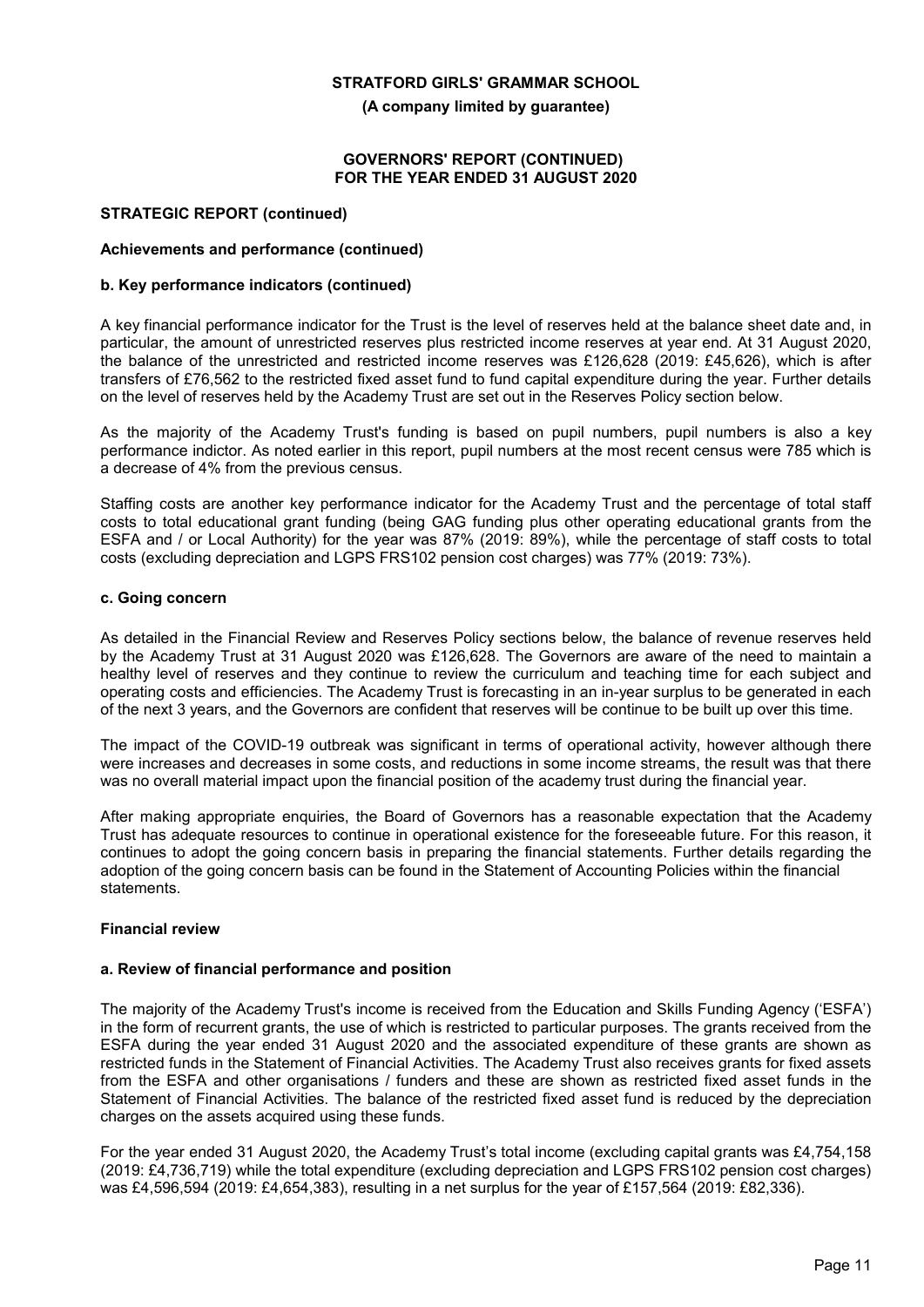**(A company limited by guarantee)**

#### **GOVERNORS' REPORT (CONTINUED) FOR THE YEAR ENDED 31 AUGUST 2020**

#### **STRATEGIC REPORT (continued)**

#### **Financial review (continued)**

#### **a. Review of financial performance and position (continued)**

After the transfer of funds from unrestricted funds to fund capital expenditure in the year, the balance of reserves at 31 August 2020, excluding the restricted fixed asset funds and LGPS liability fund was £126,628 (2019: £45,626). The impact of the COVID-19 pandemic has not been significant in net terms; although there were some additional costs and reductions in lettings income, these were balanced to some degree by cost savings in other operational areas.

The net book value of fixed assets at 31 August 2020 were £14,142,666. The fixed assets held by the Academy Trust are used exclusively for providing education and associated support services to the pupils of the Academy Trust.

Included within the Academy's balance sheet at year end is a defined benefit pension scheme liability of £1,655,000 (2019: £1,355,000), which arises from the deficit in the Local Government Pension Scheme ("LGPS") that is attributable to the Academy. Further details regarding the deficit in the LGPS at 31 August 2020 are set out in note 24 to the financial statements.

The key financial policies reviewed and adopted during the period included the Financial Procedures Policies and Manual, which lays out the framework for the Academy Trust's financial management, including financial responsibilities of the Board of Governors, Headteacher, managers, budget holders and other staff, as well as the delegated authorities for spending.

# **b. Reserves policy**

The Governors review the reserve levels of the Academy Trust annually. This review encompasses the nature of the income and expenditure streams, the need to match income with commitments and the nature of reserves. The Governors also take into consideration the future plans of the Academy Trust, the uncertainty over future income streams and other key risks identified during the risk review. The Governors have determined that the appropriate level of free cash reserves should be approximately £100,000 to £200,000 to meet any unbudgeted expenditure (such as major building repairs).

The Academy Trust's current level of reserves at 31 August 2020 is £12,635,547 (2019: £13,071,938), of which £126,628 (2019: 45,626) is revenue reserves (that is, total funds less the amount held in the pension reserve and restricted fixed asset funds). As detailed above, the Academy Trust is forecasting in an in year surplus to be generated in each of the next 3 years, and as such, the Governors are confident the reserves will continue to be rebuilt over this time.

The value of the restricted fixed asset fund at 31 August 2020 is £14,163,919 (2019: £14,381,312), which is represented by the net book value of fixed assets of 14,142,666 (2019: £13,559,045) that are used exclusively for providing education and associated support services to the pupils and which can only be realised by disposing of the associated tangible fixed assets, together with unspent CIF grants received from the ESFA of £21,255 (2019: £871,387).

The pension reserve fund has a deficit balance at 31 August 2020 of £1,655,000, which represents the deficit in the LGPS at the balance sheet date. The effect of the LGPS deficit is that Academy Trust is required to make additional pension contributions over a number of years in order to fund the deficit. These additional pension contributions will be funded from the Trust's annual recurring income, which may significantly impact its ability to continue to deliver its educational outcomes with the available public funding it receives. The Trustees have noted however that the Government has provided a guarantee that in the event of an Academy closure, any outstanding LGPS liabilities would be met by the Department for Education.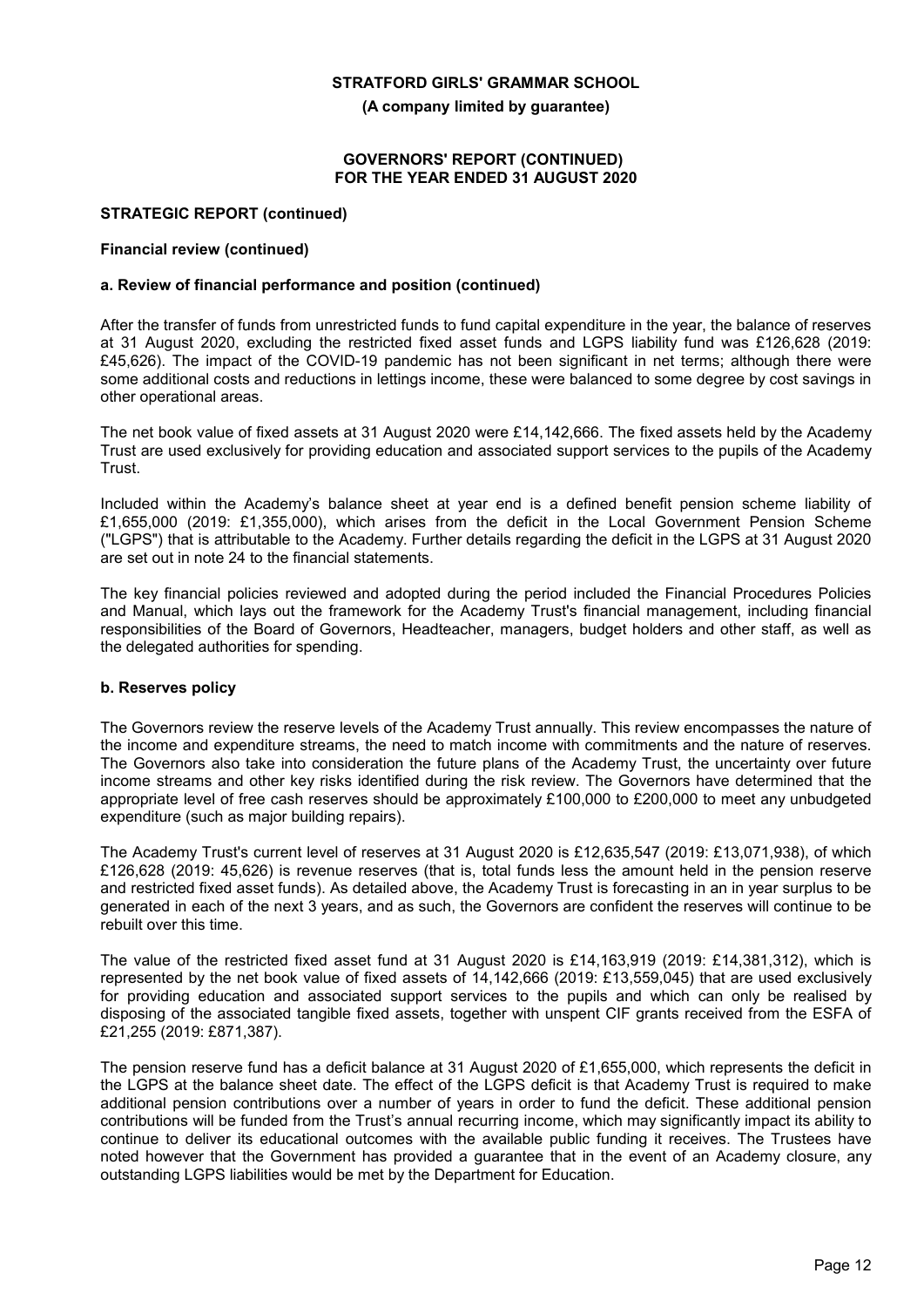**(A company limited by guarantee)**

#### **GOVERNORS' REPORT (CONTINUED) FOR THE YEAR ENDED 31 AUGUST 2020**

#### **STRATEGIC REPORT (continued)**

#### **Financial review (continued)**

#### **c. Investment policy**

All funds surplus to immediate requirements are invested with the Academy Trust's principal bankers to optimal effect by the Academy Trust with the objective of ensuring maximum return on assets invested but with minimal risk.

#### **d. Principal risks and uncertainties**

The Governors have assessed the major risks to which the Academy Trust is exposed, especially in the operational areas, such as in relation to teaching, health & safety, safeguarding and school trips, and in relation to the control of finances and strategical development of the Trust. They have introduced systems, including operational procedures and internal financial controls in order to minimise risk and have agreed a Risk Management Strategy and Risk Management Plan, which incorporates a Risk Register. Where significant financial risk still remains, the Trustees have ensured the Academy Trust has adequate insurance cover in place. The Risk Register is constantly reviewed in light of any new information and formally reviewed annually.

The principal risks and uncertainties facing the Academy Trust are as follows:

#### **Educational**

The continuing success of the Academy Trust is dependent on continuing to attract pupil applicants in sufficient numbers by maintaining the highest educational standards. To mitigate this risk, the Governors ensure that pupil success and achievement are closely monitored and reviewed, with corrective actions embedded at an early stage, and that relationships and partnerships with parents, the local community and other organisations and groups are maintained and are effective in producing a cohesive and supportive community.

#### Safeguarding and child protection

The Governors continue to ensure that the highest standards are maintained in the areas of selection and monitoring of staff, the operation of child protection policies and procedures, health & safety and discipline.

#### Financial

The Academy Trust has considerable reliance on continued Government funding through the ESFA. In the year, approximately 96% of the Academy Trust's income was ultimately Government funded. Whilst this level is expected to continue, there is no assurance that Government policy or practice will remain the same or that public funding will continue at the same levels or on the same terms, particularly in light continuing changes in to the National Funding Formula for schools.

Continuing increases in employment costs, including pension costs association with both the Teachers' Pension Scheme and the Local Government Pension Scheme, and premises costs will also continue to place significant pressure on the Trust's financial position and its ability to deliver balance budgets in the future.

The Governors examine the financial health of the Academy Trust formally every term, reviewing performance against budgets and overall expenditure by means of regular update reports at all full Governors and Resources Committee meetings.

#### **Staffing**

The success of the Academy Trust is reliant on the quality of its staff so the Governors monitor and review policies and procedures to ensure continued development and training of staff as well as ensuring there is clear succession planning.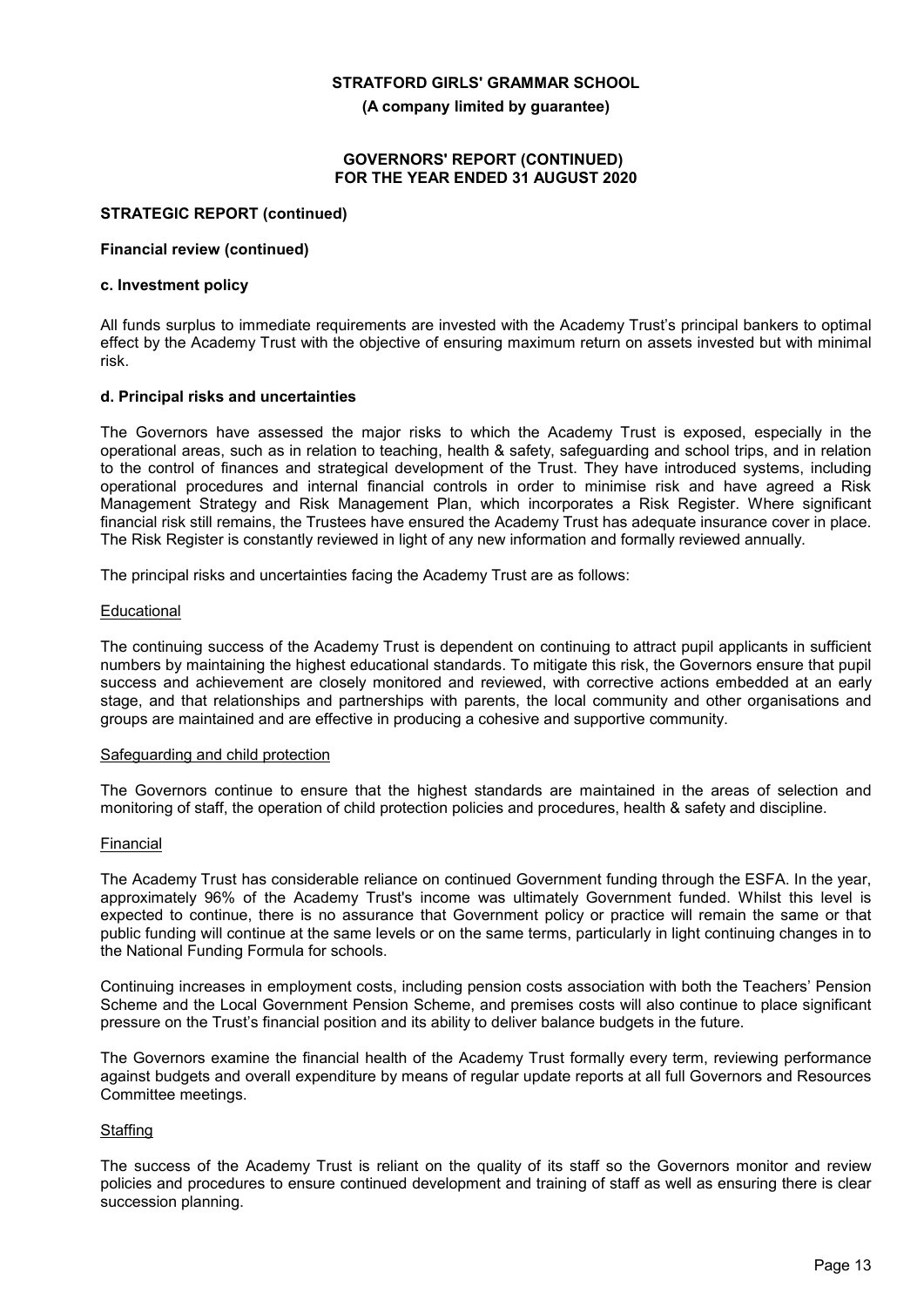**(A company limited by guarantee)**

#### **GOVERNORS' REPORT (CONTINUED) FOR THE YEAR ENDED 31 AUGUST 2020**

#### **STRATEGIC REPORT (continued)**

#### **Financial review (continued)**

#### **d. Principal risks and uncertainties (continued)**

#### Failures in governance and / or management

The risk in this area arises from the potential failure to effectively manage the Academy Trust's finances, internal controls, compliance with regulations and legislation, statutory returns etc. The Governors continue to review and ensure appropriate measures are in place to mitigate these risks, which includes those relating to fraud and mismanagement of funds.

#### Fraud and mismanagement of funds

The Academy Trust has engaged J Tomkinson, Governor, as Responsible Officer (RO) to perform a program of work aimed at checking and reviewing the financial systems and records as required by the Academies Financial Handbook. All finance staff receive training to keep them up to date with financial practice requirements and to develop their skills in this area.

At the balance sheet date, the Academy Trust had no significant liabilities arising from trade creditors or debtors where there would be a significant effect on the Academy Trust's liquidity.

The Governors recognise that the LGPS deficit represents a significant potential liability to the Academy Trust. However, as the Governors consider the Academy Trust is able to meet its known annual contribution commitments for the foreseeable future, the risk from this liability is minimised.

#### Impact of COVID-19

Although the impact of the Covid-19 outbreak was significant in terms of operational activity and teaching and learning, Governors continually worked together with Senior leadership to prepare the Whole School Risk Assessment in order to support staff and students returning to School, firstly in the summer term and then from September 2020 onwards. By following the Government guidelines closely, and reviewing the assessment against regular revised recommendations from the Department of Education, School Management were able to ensure that safety risks were mitigated as far as possible.

In terms of financial impact, although there were significant increases and decreases in costs and reductions in some income streams, the result was that there was no material impact upon the School's financial position for the year.

#### **Fundraising**

The Academy Trust has not undertaken any material fundraising activities during the year ended 31 August 2020.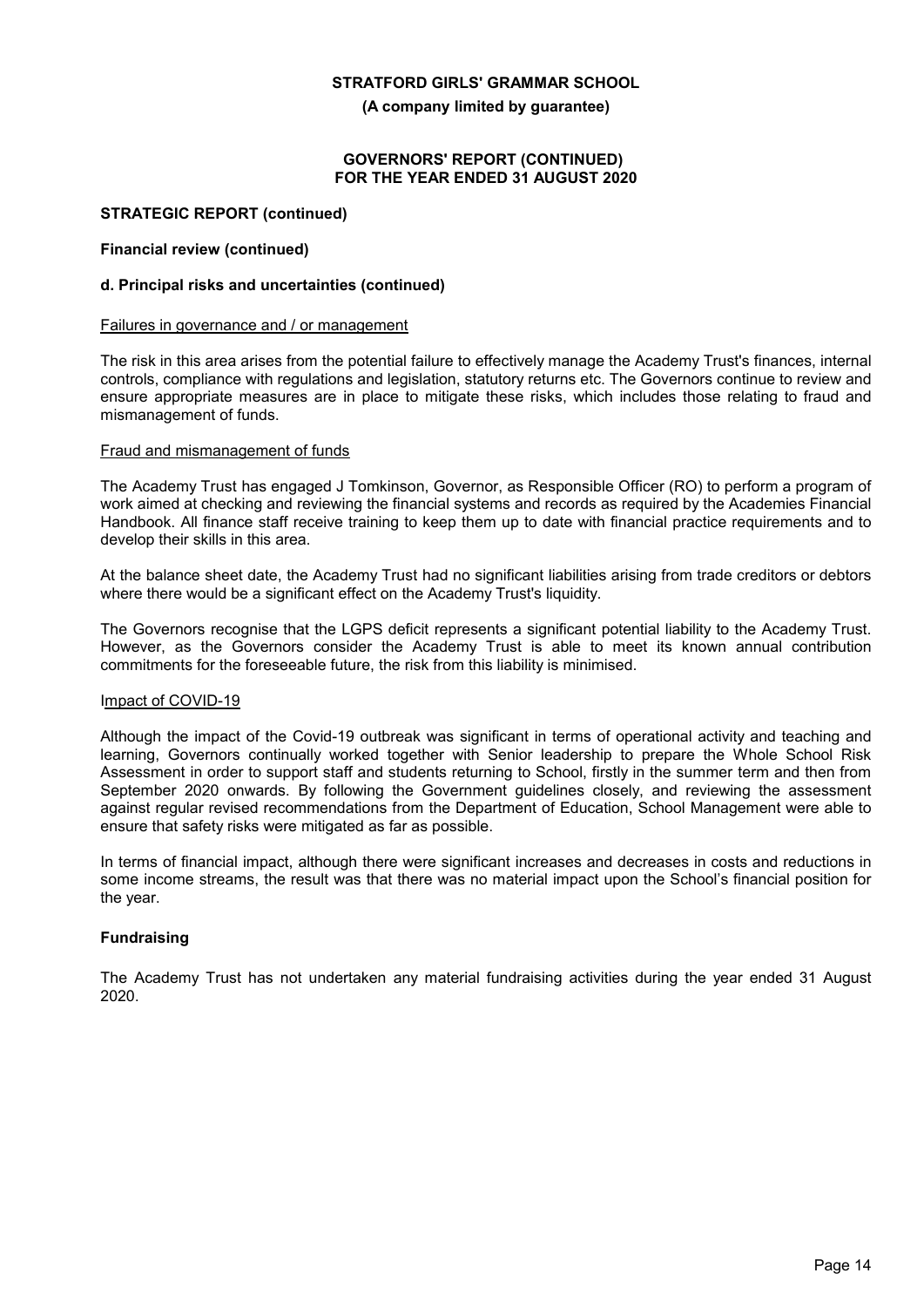**(A company limited by guarantee)**

#### **GOVERNORS' REPORT (CONTINUED) FOR THE YEAR ENDED 31 AUGUST 2020**

#### **Plans for future periods**

The Academy Trust strives to continually improve levels of attainment for all pupils, equipping them with the qualifications, skills and character to follow their chosen pathway, whether it is into further and higher education or employment, as well as promoting the continued professional development of its staff.

The Academy Trust's plans for future periods are:

- To strengthen and hone the SGGS brand within the local area.
- To offer a high quality, broad and relevant (for student and School) curriculum.
- To review, develop and maximise the use of resources, staff and facilities to fulfil the School's potential.
- To continue to implement an IT strategic development plan

#### **Funds held as custodian on behalf of others**

The Academy Trust and its Trustees do not act as Custodian Trustees of any other charity.

The Academy does however hold Post 16 Bursary Funds on behalf of the ESFA, which are distributed to students as required and in line with the terms and conditions of the funds.

#### **Disclosure of information to auditor**

In so far as the Governors are aware:

- there is no relevant audit information of which the charitable company's auditor is unaware, and
- that Governors have taken all steps that they ought to have taken to make themselves aware of any relevant audit information and to establish that the auditor is aware of that information.

#### **Auditor**

The auditor, Cooper Parry Group Limited, has indicated his willingness to continue in office. The designated Governors will propose a motion reappointing the auditor at a meeting of the Governors.

The Governors' report, incorporating a strategic report, was approved by order of the Board of Governors, as the company directors, on 16 December 2020 and signed on its behalf by:

**J Millett** Chair of Governors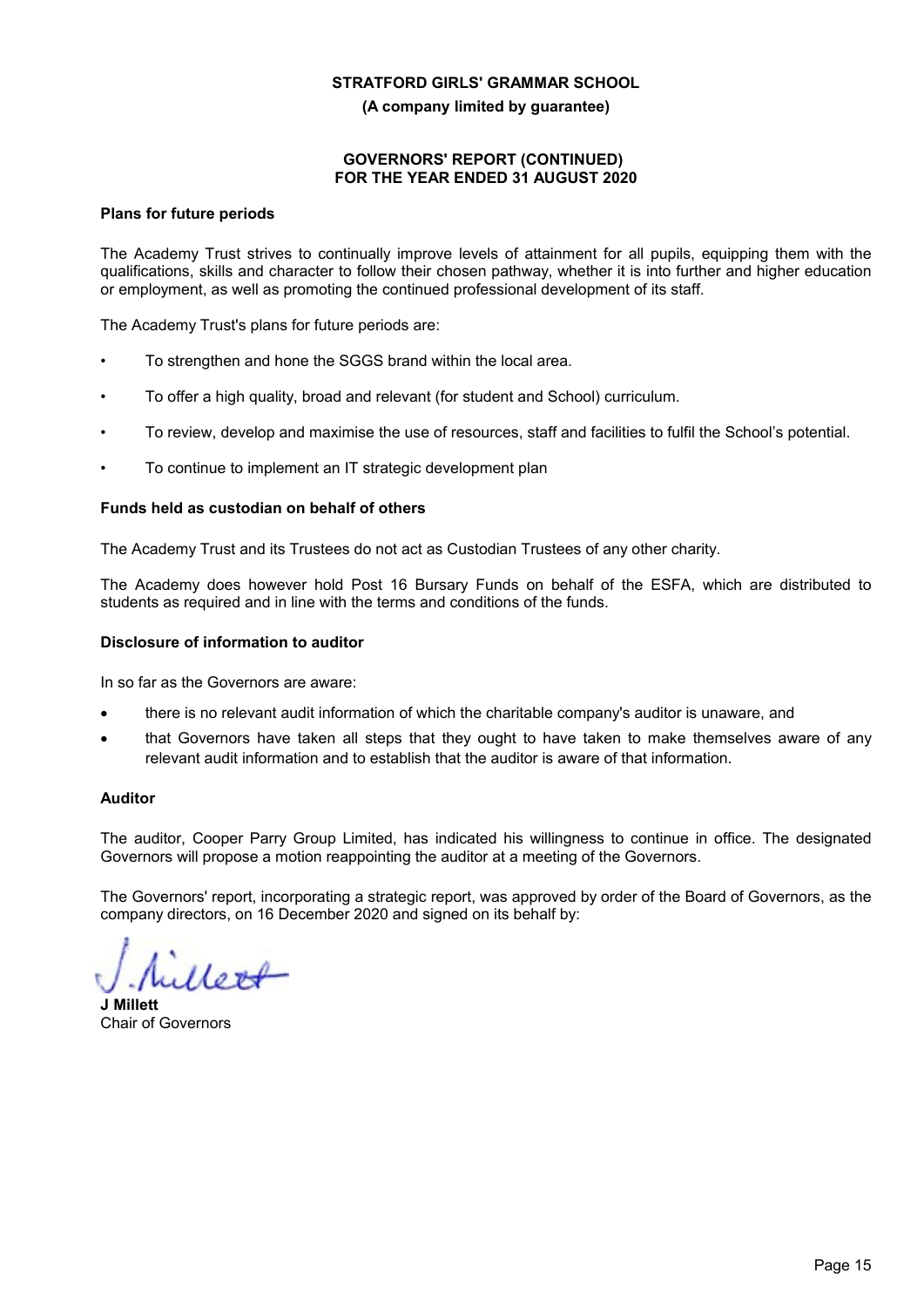**(A company limited by guarantee)**

#### **GOVERNANCE STATEMENT**

#### **Scope of responsibility**

As Governors, we acknowledge we have overall responsibility for ensuring that Stratford Girls' Grammar School Limited has an effective and appropriate system of control, financial and otherwise. However, such a system is designed to manage rather than eliminate the risk of failure to achieve business objectives and can provide only reasonable and not absolute assurance against material misstatement or loss.

The Board of Governors has delegated the day-to-day responsibility to the Headteacher, as Accounting Officer, for ensuring financial controls conform with the requirements of both propriety and good financial management and in accordance with the requirements and responsibilities assigned to it in the funding agreement between Stratford Girls' Grammar School and the Secretary of State for Education. The Accounting Officer is also responsible for reporting to the Board of Governors any material weaknesses or breakdowns in internal control.

#### **Governance**

The information on governance included here supplements that information described in the Governors' Report and in the Statement of Governors' Responsibilities. The Board of Governors has formally met 6 times during the year ended 31 August 2020. Attendance during the year at meetings of the Board of Governors was as follows:

| Governor      | Meetings attended | Out of a possible |
|---------------|-------------------|-------------------|
| S Bennett     | 4                 | 6                 |
| J Cornell     | 6                 | 6                 |
| R Cox         | 4                 | 6                 |
| G Fisher      | 3                 | 4                 |
| A Harvey      | 6                 | 6                 |
| I Harwood     | 4                 | 6                 |
| S Humberstone | 5                 | 6                 |
| N Mackenzie   | 5                 | 6                 |
| P Mcananey    | 6                 | 6                 |
| J Millett     | 6                 | 6                 |
| C Nicklin     | 6                 | 6                 |
| P Offer       | 5                 | 6                 |
| C Pote        | 5                 | 6                 |
| E Stringer    | 6                 | 6                 |
| J Tomkinson   | 5                 | 6                 |
| D Welch       | 4                 | 6                 |

The Board of Governors reviewed the Trust's governance structure during the year to evaluate its impact and effectiveness. The Board of Governors has a wide range of skills that contribute to the successful governance of the Trust and are satisfied that the current structure in place is appropriate and effective for the Trust.

The Resources Committee is a sub-Committee of the Board of Governors. Its purpose is to provide oversight, guidance and assistance to the Board of Governors on all matters related to finance, resources, premises and Health & Safety of the Academy Trust. Attendance during the year at meetings was as follows:

| Governor    | Meetings attended | Out of a possible |
|-------------|-------------------|-------------------|
| J Cornell   | 3                 |                   |
| R Cox       | 3                 | 4                 |
| J Millett   | 4                 | 4                 |
| P Offer     | 4                 | 4                 |
| E Stringer  | 3                 | 4                 |
| J Tomkinson |                   |                   |

The key issues dealt with by the Resources Committee during the year was the review of the Academy Trust's 3 year financial forecasts, the financial and operational management of the CIF projects and the actions required to maintain stability during the COVID-19 pandemic.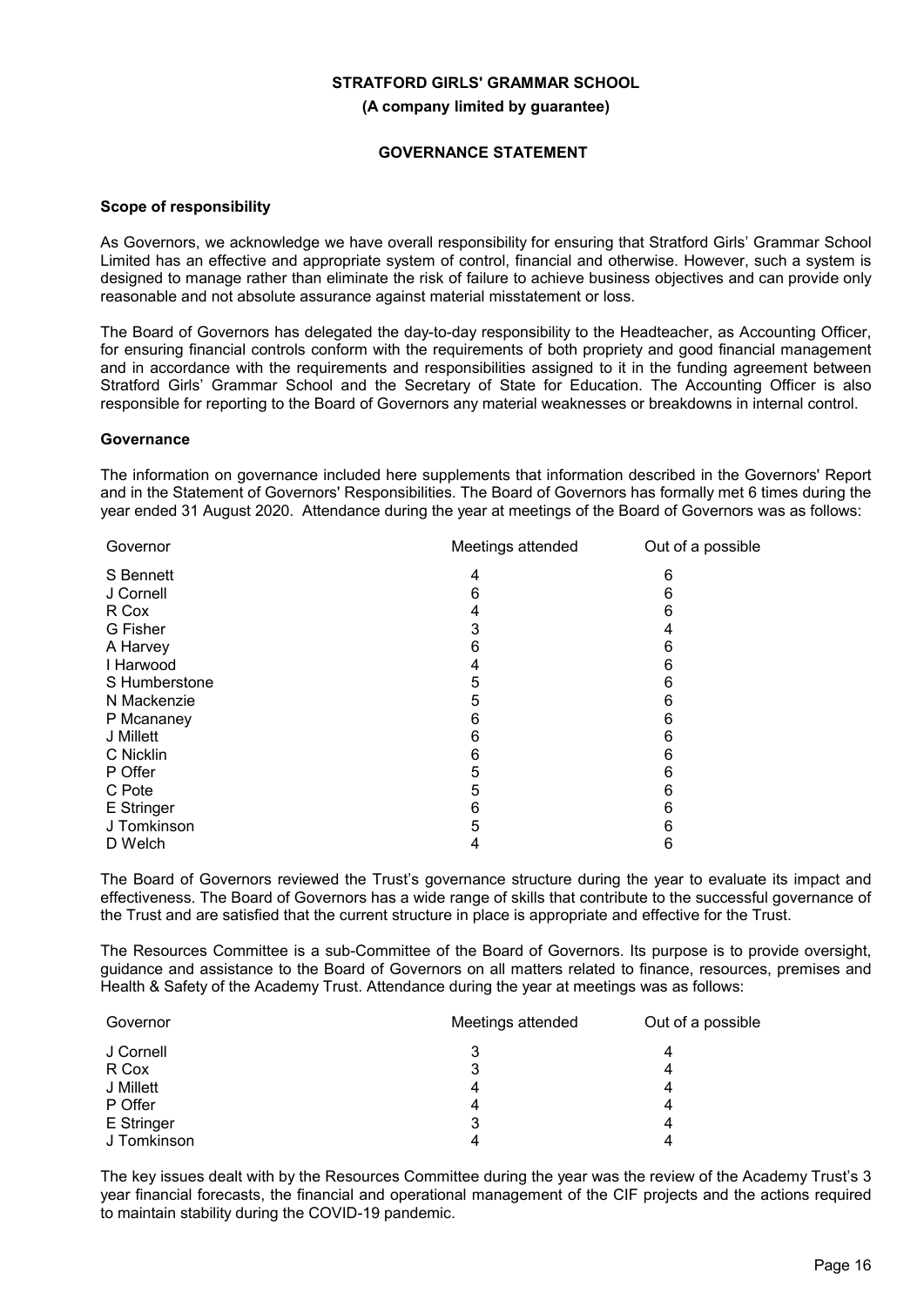# **STRATFORD GIRLS' GRAMMAR SCHOOL (A company limited by guarantee)**

# **GOVERNANCE STATEMENT (CONTINUED)**

#### **Review of value for money**

As Accounting Officer, the Headteacher has responsibility for ensuring that the Academy Trust delivers good value in the use of public resources. The Accounting Officer understands that value for money refers to the educational and wider societal outcomes achieved in return for the taxpayer resources received.

The Accounting Officer considers how the Academy Trust's use of its resources has provided good value for money during each academic year, and reports to the Board of Governors where value for money can be improved, including the use of benchmarking data where appropriate.

The Accounting Officer for the Academy Trust has delivered improved value for money during the year by:

- Reviewing the timetabled allocation for teaching staff.
- Investigating and analysing the cost of teaching the curriculum by key stage and subject.
- Ensuring that procurement policies are followed scrupulously.
- Encouraging external hire of the premises, including the Sports hall, medieval Manor house and grounds, and the assembly hall.

#### **The purpose of the system of internal control**

The system of internal control is designed to manage risk to a reasonable level rather than to eliminate all risk of failure to achieve policies, aims and objectives; it can therefore only provide reasonable and not absolute assurance of effectiveness. The system of internal control is based on an ongoing process designed to identify and prioritise the risks to the achievement of the Academy Trust's policies, aims and objectives, to evaluate the likelihood of those risks being realised and the impact should they be realised, and to manage them efficiently, effectively and economically. The system of internal control has been in place in Stratford Girls' Grammar School for the period from 1 September 2019 to 31 August 2020 and up to the date of approval of the annual report and financial statements.

#### **Capacity to handle risk**

The Board of Governors has reviewed the key risks to which the Academy Trust is exposed together with the operating, financial and compliance controls that have been implemented to mitigate those risks. The Board of Governors is of the view that there is a formal on-going process for identifying, evaluating and managing the Academy Trust's significant risks that has been in place for the period from 1 September 2019 to 31 August 2020 and up to the date of approval of the annual report and financial statements. This process is regularly reviewed by the Board of Trustees.

#### **The risk and control framework**

The Academy Trust's system of internal financial control is based on a framework of regular management information and administrative procedures including the segregation of duties and a system of delegation and accountability. In particular it includes:

- comprehensive budgeting and monitoring systems with an annual budget and periodic financial reports which are reviewed and agreed by the Trustees;
- regular reviews by the Resources Committee of reports which indicate financial performance against the forecasts and of major purchase plans, capital works and expenditure programmes;
- clearly defined purchasing (asset purchase or capital investment) guidelines;
- delegation of authority and segregation of duties;
- identification and management of risks.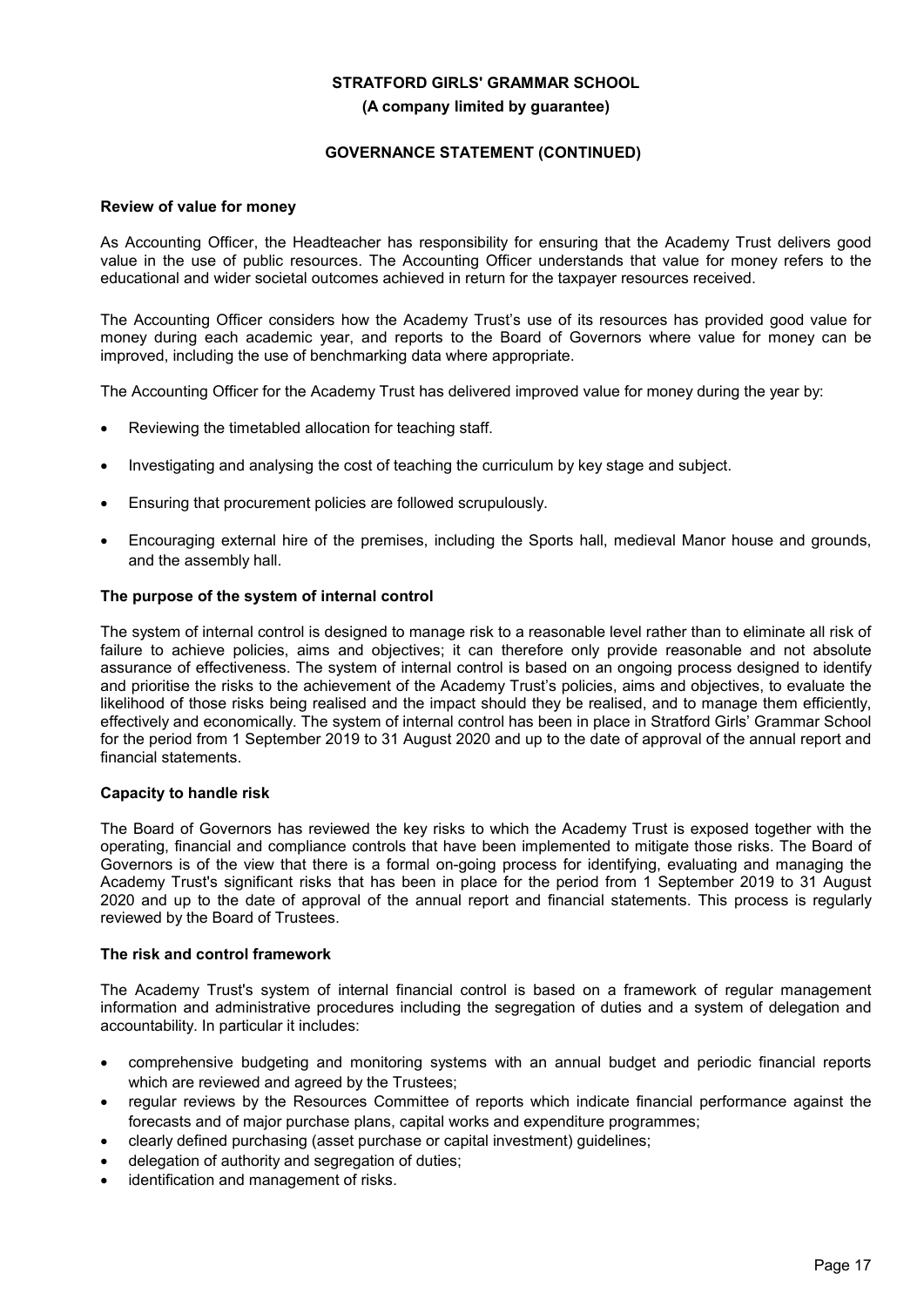#### **(A company limited by guarantee)**

# **GOVERNANCE STATEMENT (CONTINUED)**

# **The risk and control framework (continued)**

The Board of Governors has decided not to appoint an auditor for this purpose. However, the Trustees have appointed J Tomkinson, a Governor, to carry out a programme of internal checks as the Trust's Responsible Officer.

The Responsible Officer's role includes giving advice on financial matters and performing a range of checks on the Academy Trust's financial systems. In particular, the checks carried out in the current year included:

- review of and testing of income recognition and recording systems and procedures
- review of and testing of payroll systems and procedures
- review of and testing of procurement systems and procedures
- review of and testing of bank control procedures
- review of management information preparation procedures, including information prepared for and presented to the Board of Governors

On bi-annual basis, the reviewer reports to the Board of Governors through the Resources Committee on the operation of the systems of control and on the discharge of the Board of Governors' financial responsibilities, and biannually prepares a summary report to the committee outlining the areas reviewed, key findings, recommendations and conclusions to help the committee consider actions and assess year on year progress.

The Responsible Officer has delivered their program of work during the year ended 31 August 2020 as planned. No significant internal control weaknesses were identified from the work completed, and the termly visits will continue into the following academic year to ensure that any weaknesses are identified and if necessary, plans are put in place to strengthen internal controls as appropriate.

# **Review of effectiveness**

As Accounting Officer, the Headteacher has responsibility for reviewing the effectiveness of the system of internal control. During the year ended 31 August 2020 the review has been informed by:

- the work of the Responsible Officer;
- the work of the external auditor;
- the financial management and governance self-assessment process, including the School Resource Management Self-Assessment Tool;

The Accounting Officer has been advised of the implications of the result of their review of the system of internal control by the Resources Committee and a plan to ensure continuous improvement of the system is in place.

Approved by order of the members of the board of Governors on 16 December 2020 and signed on their behalf by:

Liller

**J Millett** Chair of Governors

Narge Cener

**J Cornell** Accounting Officer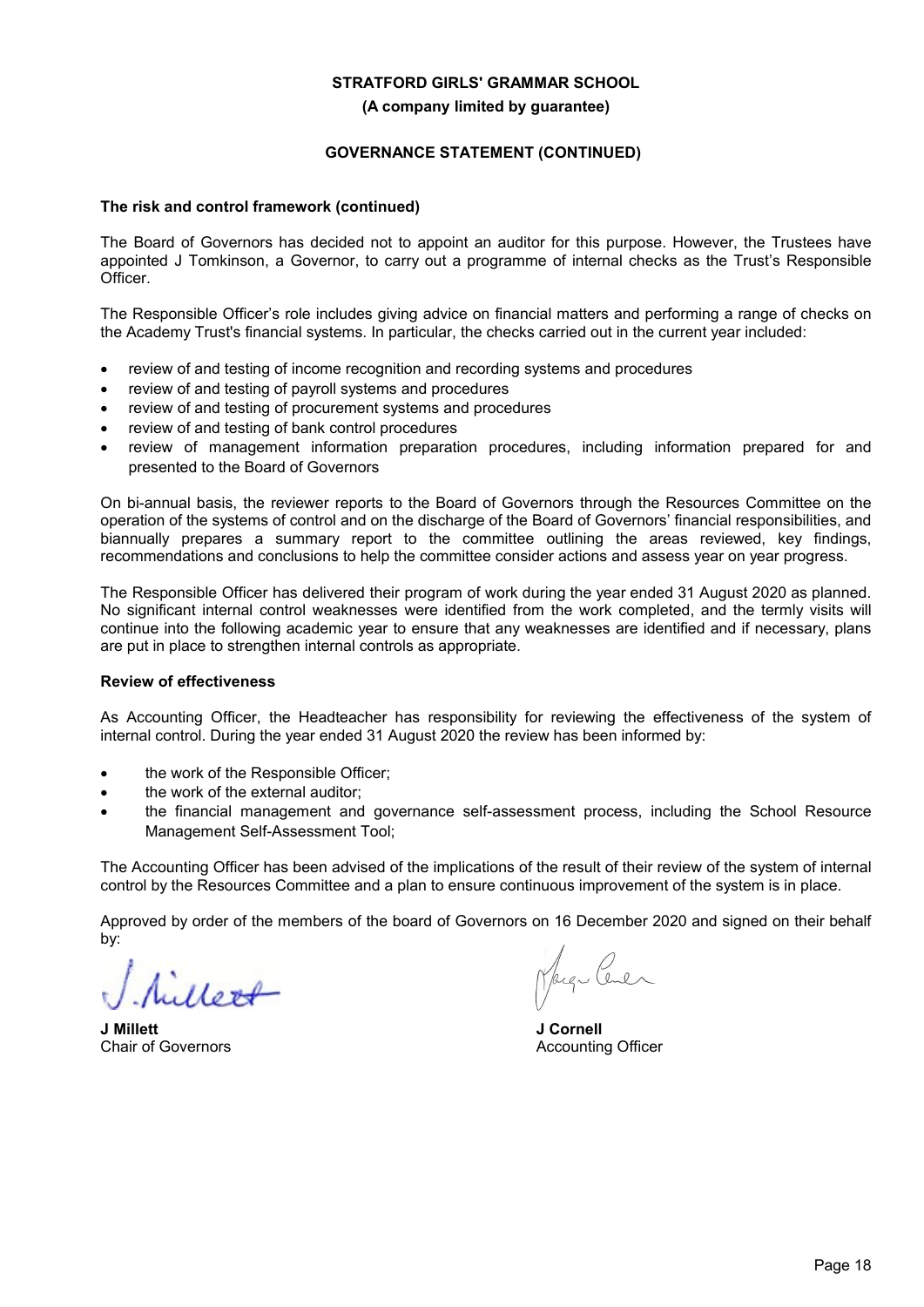**(A company limited by guarantee)**

# **STATEMENT ON REGULARITY, PROPRIETY AND COMPLIANCE**

As Accounting Officer of Stratford Girls' Grammar School, I have considered my responsibility to notify the Academy Trust's Board of Governors and the Education and Skills Funding Agency (ESFA) of material irregularity, impropriety and non-compliance with ESFA terms and conditions of all funding received by the Academy Trust, under the funding agreement in place between the Academy Trust and the Secretary of State. As part of my consideration I have had due regard to the requirements of the Academies Financial Handbook 2019.

I confirm that I and the Academy Trust's Board of Governors are able to identify any material irregular or improper use of funds by the Academy Trust, or material non-compliance with the terms and conditions of funding under the Academy Trust's funding agreement and the Academies Financial Handbook 2019.

I confirm that no instances of material irregularity, impropriety or funding non-compliance have been discovered to date. If any instances are identified after the date of this Statement, these will be notified to the Board of Governors and ESFA.

Cener Jacque

**J Cornell** Accounting Officer

Date: 16 December 2020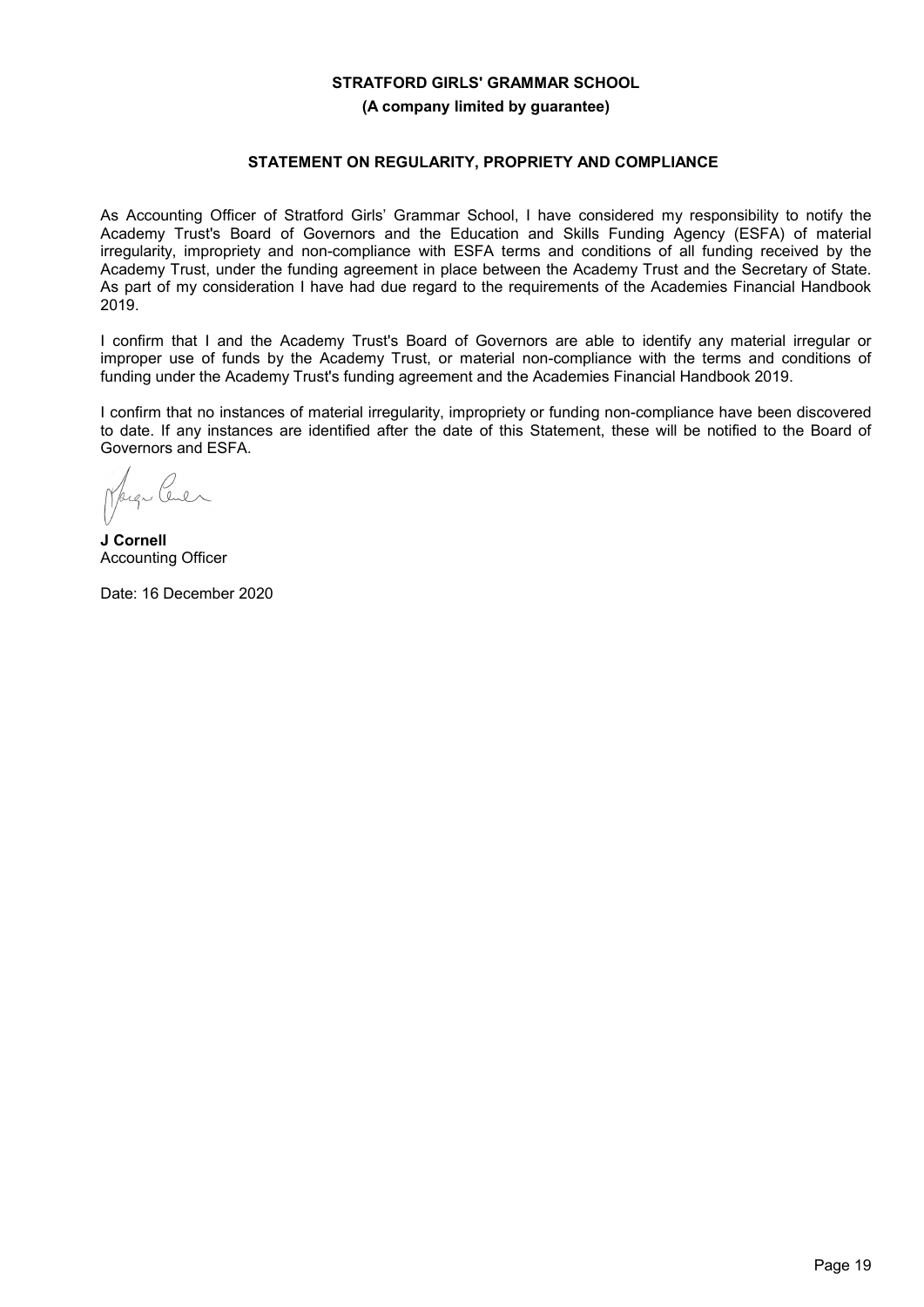#### **(A company limited by guarantee)**

# **STATEMENT OF GOVERNORS' RESPONSIBILITIES FOR THE YEAR ENDED 31 AUGUST 2020**

The Governors (who are also the directors of the charitable company for the purposes of company law) are responsible for preparing the Governors' report and the financial statements in accordance with the Academies Accounts Direction published by the Education & Skills Funding Agency, United Kingdom Accounting Standards (United Kingdom Generally Accepted Accounting Practice) and applicable law and regulations.

Company law requires the Governors to prepare financial statements for each financial . Under company law the Governors must not approve the financial statements unless they are satisfied that they give a true and fair view of the state of affairs of the charitable company and of its incoming resources and application of resources, including its income and expenditure, for that period. In preparing these financial statements, the Governors are required to:

- select suitable accounting policies and then apply them consistently;
- observe the methods and principles of the Charities SORP 2019 and the Academies Accounts Direction 2019 to 2020;
- make judgements and accounting estimates that are reasonable and prudent;
- state whether applicable UK Accounting Standards have been followed, subject to any material departures disclosed and explained in the financial statements;
- prepare the financial statements on the going concern basis unless it is inappropriate to presume that the charitable company will continue in business.

The Governors are responsible for keeping adequate accounting records that are sufficient to show and explain the charitable company's transactions and disclose with reasonable accuracy at any time the financial position of the charitable company and enable them to ensure that the financial statements comply with the Companies Act 2006. They are also responsible for safeguarding the assets of the charitable company and hence for taking reasonable steps for the prevention and detection of fraud and other irregularities.

The Governors are responsible for ensuring that in its conduct and operation the charitable company applies financial and other controls, which conform with the requirements both of propriety and of good financial management. They are also responsible for ensuring grants received from ESFA/DfE have been applied for the purposes intended.

The Governors are responsible for the maintenance and integrity of the corporate and financial information included on the charitable company's website. Legislation in the United Kingdom governing the preparation and dissemination of financial statements may differ from legislation in other jurisdictions.

Approved by order of the members of the Board of Governors on 16 December 2020 and signed on its behalf by:

Nullet

**J Millett** Chair of Trustees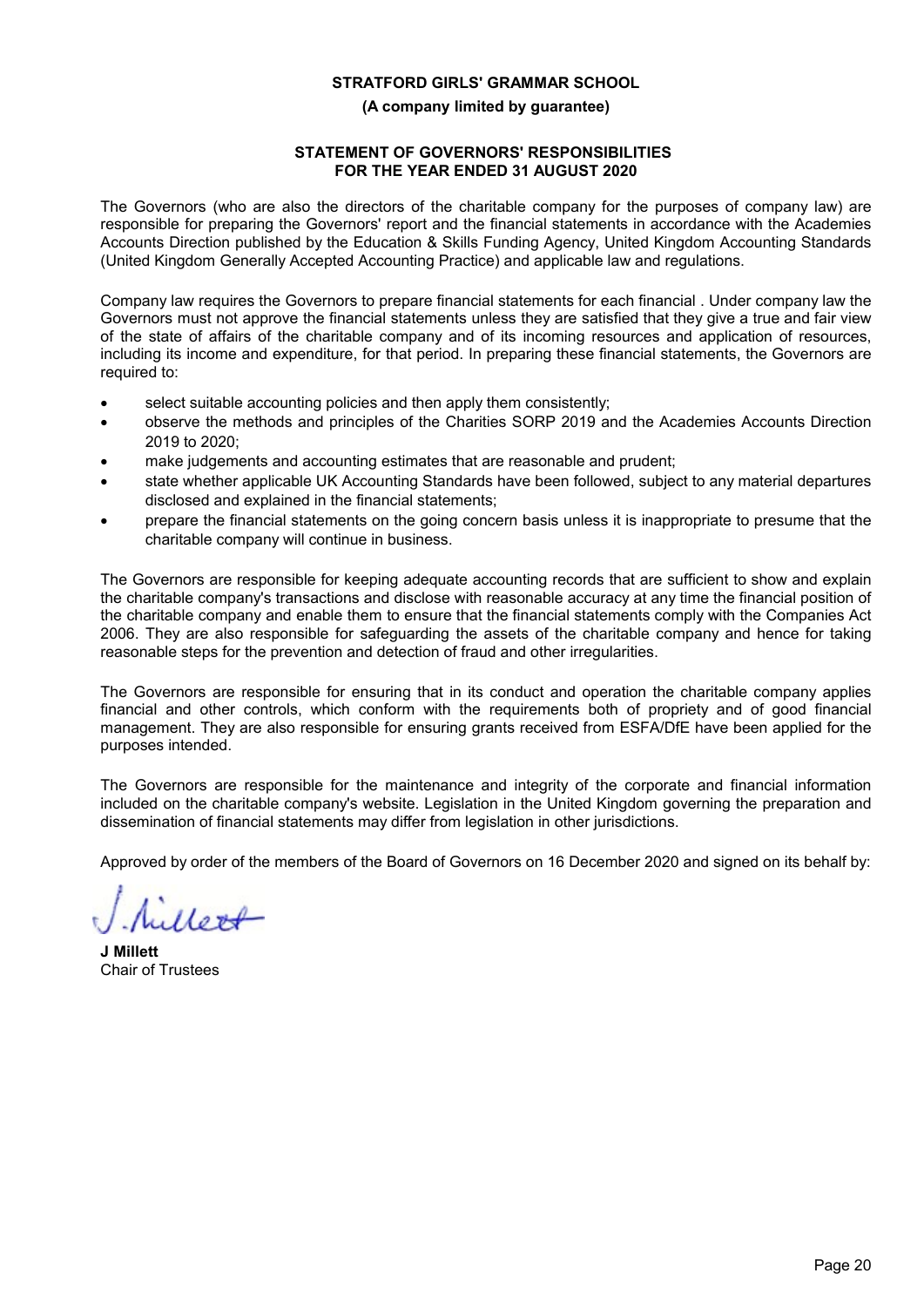#### **(A company limited by guarantee)**

#### **INDEPENDENT AUDITOR'S REPORT ON THE FINANCIAL STATEMENTS TO THE MEMBERS OF STRATFORD GIRLS' GRAMMAR SCHOOL**

# **Opinion**

We have audited the financial statements of Stratford Girls' Grammar School (the 'academy trust') for the year ended 31 August 2020 which comprise the Statement of financial activities, the Balance sheet, the Statement of cash flows and the related notes, including a summary of significant accounting policies. The financial reporting framework that has been applied in their preparation is applicable law, United Kingdom Accounting Standards (United Kingdom Generally Accepted Accounting Practice), including Financial Reporting Standard 102 'The Financial Reporting Standard applicable in the UK and Republic of Ireland', the Charities SORP 2015 and the Academies Accounts Direction 2019 to 2020 issued by the Education & Skills Funding Agency.

In our opinion the financial statements:

- give a true and fair view of the state of the Academy Trust's affairs as at 31 August 2020 and of its incoming resources and application of resources, including its income and expenditure for the year then ended;
- have been properly prepared in accordance with United Kingdom Generally Accepted Accounting Practice; and
- have been prepared in accordance with the requirements of the Companies Act 2006, the Charities SORP 2019 and the Academies Accounts Direction 2019 to 2020 issued by the Education & Skills Funding Agency.

#### **Basis for opinion**

We conducted our audit in accordance with International Standards on Auditing (UK) (ISAs (UK)) and applicable law. Our responsibilities under those standards are further described in the Auditor's responsibilities for the audit of the financial statements section of our report. We are independent of the Academy Trust in accordance with the ethical requirements that are relevant to our audit of the financial statements in the United Kingdom, including the Financial Reporting Council's Ethical Standard, and we have fulfilled our other ethical responsibilities in accordance with these requirements. We believe that the audit evidence we have obtained is sufficient and appropriate to provide a basis for our opinion.

#### **Conclusions relating to going concern**

We have nothing to report in respect of the following matters in relation to which the ISAs (UK) require us to report to you where:

- the Governors' use of the going concern basis of accounting in the preparation of the financial statements is not appropriate; or
- the Governors have not disclosed in the financial statements any identified material uncertainties that may cast significant doubt about the Academy Trust's ability to continue to adopt the going concern basis of accounting for a period of at least twelve months from the date when the financial statements are authorised for issue.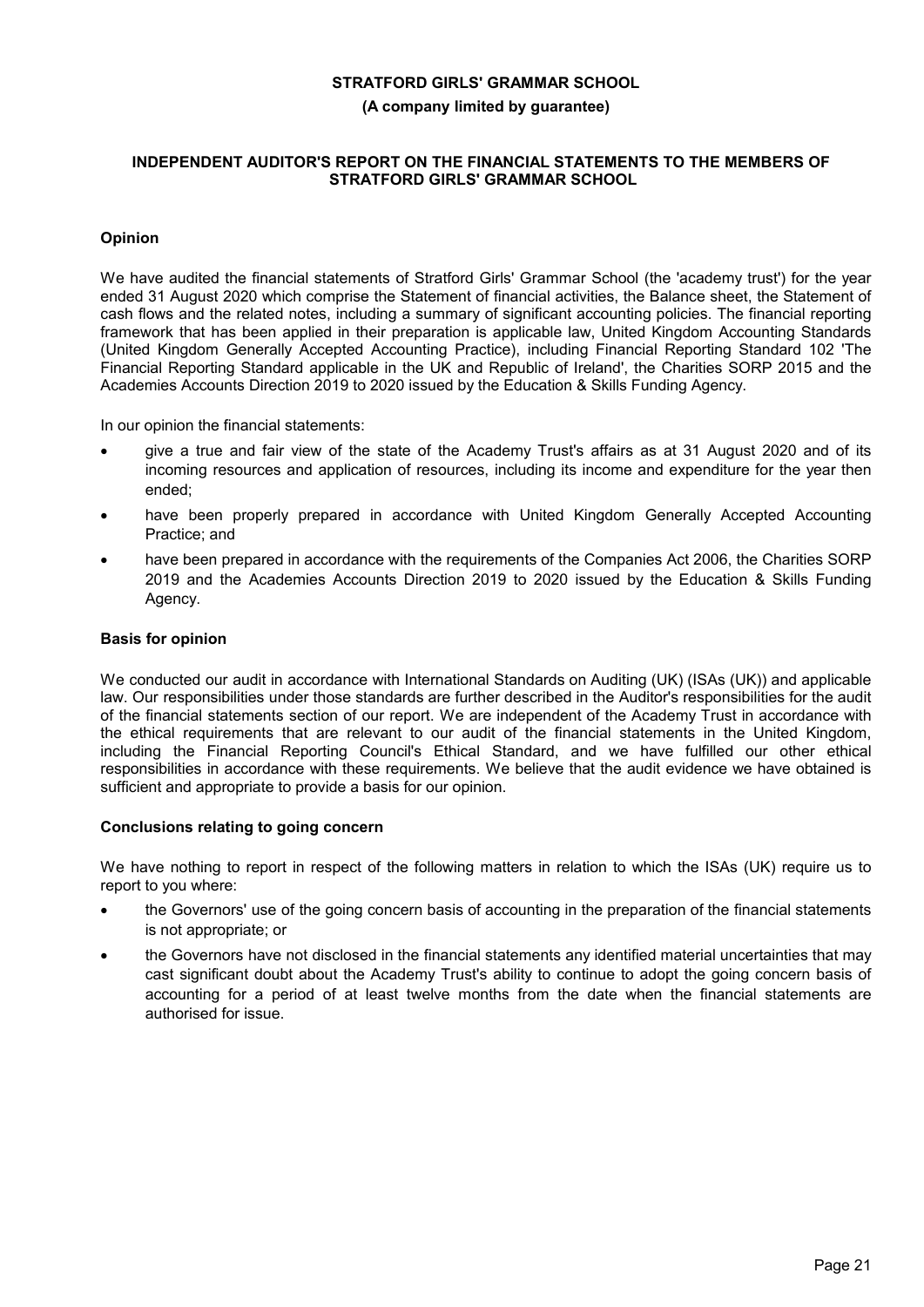#### **(A company limited by guarantee)**

#### **INDEPENDENT AUDITOR'S REPORT ON THE FINANCIAL STATEMENTS TO THE MEMBERS OF STRATFORD GIRLS' GRAMMAR SCHOOL (CONTINUED)**

#### **Other information**

The Governors are responsible for the other information. The other information comprises the information included in the Annual report, other than the financial statements and our Auditor's report thereon. Other information includes the Reference and administrative details, the Governors' report including the Strategic report, and the Governance statement. Our opinion on the financial statements does not cover the other information and, except to the extent otherwise explicitly stated in our report, we do not express any form of assurance conclusion thereon.

In connection with our audit of the financial statements, our responsibility is to read the other information and, in doing so, consider whether the other information is materially inconsistent with the financial statements or our knowledge obtained in the audit or otherwise appears to be materially misstated. If we identify such material inconsistencies or apparent material misstatements, we are required to determine whether there is a material misstatement in the financial statements or a material misstatement of the other information. If, based on the work we have performed, we conclude that there is a material misstatement of this other information, we are required to report that fact.

We have nothing to report in this regard.

#### **Opinion on other matters prescribed by the Companies Act 2006**

In our opinion, based on the work undertaken in the course of the audit:

- the information given in the Governors' report including the Strategic report for the financial year for which the financial statements are prepared is consistent with the financial statements.
- the Governors' report and the Strategic report have been prepared in accordance with applicable legal requirements.

#### **Matters on which we are required to report by exception**

In the light of our knowledge and understanding of the Academy Trust and its environment obtained in the course of the audit, we have not identified material misstatements in the Governors' report including the Strategic report.

We have nothing to report in respect of the following matters in relation to which the Companies Act 2006 requires us to report to you if, in our opinion:

- adequate accounting records have not been kept, or returns adequate for our audit have not been received from branches not visited by us; or
- the financial statements are not in agreement with the accounting records and returns; or
- certain disclosures of Governors' remuneration specified by law are not made; or
- we have not received all the information and explanations we require for our audit.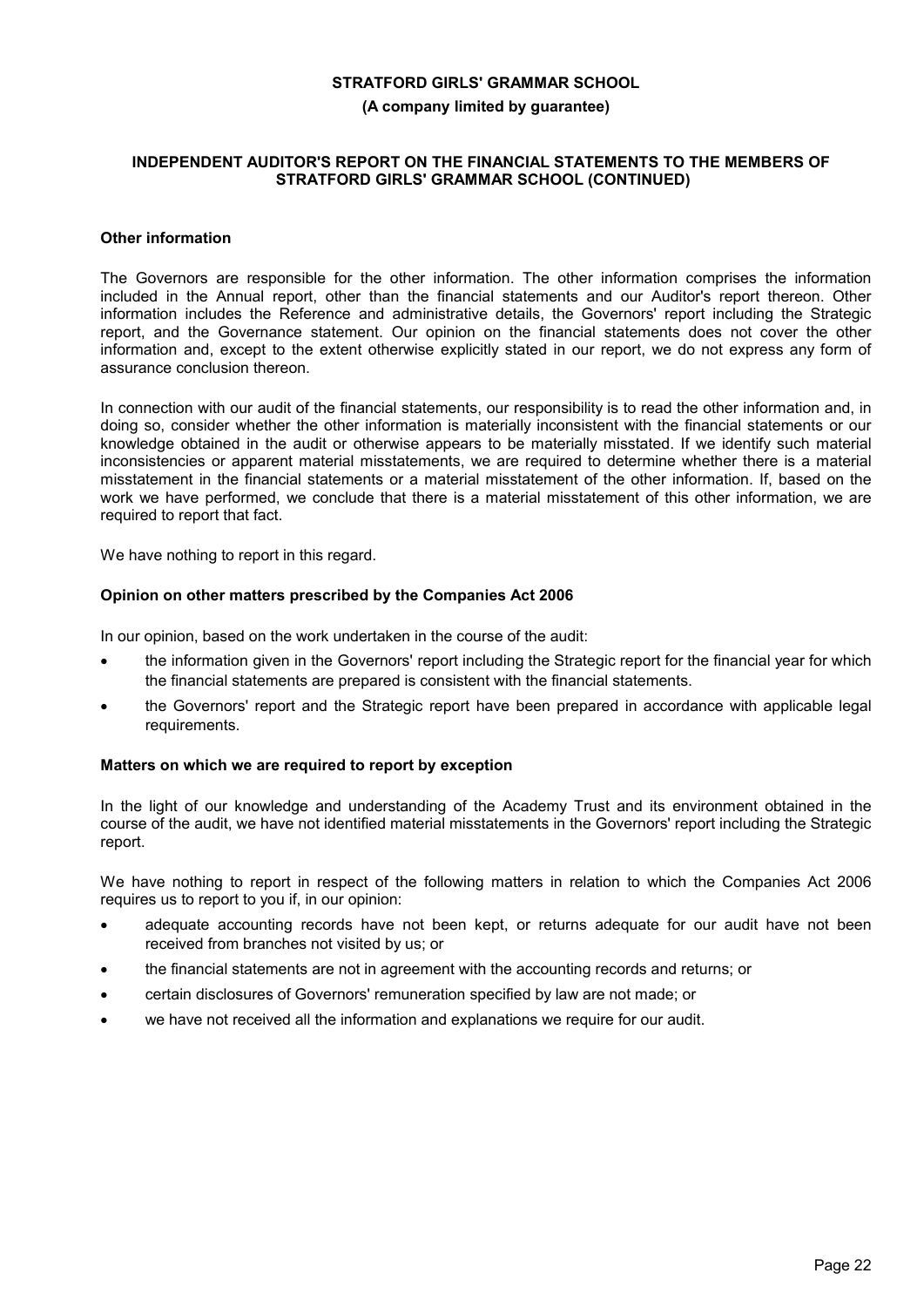#### **(A company limited by guarantee)**

#### **INDEPENDENT AUDITOR'S REPORT ON THE FINANCIAL STATEMENTS TO THE MEMBERS OF STRATFORD GIRLS' GRAMMAR SCHOOL (CONTINUED)**

#### **Responsibilities of trustees**

As explained more fully in the Governors' responsibilities statement, the Governors (who are also the directors of the Academy Trust for the purposes of company law) are responsible for the preparation of the financial statements and for being satisfied that they give a true and fair view, and for such internal control as the Governors determine is necessary to enable the preparation of financial statements that are free from material misstatement, whether due to fraud or error.

In preparing the financial statements, the Governors are responsible for assessing the Academy Trust's ability to continue as a going concern, disclosing, as applicable, matters related to going concern and using the going concern basis of accounting unless the Governors either intend to liquidate the Academy Trust or to cease operations, or have no realistic alternative but to do so.

#### **Auditor's responsibilities for the audit of the financial statements**

Our objectives are to obtain reasonable assurance about whether the financial statements as a whole are free from material misstatement, whether due to fraud or error, and to issue an Auditor's report that includes our opinion. Reasonable assurance is a high level of assurance, but is not a guarantee that an audit conducted in accordance with ISAs (UK) will always detect a material misstatement when it exists. Misstatements can arise from fraud or error and are considered material if, individually or in the aggregate, they could reasonably be expected to influence the economic decisions of users taken on the basis of these financial statements.

A further description of our responsibilities for the audit of the financial statements is located on the Financial Reporting Council's website at: www.frc.org.uk/auditorsresponsibilities. This description forms part of our Auditor's report.

#### **Use of our report**

This report is made solely to the Academy Trust's members, as a body, in accordance with Chapter 3 of Part 16 of the Companies Act 2006. Our audit work has been undertaken so that we might state to the Academy Trust's members those matters we are required to state to them in an Auditor's report and for no other purpose. To the fullest extent permitted by law, we do not accept or assume responsibility to anyone other than the Academy Trust and its members, as a body, for our audit work, for this report, or for the opinions we have formed.

osper lang Gro

**Simon Atkins FCA (Senior statutory auditor)** for and on behalf of **Cooper Parry Group Limited** Chartered Accountants Statutory Auditors Park View One Central Boulevard Blythe Valley Park Solihull West Midlands B90 8BG

17 December 2020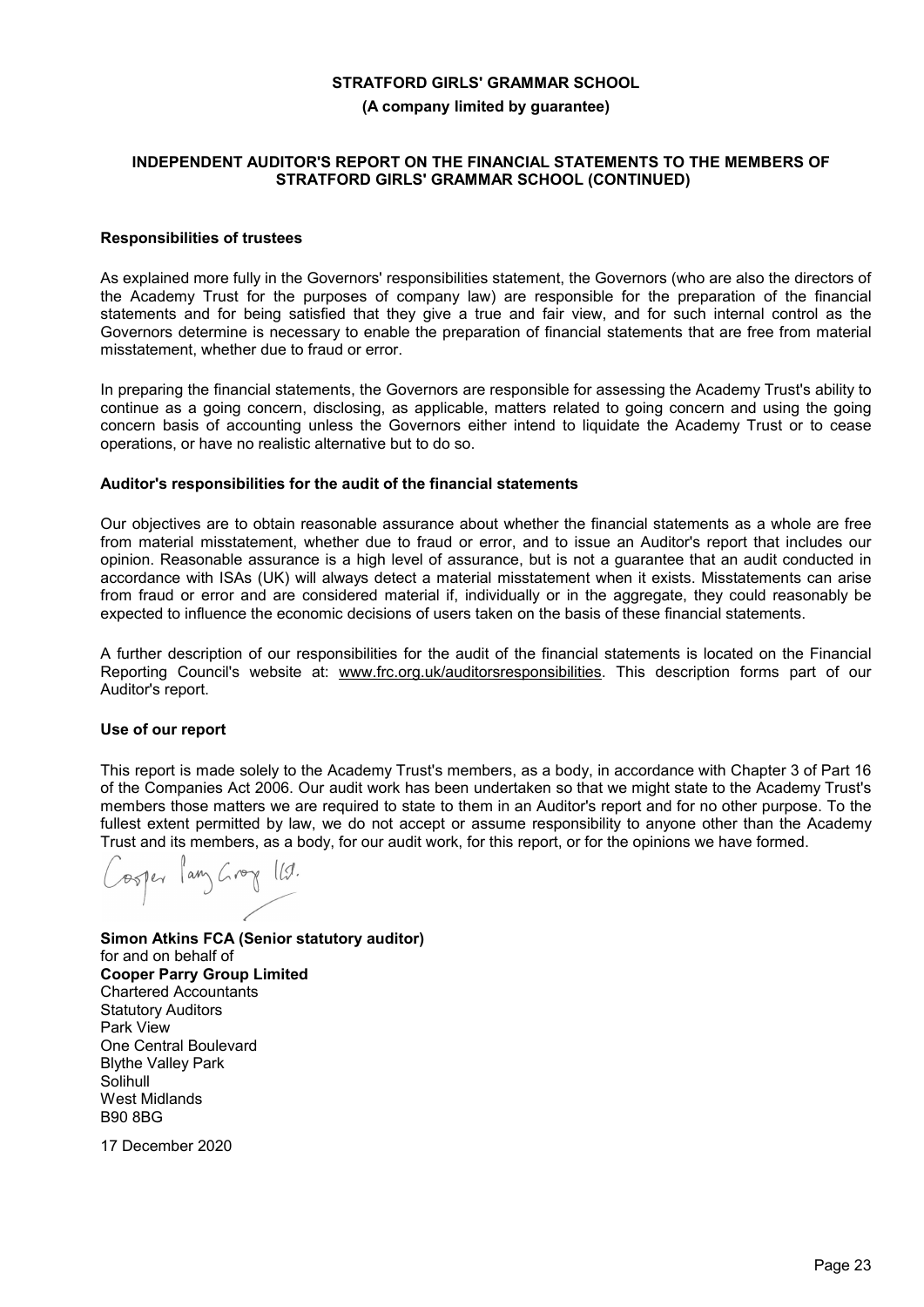#### **(A company limited by guarantee)**

#### **INDEPENDENT REPORTING ACCOUNTANT'S ASSURANCE REPORT ON REGULARITY TO STRATFORD GIRLS' GRAMMAR SCHOOL AND THE EDUCATION & SKILLS FUNDING AGENCY**

In accordance with the terms of our engagement letter dated 30 October 2019 and further to the requirements of the Education & Skills Funding Agency (ESFA) as included in the Academies Accounts Direction 2019 to 2020, we have carried out an engagement to obtain limited assurance about whether the expenditure disbursed and income received by Stratford Girls' Grammar School during the year 1 September 2019 to 31 August 2020 have been applied to the purposes identified by Parliament and the financial transactions conform to the authorities which govern them.

This report is made solely to Stratford Girls' Grammar School and the ESFA in accordance with the terms of our engagement letter. Our work has been undertaken so that we might state to Stratford Girls' Grammar School and ESFA those matters we are required to state in a report and for no other purpose. To the fullest extent permitted by law, we do not accept or assume responsibility to anyone other than Stratford Girls' Grammar School and ESFA, for our work, for this report, or for the conclusion we have formed.

#### **Respective responsibilities of Stratford Girls' Grammar School's accounting officer and the reporting accountant**

The Accounting Officer is responsible, under the requirements of Stratford Girls' Grammar School's funding agreement with the Secretary of State for Education dated 29 July 2011 and the Academies Financial Handbook, extant from 1 September 2019, for ensuring that expenditure disbursed and income received is applied for the purposes intended by Parliament and the financial transactions conform to the authorities which govern them.

Our responsibilities for this engagement are established in the United Kingdom by our profession's ethical guidance and are to obtain limited assurance and report in accordance with our engagement letter and the requirements of the Academies Accounts Direction 2019 to 2020. We report to you whether anything has come to our attention in carrying out our work which suggests that in all material respects, expenditure disbursed and income received during the year 1 September 2019 to 31 August 2020 have not been applied to purposes intended by Parliament or that the financial transactions do not conform to the authorities which govern them.

# **Approach**

We conducted our engagement in accordance with the Academies Accounts Direction 2019 to 2020 issued by ESFA. We performed a limited assurance engagement as defined in our engagement letter. The objective of a limited assurance engagement is to perform such procedures as to obtain information and explanations in order to provide us with sufficient appropriate evidence to express a negative conclusion on regularity. A limited assurance engagement is more limited in scope than a reasonable assurance engagement and consequently does not enable us to obtain assurance that we would become aware of all significant matters that might be identified in a reasonable assurance engagement. Accordingly, we do not express a positive opinion.

Our engagement includes examination, on a test basis, of evidence relevant to the regularity and propriety of the Academy Trust's income and expenditure.

The work undertaken to draw our conclusions included:

- Reviewing the internal control policies and procedures implemented by the Academy Trust and evaluating their design and effectiveness to understand how the Academy Trust has complied with the framework of authorities;
- Reviewing the minutes of meetings of the Trustees, relevant sub-committees and other evidence made available to us, relevant to our consideration of regularity;
- Enquiries of the Accounting Officer, including reviewing the work undertaken by the Accounting Officer in relation to their Statement on Regularity, Propriety and Compliance; and
- Detailed testing of the income and expenditure of the Academy Trust based on our assessment of the risk of material irregularity, impropriety and non-compliance. This work was integrated with our audit of the financial statements where appropriate and included analytical review and detailed substantive testing of transactions.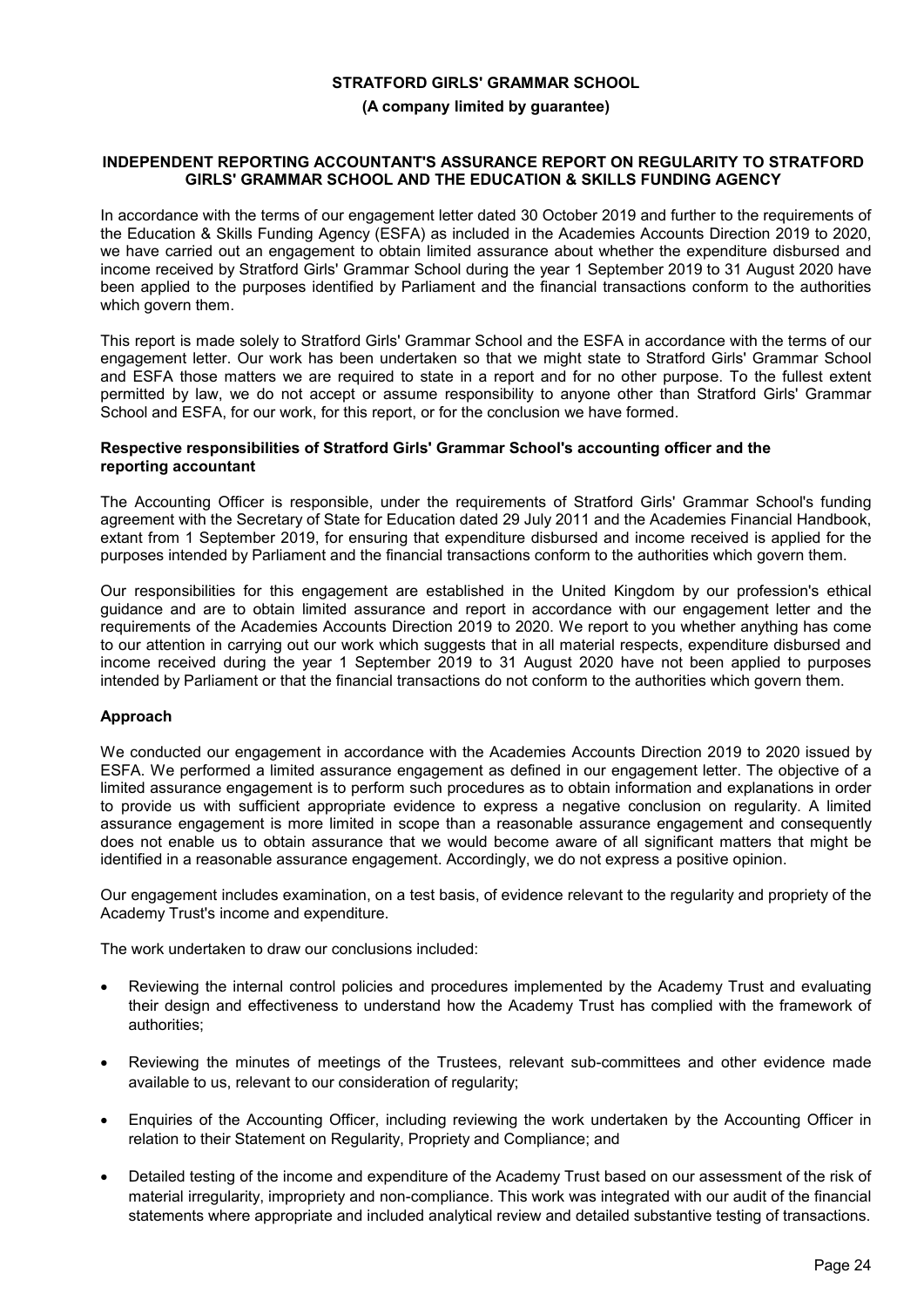**(A company limited by guarantee)**

#### **INDEPENDENT REPORTING ACCOUNTANT'S ASSURANCE REPORT ON REGULARITY TO STRATFORD GIRLS' GRAMMAR SCHOOL AND THE EDUCATION & SKILLS FUNDING AGENCY (CONTINUED)**

#### **Conclusion**

In the course of our work, nothing has come to our attention which suggest in all material respects the expenditure disbursed and income received during the year 1 September 2019 to 31 August 2020 has not been applied to purposes intended by Parliament and the financial transactions do not conform to the authorities which govern them.

Cosper lang Groy 11.

# **Reporting Accountant**

# **Cooper Parry Group Limited**

Park View One Central Boulevard Blythe Valley Park Solihull West Midlands B90 8BG

Date: 17 December 2020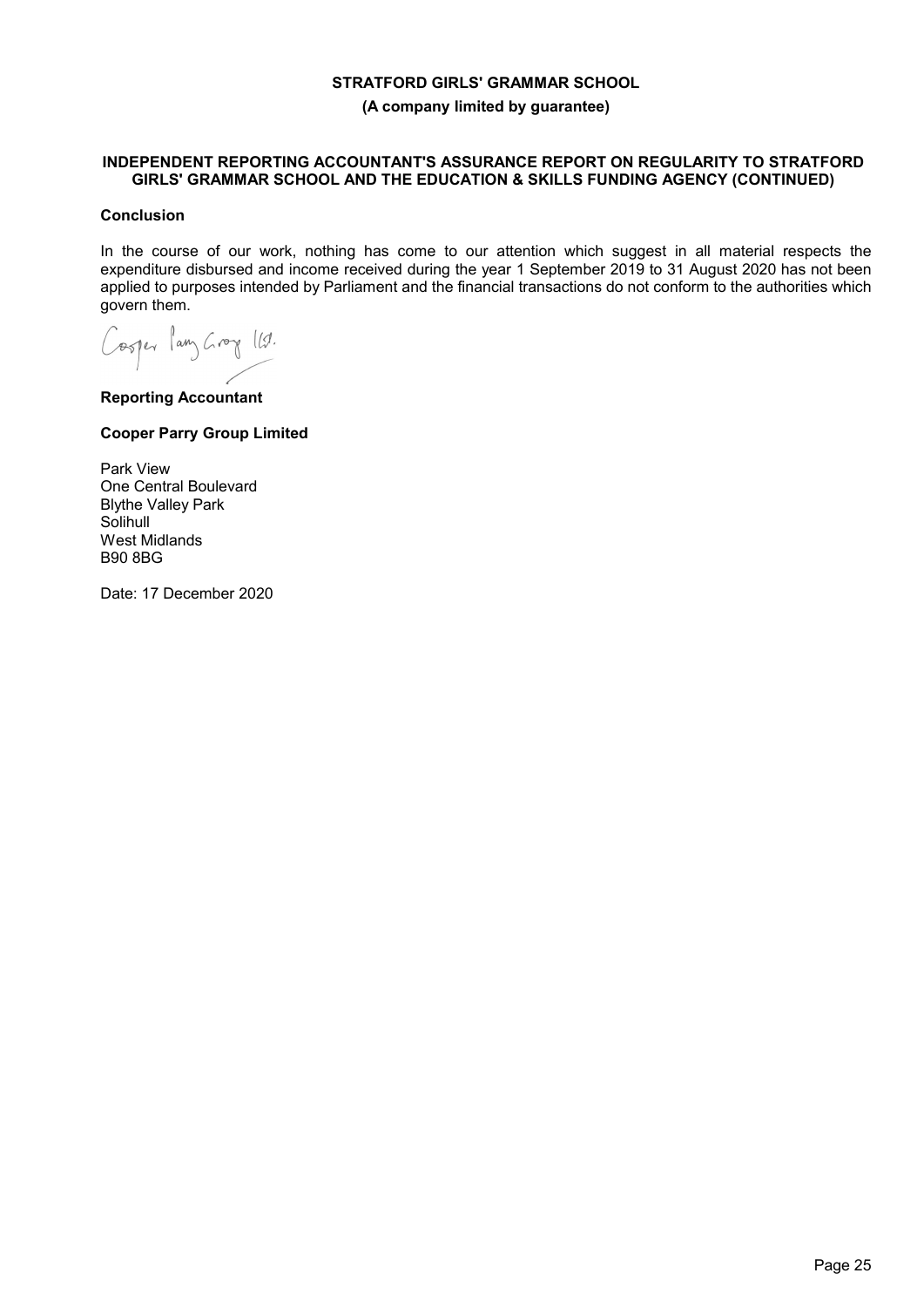**(A company limited by guarantee)**

# **STATEMENT OF FINANCIAL ACTIVITIES (INCORPORATING INCOME AND EXPENDITURE ACCOUNT) FOR THE YEAR ENDED 31 AUGUST 2020**

|                                                                   |      |                               |                             | Restricted                   |                        |                        |
|-------------------------------------------------------------------|------|-------------------------------|-----------------------------|------------------------------|------------------------|------------------------|
|                                                                   |      | Unrestricted<br>funds<br>2020 | Restricted<br>funds<br>2020 | fixed asset<br>funds<br>2020 | Total<br>funds<br>2020 | Total<br>funds<br>2019 |
|                                                                   | Note | £                             | £                           | £                            | £                      | £                      |
| Income from:                                                      |      |                               |                             |                              |                        |                        |
| Donations and capital<br>grants                                   | 3    | 55,300                        |                             | 19,647                       | 74,947                 | 528,240                |
| Charitable activities                                             | 4    |                               | 4,052,905                   |                              | 4,052,905              | 3,712,742              |
| Other trading activities                                          | 5    | 214,613                       | 429,991                     |                              | 644,604                | 921,401                |
| Investments                                                       | 6    | 1,349                         |                             |                              | 1,349                  | 1,133                  |
| <b>Total income</b>                                               |      | 271,262                       | 4,482,896                   | 19,647                       | 4,773,805              | 5,163,516              |
| <b>Expenditure on:</b>                                            |      |                               |                             |                              |                        |                        |
| Raising funds                                                     | 7    | 159,104                       | 435,748                     |                              | 594,852                | 821,520                |
| Charitable activities                                             | 7    |                               | 4,179,742                   | 313,602                      | 4,493,344              | 4,303,110              |
| <b>Total expenditure</b>                                          |      | 159,104                       | 4,615,490                   | 313,602                      | 5,088,196              | 5,124,630              |
| <b>Net</b>                                                        |      |                               |                             |                              |                        |                        |
| income/(expenditure)                                              |      | 112,158                       | (132, 594)                  | (293, 955)                   | (314, 391)             | 38,886                 |
| Transfers between<br>funds                                        | 17   | (76, 562)                     |                             | 76,562                       |                        |                        |
| Net movement in<br>funds before other<br>gains/(losses)           |      | 35,596                        | (132, 594)                  | (217, 393)                   | (314, 391)             | 38,886                 |
| Other recognised<br>gains/(losses):                               |      |                               |                             |                              |                        |                        |
| Actuarial (losses)/gains<br>on defined benefit<br>pension schemes | 23   |                               | (122,000)                   |                              | (122,000)              | (391,000)              |
|                                                                   |      |                               |                             |                              |                        |                        |
| Net movement in<br>funds                                          |      | 35,596                        | (254, 594)                  | (217, 393)                   | (436, 391)             | (352, 114)             |
| <b>Reconciliation of</b><br>funds:                                |      |                               |                             |                              |                        |                        |
| Total funds brought<br>forward                                    | 17   | 43,144                        | (1,352,518)                 | 14,381,312                   | 13,071,938             | 13,424,052             |
| Net movement in funds                                             |      | 35,596                        | (254, 594)                  | (217, 393)                   | (436, 391)             | (352, 114)             |
| <b>Total funds carried</b><br>forward                             | 17   | 78,740                        | (1,607,112)                 | 14,163,919                   | 12,635,547             | 13,071,938             |

The Statement of financial activities includes all gains and losses recognised in the year.

The notes on pages 29 to 51 form part of these financial statements.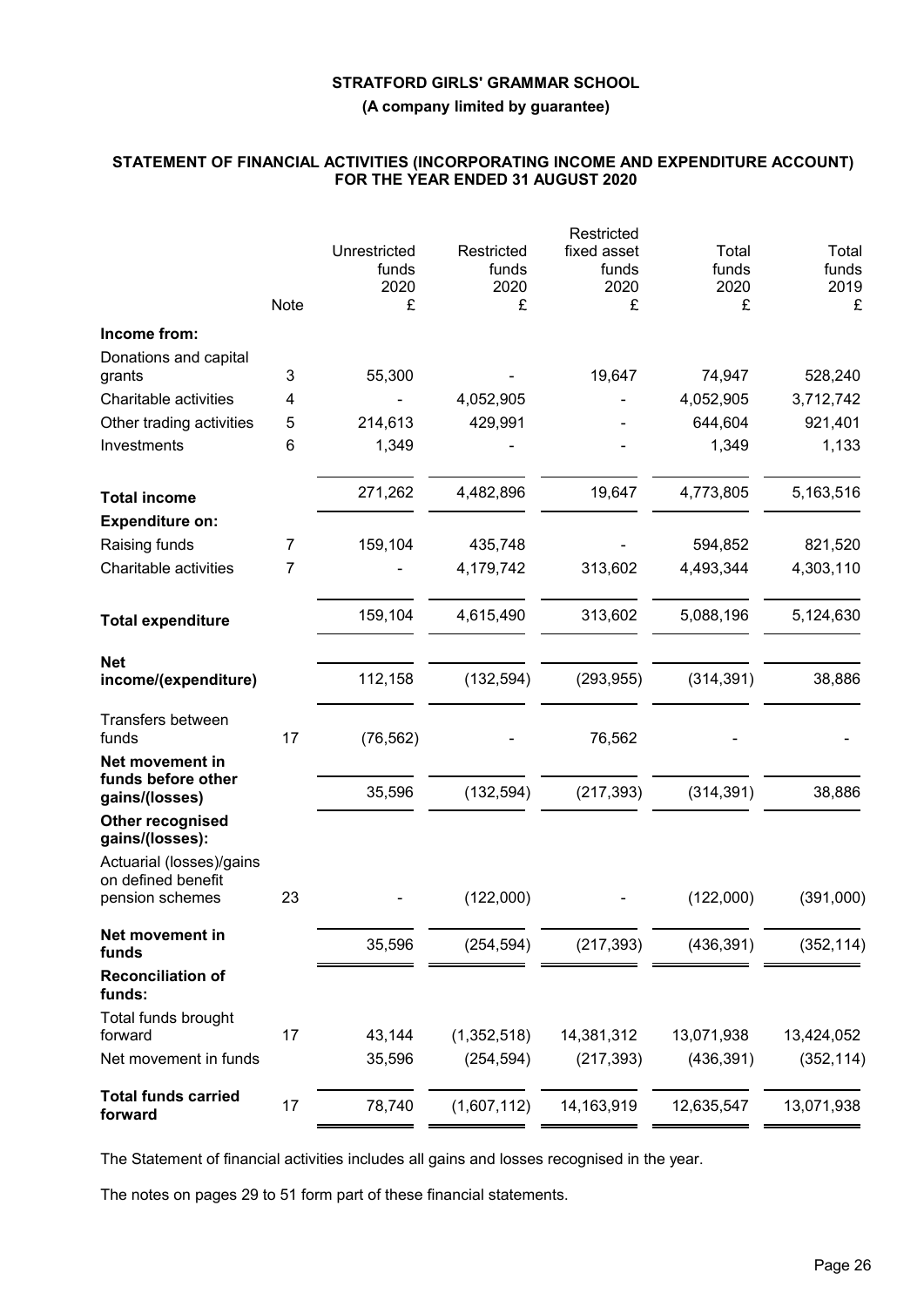**(A company limited by guarantee) REGISTERED NUMBER: 07646003**

# **BALANCE SHEET AS AT 31 AUGUST 2020**

|                                                               | <b>Note</b> |             | 2020<br>£   |             | 2019<br>£   |
|---------------------------------------------------------------|-------------|-------------|-------------|-------------|-------------|
| <b>Fixed assets</b>                                           |             |             |             |             |             |
| Tangible assets                                               | 13          |             | 14,142,666  |             | 13,559,045  |
| <b>Current assets</b>                                         |             |             |             |             |             |
| <b>Debtors</b>                                                | 14          | 158,243     |             | 437,408     |             |
| Cash at bank and in hand                                      |             | 388,166     |             | 640,830     |             |
|                                                               |             | 546,409     |             | 1,078,238   |             |
| Creditors: amounts falling due within one<br>year             | 15          | (375, 512)  |             | (186, 596)  |             |
| <b>Net current assets</b>                                     |             |             | 170,897     |             | 891,642     |
| <b>Total assets less current liabilities</b>                  |             |             | 14,313,563  |             | 14,450,687  |
| Creditors: amounts falling due after more<br>than one year    | 16          |             | (23,016)    |             | (23, 749)   |
| Net assets excluding pension liability                        |             |             | 14,290,547  |             | 14,426,938  |
| Defined benefit pension scheme liability                      | 23          |             | (1,655,000) |             | (1,355,000) |
| <b>Total net assets</b>                                       |             |             | 12,635,547  |             | 13,071,938  |
| <b>Funds of the Academy Trust</b><br><b>Restricted funds:</b> |             |             |             |             |             |
| Fixed asset funds                                             | 17          | 14,163,919  |             | 14,381,312  |             |
| Restricted income funds                                       | 17          | 47,888      |             | 2,482       |             |
| Pension reserve                                               | 17          | (1,655,000) |             | (1,355,000) |             |
| <b>Total restricted funds</b>                                 | 17          |             | 12,556,807  |             | 13,028,794  |
| <b>Unrestricted income funds</b>                              | 17          |             | 78,740      |             | 43,144      |
| <b>Total funds</b>                                            |             |             | 12,635,547  |             | 13,071,938  |

The financial statements on pages 26 to 51 were approved by the Governors, and authorised for issue on 16 December 2020 and are signed on their behalf, by:

Nullet

**J Millett** Chair of Governors

The notes on pages 29 to 51 form part of these financial statements.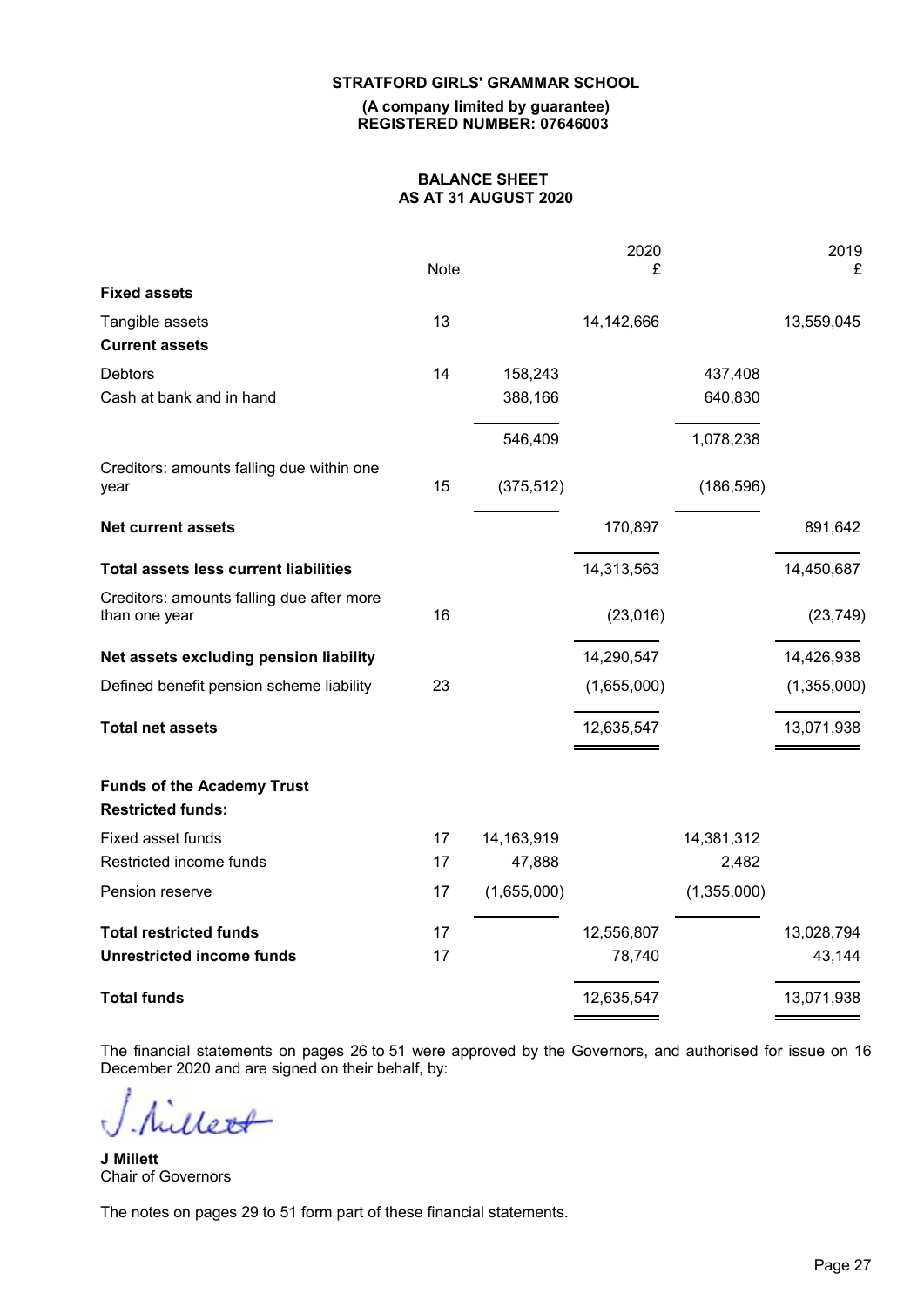**(A company limited by guarantee)**

#### **STATEMENT OF CASH FLOWS FOR THE YEAR ENDED 31 AUGUST 2020**

| 19<br>625,827<br>21<br>(876, 226)<br>(2,265)<br>20<br>Change in cash and cash equivalents in the year<br>(252, 664)<br>337,766<br>640,830<br>22<br>388,166 |                                                        | Note | 2020<br>£ | 2019<br>£ |
|------------------------------------------------------------------------------------------------------------------------------------------------------------|--------------------------------------------------------|------|-----------|-----------|
|                                                                                                                                                            | Cash flows from operating activities                   |      |           |           |
|                                                                                                                                                            | Net cash provided by operating activities              |      |           | 108,860   |
|                                                                                                                                                            | Cash flows from investing activities                   |      |           | 209,254   |
|                                                                                                                                                            | <b>Cash flows from financing activities</b>            |      |           | 19,652    |
|                                                                                                                                                            |                                                        |      |           |           |
|                                                                                                                                                            |                                                        |      |           |           |
|                                                                                                                                                            | Cash and cash equivalents at the beginning of the year |      |           | 303,064   |
|                                                                                                                                                            | Cash and cash equivalents at the end of the year       |      |           | 640,830   |

The notes on pages 29 to 51 form part of these financial statements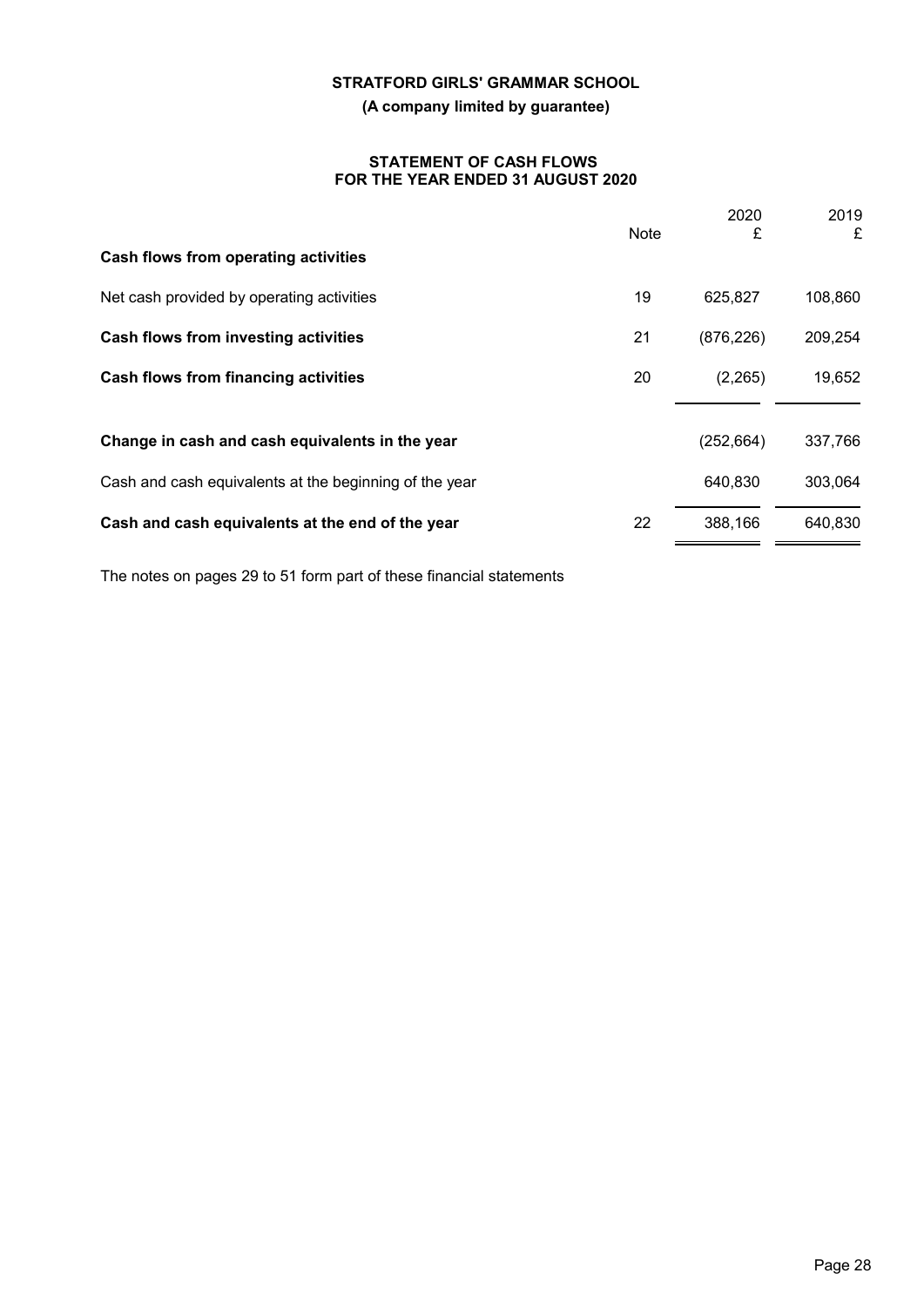**(A company limited by guarantee)**

#### **NOTES TO THE FINANCIAL STATEMENTS FOR THE YEAR ENDED 31 AUGUST 2020**

#### **1. Accounting policies**

A summary of the principal accounting policies adopted (which have been applied consistently, except where noted), judgements and key sources of estimation uncertainty, is set out below.

#### **1.1 Basis of preparation of financial statements**

The financial statements of the Academy Trust, which is a public benefit entity under FRS 102, have been prepared under the historic cost convention in accordance with the Financial Reporting Standard Applicable in the UK and Republic of Ireland (FRS 102), the Accounting and Reporting by Charities: Statement of Recommended Practice applicable to charities preparing their accounts in accordance with the Financial Reporting Standard applicable in the UK and Republic of Ireland (FRS 102) (Charities SORP (FRS 102)), the Academies Accounts Direction 2019 to 2020 issued by ESFA, the Charities Act 2011 and the Companies Act 2006.

#### **1.2 Going concern**

The Governors assess whether the use of going concern is appropriate i.e. whether there are any material uncertainties related to events or conditions that may cast significant doubt on the ability of the Academy Trust to continue as a going concern. The Governors make this assessment in respect of a period of at least one year from the date of authorisation for issue of the financial statements and have concluded that the Academy Trust has adequate resources to continue in operational existence for the foreseeable future and there are no material uncertainties about the Academy Trust's ability to continue as a going concern, thus they continue to adopt the going concern basis of accounting in preparing the financial statements.

At 31 August 2020, the Academy Trust has revenue reserves of £126,628. The Governors are aware of the challenges that having limited reserves bring. However, with the benefits from the new National Funding Formula, the continued review of the curriculum and teaching time for each subject and operating costs and efficiencies, the Academy Trust is forecasting in an in year surplus to be generated in each of the next 3 years, and as such, the Governors are confident the reserves will be rebuilt over this time.

After making appropriate enquiries, the Board of Governors, including all Committees, has a reasonable expectation that the Academy has adequate resources to continue in operational existence for the foreseeable future and that there are no material uncertainties about the Academy Trust's ability to continue as a going concern.

For this reason, the Governors continue to adopt the going concern basis of accounting in preparing the financial statements.

# **1.3 Taxation**

The Academy Trust is considered to pass the tests set out in Paragraph 1 Schedule 6 of the Finance Act 2010 and therefore it meets the definition of a charitable company for UK corporation tax purposes. Accordingly, the Academy Trust is potentially exempt from taxation in respect of income or capital gains received within categories covered by Part 11, chapter 3 of the Corporation Tax Act 2010 or Section 256 of the Taxation of Chargeable Gains Act 1992, to the extent that such income or gains are applied exclusively to charitable purposes.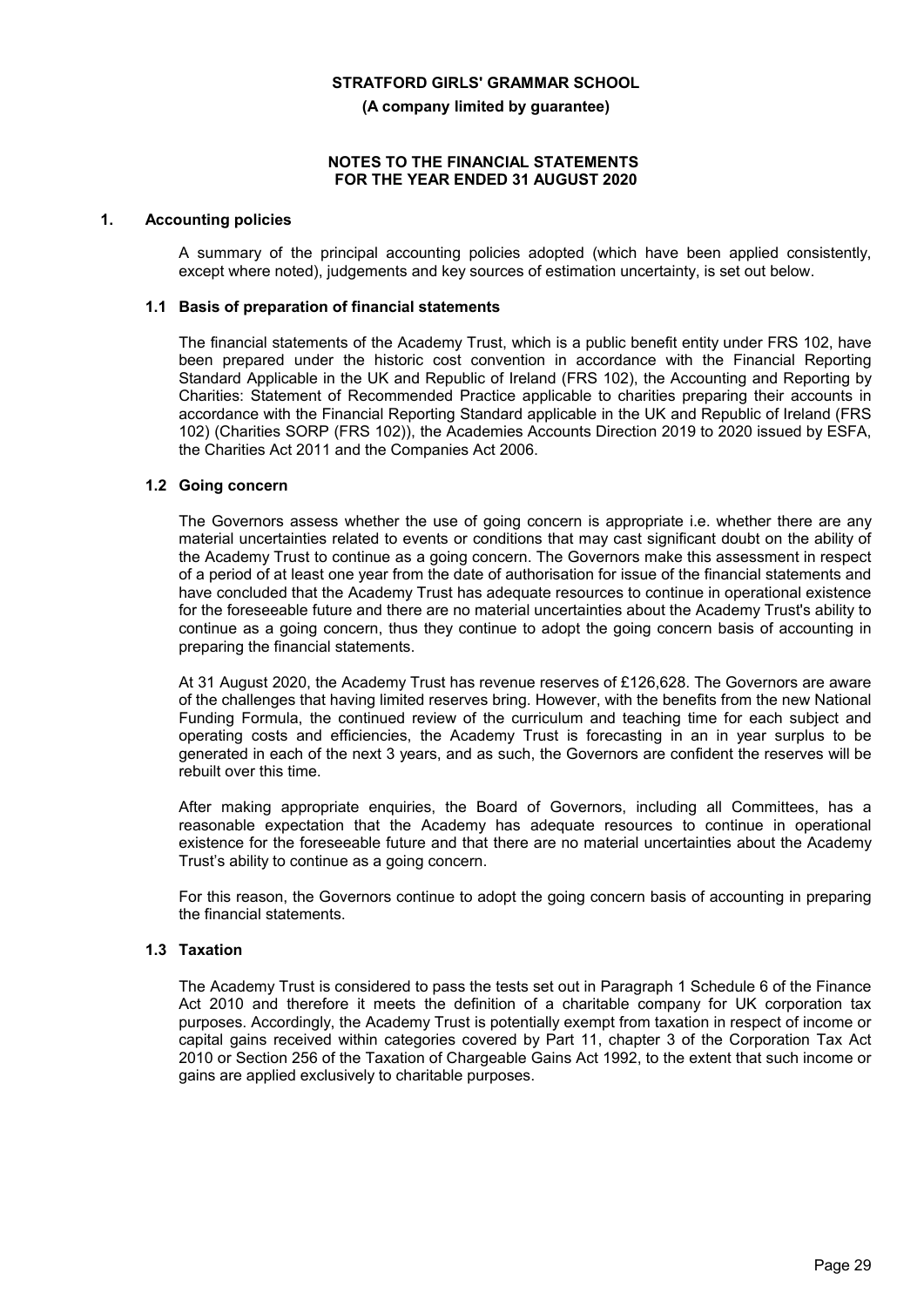**(A company limited by guarantee)**

#### **NOTES TO THE FINANCIAL STATEMENTS FOR THE YEAR ENDED 31 AUGUST 2020**

#### **1. Accounting policies (continued)**

#### **1.4 Fund accounting**

Unrestricted income funds represent those resources which may be used towards meeting any of the charitable objects of the Academy Trust at the discretion of the Governors.

Restricted fixed asset funds are resources which are to be applied to specific capital purposes imposed by the funders where the asset acquired or created is held for a specific purpose.

Restricted general funds comprise all other restricted funds received with restrictions imposed by the funder/donor and include grants from the Department for Education Group.

#### **1.5 Income**

All incoming resources are recognised when the Academy Trust has entitlement to the funds, the receipt is probable and the amount can be measured reliably.

#### **Grants**

Grants are included in the Statement of financial activities on a receivable basis. The balance of income received for specific purposes but not expended during the period is shown in the relevant funds on the Balance sheet. Where income is received in advance of meeting any performancerelated conditions there is not unconditional entitlement to the income and its recognition is deferred and included in creditors as deferred income until the performance-related conditions are met. Where entitlement occurs before income is received, the income is accrued.

General Annual Grant is recognised in full in the Statement of financial activities in the period for which it is receivable and any abatement in respect of the period is deducted from income and recognised as a liability.

Capital grants are recognised in full when there is an unconditional entitlement to the grant. Unspent amounts of capital grants are reflected in the Balance sheet in the restricted fixed asset fund. Capital grants are recognised when there is entitlement and are not deferred over the life of the asset on which they are expended.

#### **Sponsorship income**

Sponsorship income provided to the Academy Trust which amounts to a donation is recognised in the Statement of financial activities in the period in which it is receivable (where there are no performance-related conditions) where receipt is probable and it can be measured reliably.

#### **Donations**

Donations are recognised on a receivable basis (where there are no performance-related conditions) where the receipt is probable and the amount can be reliably measured.

#### **Other income**

Other income, including the hire of facilities, is recognised in the period it is receivable and to the extent the Academy Trust has provided the goods or services.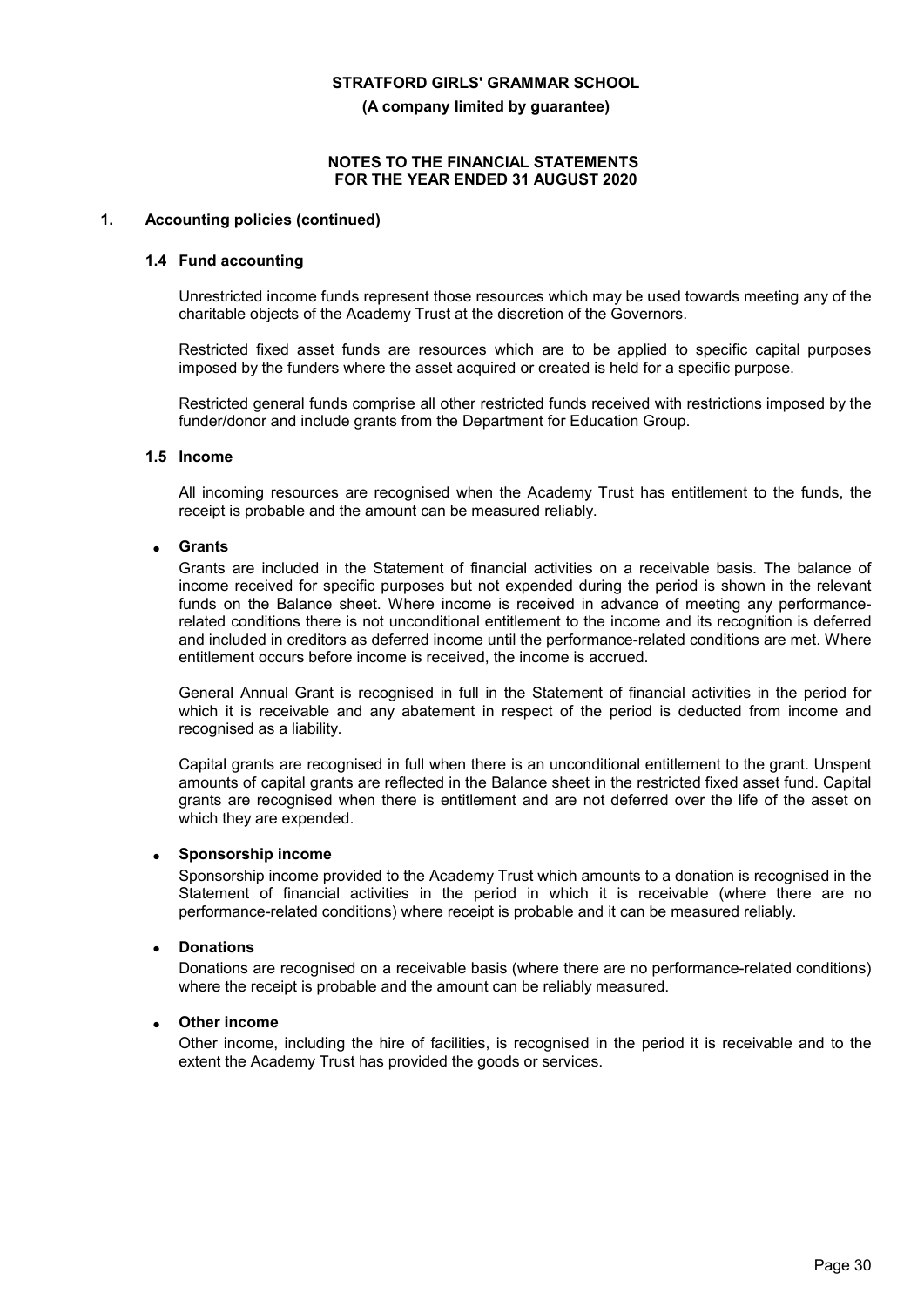**(A company limited by guarantee)**

#### **NOTES TO THE FINANCIAL STATEMENTS FOR THE YEAR ENDED 31 AUGUST 2020**

### **1. Accounting policies (continued)**

#### **1.6 Expenditure**

Expenditure is recognised once there is a legal or constructive obligation to transfer economic benefit to a third party, it is probable that a transfer of economic benefits will be required in settlement and the amount of the obligation can be measured reliably. Expenditure is classified by activity. The costs of each activity are made up of the total of direct costs and shared costs, including support costs involved in undertaking each activity. Direct costs attributable to a single activity are allocated directly to that activity. Shared costs which contribute to more than one activity and support costs which are not attributable to a single activity are apportioned between those activities on a basis consistent with the use of resources. Central staff costs are allocated on the basis of time spent, and depreciation charges allocated on the portion of the asset's use.

#### **Expenditure on raising funds**

This includes all expenditure incurred by the Academy Trust to raise funds for its charitable purposes and includes costs of all fundraising activities events and non-charitable trading.

#### **Charitable activities**

These are costs incurred on the Academy Trust's educational operations, including support costs and costs relating to the governance of the Academy Trust apportioned to charitable activities.

All resources expended are inclusive of irrecoverable VAT.

#### **1.7 Tangible fixed assets**

Assets costing £1,000 or more are capitalised as tangible fixed assets and are carried at cost, net of depreciation and any provision for impairment.

Where tangible fixed assets have been acquired with the aid of specific grants, either from the government or from the private sector, they are included in the Balance sheet at cost and depreciated over their expected useful economic life. Where there are specific conditions attached to the funding requiring the continued use of the asset, the related grants are credited to a restricted fixed asset fund in the Statement of financial activities and carried forward in the Balance sheet. Depreciation on the relevant assets is charged directly to the restricted fixed asset fund in the Statement of financial activities. Where tangible fixed assets have been acquired with unrestricted funds, depreciation on such assets is charged to the unrestricted fund.

Depreciation is provided on all tangible fixed assets other than freehold land and assets under construction, at rates calculated to write off the cost of each asset on a straight-line basis over its expected useful life.

Depreciation is provided on the following bases:

| - 25% straight line<br>Motor vehicles<br>Assets under construction | Long leasehold land and<br>buildings<br>Computer equipment<br><b>Fixtures and fittings</b> | - 50 years for buildings;<br>over the lease term for land<br>$-25-33.3%$ straight line<br>- 25% straight line<br>- not depreciated until brought into use |
|--------------------------------------------------------------------|--------------------------------------------------------------------------------------------|-----------------------------------------------------------------------------------------------------------------------------------------------------------|
|--------------------------------------------------------------------|--------------------------------------------------------------------------------------------|-----------------------------------------------------------------------------------------------------------------------------------------------------------|

A review for impairment of a fixed asset is carried out if events or changes in circumstances indicate that the carrying value of any fixed asset may not be recoverable. Shortfalls between the carrying value of fixed assets and their recoverable amounts are recognised as impairments. Impairment losses are recognised in the Statement of financial activities.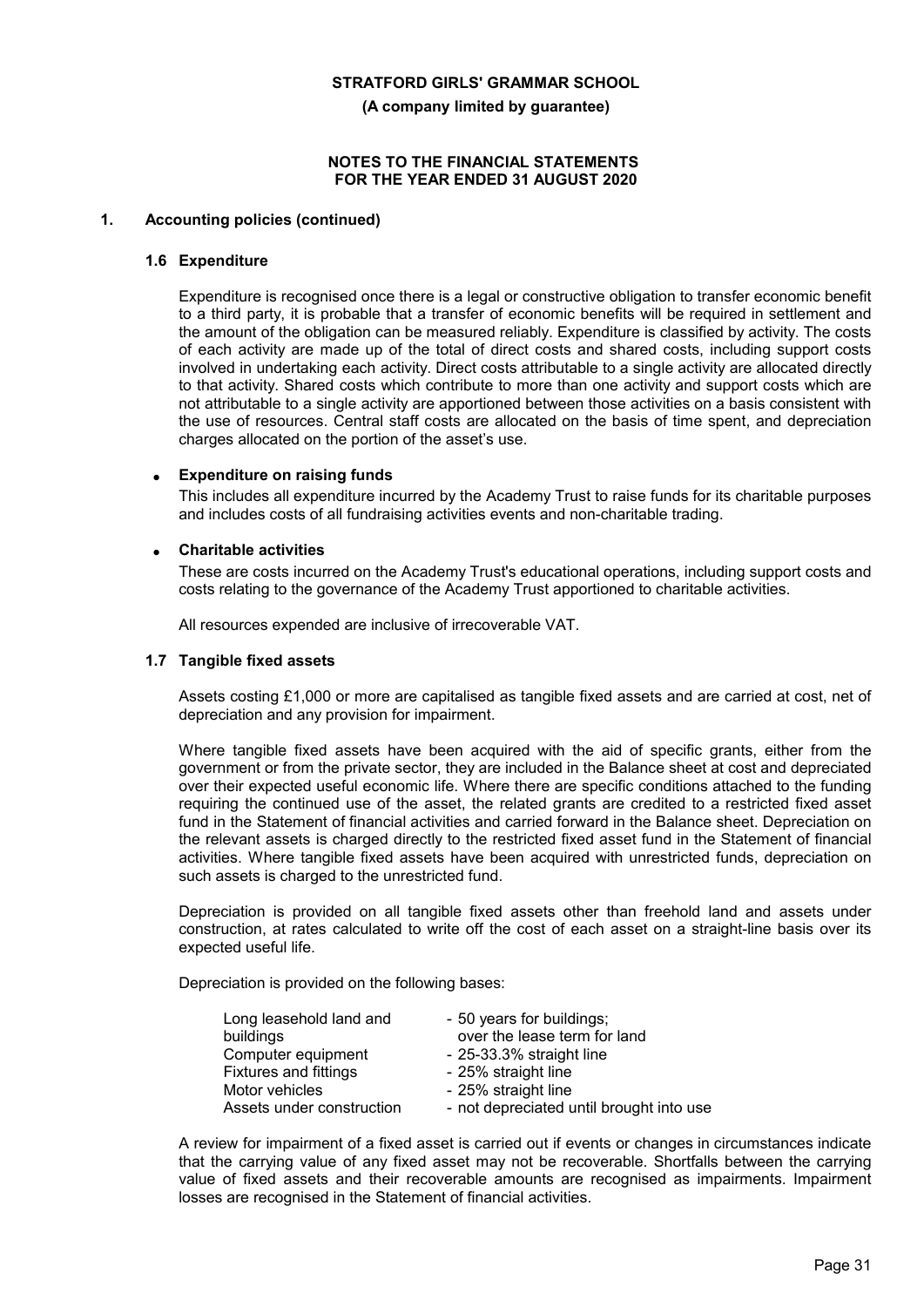**(A company limited by guarantee)**

#### **NOTES TO THE FINANCIAL STATEMENTS FOR THE YEAR ENDED 31 AUGUST 2020**

#### **1. Accounting policies (continued)**

#### **1.8 Debtors**

Trade and other debtors are recognised at the settlement amount after any trade discount offered. Prepayments are valued at the amount prepaid net of any trade discounts due.

#### **1.9 Cash at bank and in hand**

Cash at bank and in hand includes cash and short-term highly liquid investments with a short maturity of three months or less from the date of acquisition or opening of the deposit or similar account.

#### **1.10 Liabilities**

Liabilities are recognised when there is an obligation at the Balance sheet date as a result of a past event, it is probable that a transfer of economic benefit will be required in settlement, and the amount of the settlement can be estimated reliably. Liabilities are recognised at the amount that the Academy Trust anticipates it will pay to settle the debt or the amount it has received as advanced payments for the goods or services it must provide.

#### **1.11 Financial instruments**

The Academy Trust only holds basic financial instruments as defined in FRS 102. The financial assets and financial liabilities of the Academy Trust and their measurement bases are as follows:

*Financial assets* - trade and other debtors are basic financial instruments and are debt instruments measured at amortised cost as detailed in note 14. Prepayments are not financial instruments. Cash at bank is classified as a basic financial instrument and is measured at face value.

*Financial liabilities* - trade creditors, accruals and other creditors are financial instruments, and are measured at amortised cost as detailed in notes 15 and 16. Taxation and social security are not included in the financial instruments disclosure definition. Deferred income is not deemed to be a financial liability, as the cash settlement has already taken place and there is an obligation to deliver services rather than cash or another financial instrument.

#### **1.12 Operating leases**

Rentals paid under operating leases are charged to the statement of financial activities on a straight line basis over the lease term.

#### **1.13 Agency arrangements**

The Academy Trust acts as an agent in the administering of 16-19 Bursary Funds from the ESFA. Related payments received from the ESFA and subsequent disbursements to students are excluded from the statement of financial activities to the extent that the Academy Trust does not have a beneficial interest in the individual transactions. The allowance of 5% as a contribution to administration costs is however recognised in statement of financial activities. Where funds have not been fully applied in the year then an amount will be included as amounts due to the ESFA.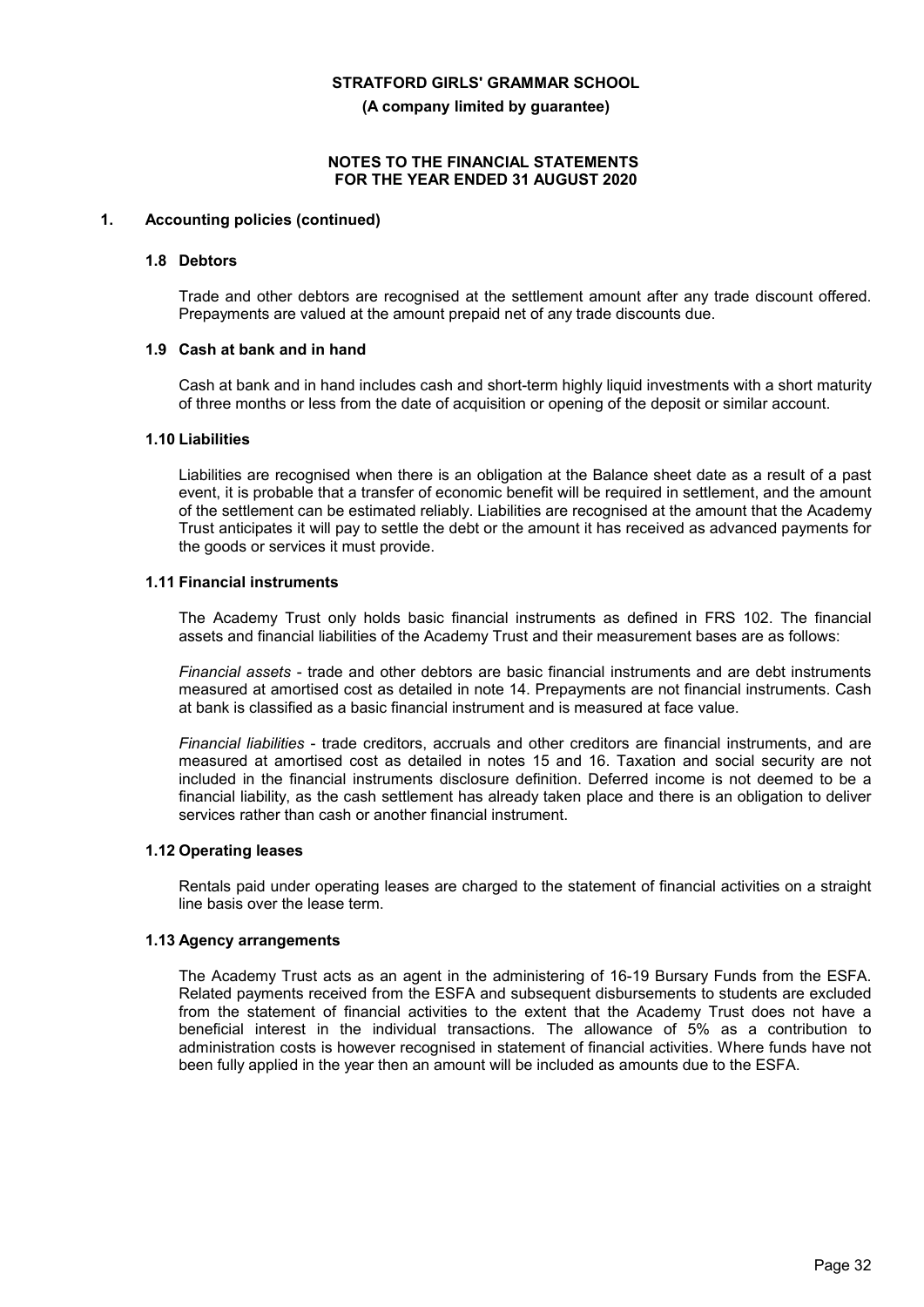**(A company limited by guarantee)**

#### **NOTES TO THE FINANCIAL STATEMENTS FOR THE YEAR ENDED 31 AUGUST 2020**

# **1. Accounting policies (continued)**

#### **1.14 Pensions**

Retirement benefits to employees of the Academy Trust are provided by the Teachers' Pension Scheme ("TPS") and the Local Government Pension Scheme ("LGPS"). These are defined benefit schemes.

The TPS is an unfunded scheme and contributions are calculated so as to spread the cost of pensions over employees' working lives with the Academy Trust in such a way that the pension cost is a substantially level percentage of current and future pensionable payroll. The contributions are determined by the Government Actuary on the basis of quadrennial valuations using a prospective unit credit method. TPS is an unfunded multi-employer scheme with no underlying assets to assign between employers. Consequently, the TPS is treated as a defined contribution scheme for accounting purposes and the contributions recognised in the period to which they relate.

The LGPS is a funded multi-employer scheme and the assets are held separately from those of the Academy Trust in separate trustee administered funds. Pension scheme assets are measured at fair value and liabilities are measured on an actuarial basis using the projected unit credit method and discounted at a rate equivalent to the current rate of return on a high quality corporate bond of equivalent term and currency to the liabilities. The actuarial valuations are obtained at least triennially and are updated at each Balance sheet date. The amounts charged to operating surplus are the current service costs and the costs of scheme introductions, benefit changes, settlements and curtailments. They are included as part of staff costs as incurred. Net interest on the net defined benefit liability/asset is also recognised in the Statement of financial activities and comprises the interest cost on the defined benefit obligation and interest income on the scheme assets, calculated by multiplying the fair value of the scheme assets at the beginning of the period by the rate used to discount the benefit obligations. The difference between the interest income on the scheme assets and the actual return on the scheme assets is recognised in other recognised gains and losses.

Actuarial gains and losses are recognised immediately in other recognised gains and losses.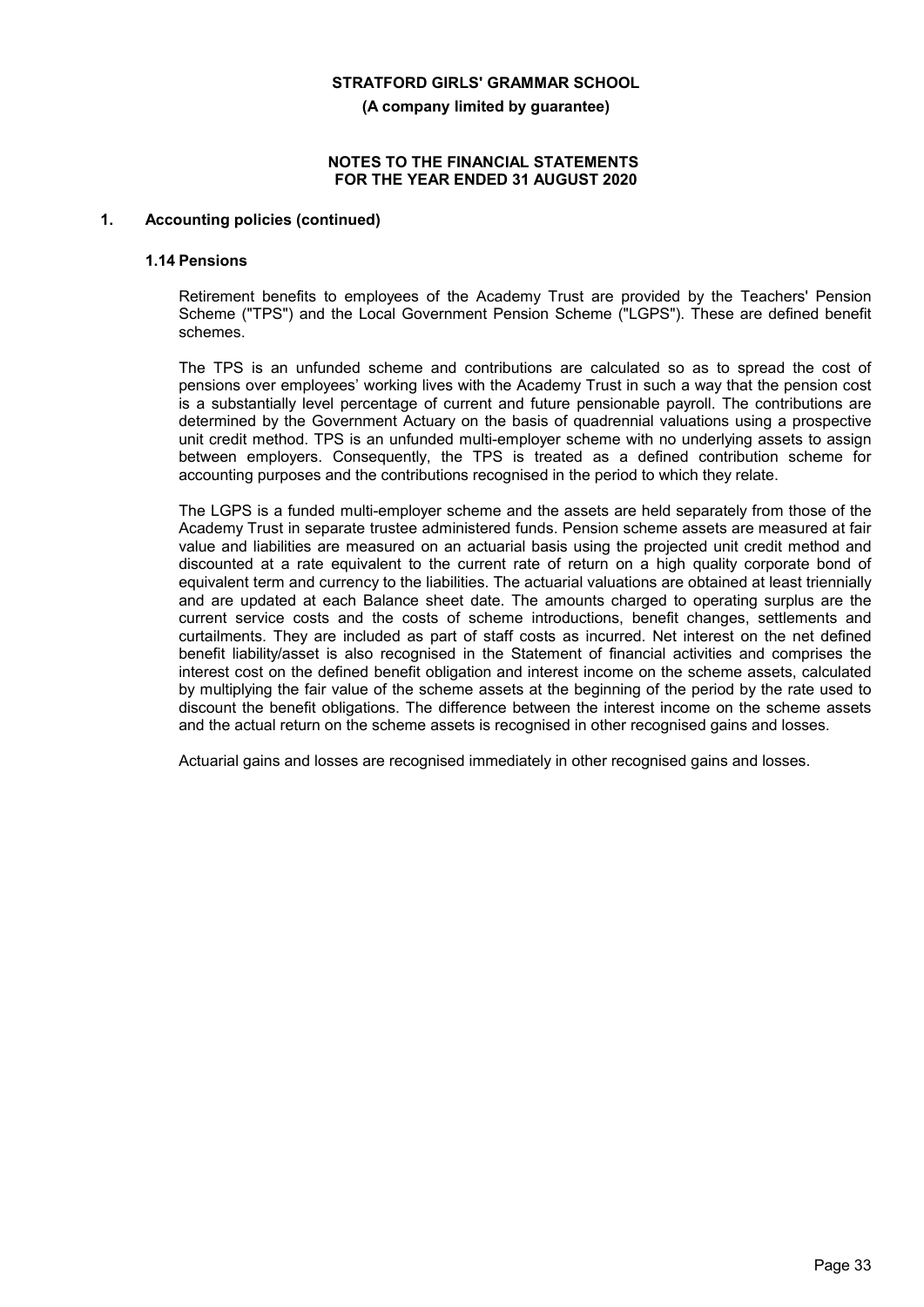**(A company limited by guarantee)**

#### **NOTES TO THE FINANCIAL STATEMENTS FOR THE YEAR ENDED 31 AUGUST 2020**

#### **2. Critical accounting estimates and areas of judgement**

Estimates and judgements are continually evaluated and are based on historical experience and other factors, including expectations of future events that are believed to be reasonable under the circumstances.

Critical accounting estimates and assumptions:

Tangible fixed assets are depreciated over their economic useful lives taking into account residual values where appropriate. The actual lives of the assets and residual values are assessed annually and may vary depending on a number of factors.

The present value of the Local Government Pension Scheme defined benefit liability depends on a number of factors that are determined on an actuarial basis using a variety of assumptions. The assumptions used in determining the net cost or income for pensions include the discount rate. Any changes in these assumptions, which are disclosed in note 23, will impact the carrying amount of the pension liability. Furthermore a roll forward approach which projects results from the latest full actuarial valuation performed at 31 March 2019 has been used by the actuary in valuing the pensions liability at 31 August 2020. Any differences between the figures derived from the roll forward approach and a full actuarial valuation would impact on the carrying amount of the pension liability.

#### Critical areas of judgement:

The classification of expenditure between restricted and unrestricted funds is a critical area of judgemental as certain expenditure can be applied to both funds. Where this is the case and the amounts in question are considered material the expenditure is apportioned to both funding streams on an appropriate basis.

The Academy Trust obtains use of fixed assets as a lessee. The classification of such leases as operating or finance lease requires the Academy Trust to determine, based on an evaluation of the terms and conditions of the arrangements, whether it retains or acquires the significant risks and rewards of ownership of these assets and accordingly whether the lease requires an asset and liability to be recognised in the Balance Sheet.

#### **3. Income from donations and capital grants**

|                       | Unrestricted<br>funds<br>2020<br>£ | Restricted<br>fixed asset<br>funds<br>2020<br>£ | Total<br>funds<br>2020<br>£ | Total<br>funds<br>2019<br>£ |
|-----------------------|------------------------------------|-------------------------------------------------|-----------------------------|-----------------------------|
| Donations             | 55,300                             | 566                                             | 55,866                      | 135,383                     |
| <b>Capital Grants</b> | ٠                                  | 19,081                                          | 19,081                      | 392,857                     |
| <b>Total 2020</b>     | 55,300                             | 19,647                                          | 74,947                      | 528,240                     |
| <b>Total 2019</b>     | 101,443                            | 426,797                                         | 528,240                     |                             |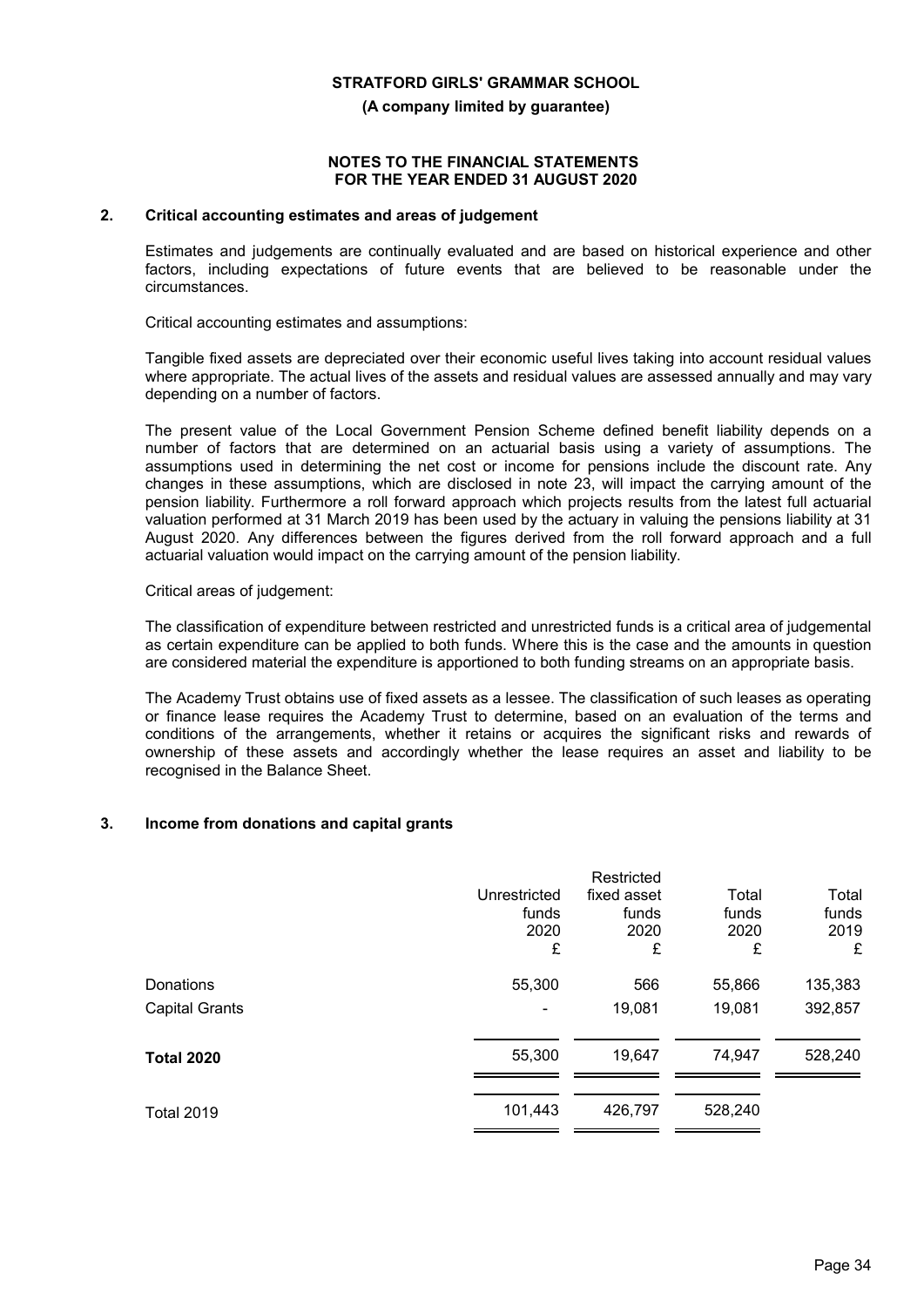**(A company limited by guarantee)**

#### **NOTES TO THE FINANCIAL STATEMENTS FOR THE YEAR ENDED 31 AUGUST 2020**

# **4. Funding for the Academy Trust's education operations**

| Restricted<br>funds<br>2020 | Total<br>funds<br>2020 | Total<br>funds<br>2019<br>£ |
|-----------------------------|------------------------|-----------------------------|
|                             |                        |                             |
| 3,764,735                   | 3,764,735              | 3,624,927                   |
| 263,713                     | 263,713                | 84,146                      |
| 4,028,448                   | 4,028,448              | 3,709,073                   |
|                             |                        |                             |
|                             |                        | 669                         |
| 24,457                      | 24,457                 | 3,000                       |
| 24,457                      | 24,457                 | 3,669                       |
| 4,052,905                   | 4,052,905              | 3,712,742                   |
| 3,712,742                   | 3,712,742              |                             |
|                             | £                      | £                           |

The Academy Trust has been eligible to claim additional funding during the year ended 31 August 2020 from government support schemes in response to the Coronavirus outbreak. The funding received is shown above within "other government funding". This additional funding related to Coronavirus exceptional support funding received under the Coronavirus Job Retention Scheme, covering £21,457 of furloughed staff costs. These costs are included in note 7 below as appropriate.

# **5. Income from other trading activities**

|                    | Unrestricted<br>funds<br>2020<br>£ | Restricted<br>funds<br>2020<br>£ | Total<br>funds<br>2020<br>£ | Total<br>funds<br>2019<br>£ |
|--------------------|------------------------------------|----------------------------------|-----------------------------|-----------------------------|
| Hire of facilities | 29,096                             |                                  | 29,096                      | 42,855                      |
| Catering income    | 148,560                            |                                  | 148,560                     | 235,635                     |
| Other income       | 36,957                             | 429,991                          | 466,948                     | 642,911                     |
|                    | 214,613                            | 429,991                          | 644,604                     | 921,401                     |
| <b>Total 2019</b>  | 308,140                            | 613,261                          | 921,401                     |                             |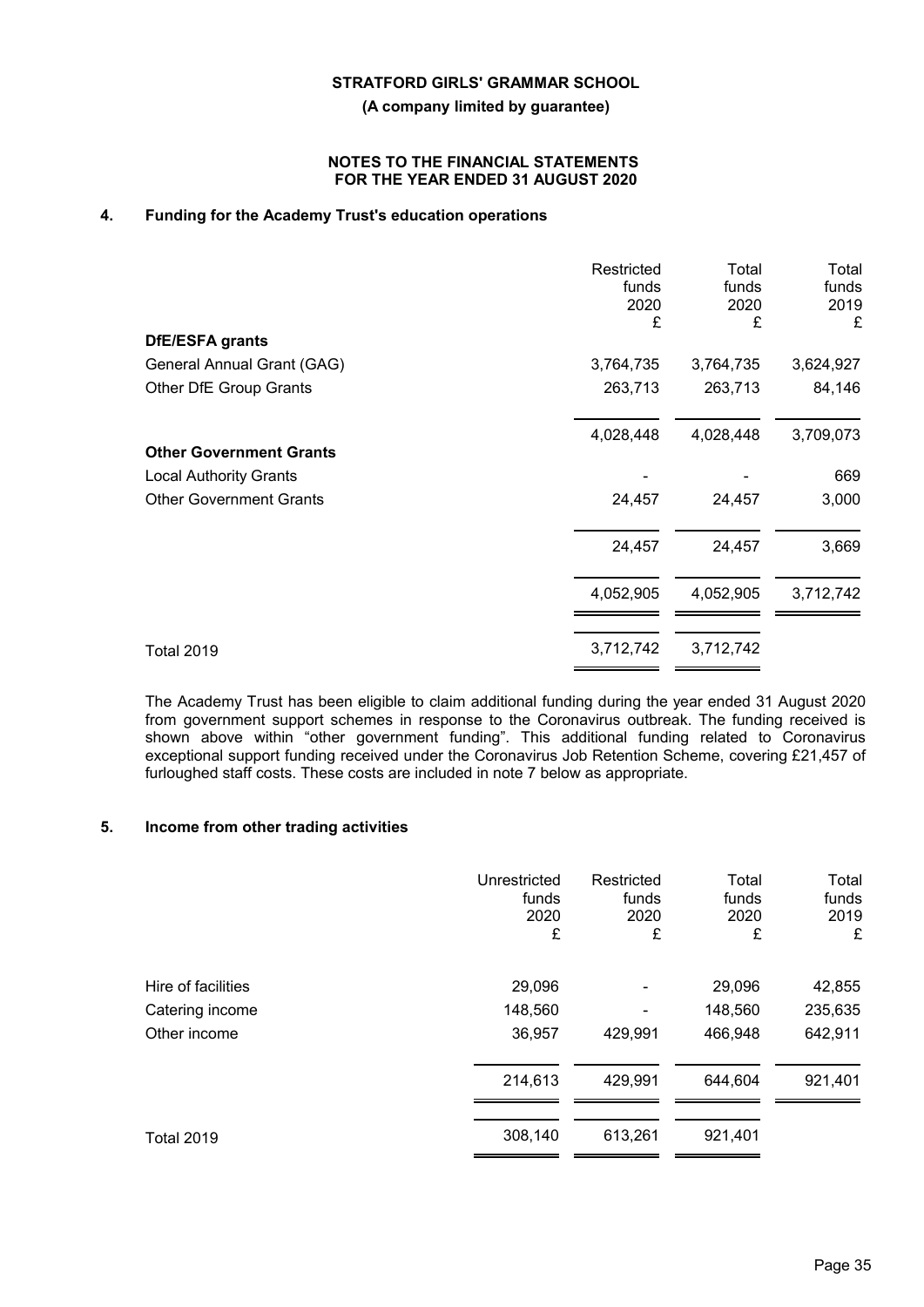**(A company limited by guarantee)**

# **NOTES TO THE FINANCIAL STATEMENTS FOR THE YEAR ENDED 31 AUGUST 2020**

# **6. Investment income**

|                     | Unrestricted<br>funds<br>2020<br>£ | Total<br>funds<br>2020<br>£ | Total<br>funds<br>2019<br>£ |
|---------------------|------------------------------------|-----------------------------|-----------------------------|
| Short term deposits | 1,349                              | 1,349                       | 1,133                       |
| <b>Total 2019</b>   | 1,133                              | 1,133                       |                             |

# **7. Expenditure**

|                                                   | <b>Staff Costs</b><br>2020<br>£ | <b>Premises</b><br>2020<br>£ | Other<br>2020<br>£ | Total<br>2020<br>£ | Total<br>2019<br>£ |
|---------------------------------------------------|---------------------------------|------------------------------|--------------------|--------------------|--------------------|
| Expenditure on fundraising<br>trading activities: |                                 |                              |                    |                    |                    |
|                                                   | 90,668                          |                              | 504,184            | 594,852            | 821,520            |
| Education operations:                             |                                 |                              |                    |                    |                    |
| Direct costs                                      | 2,802,509                       | 47,369                       | 233,978            | 3,083,856          | 3,007,496          |
| Support costs                                     | 784,970                         | 409,139                      | 215,379            | 1,409,488          | 1,295,614          |
| <b>Total 2020</b>                                 | 3,678,147                       | 456,508                      | 953,541            | 5,088,196          | 5,124,630          |
| Total 2019                                        | 3,446,086                       | 155,735                      | 1,522,809          | 5,124,630          |                    |

# **8. Analysis of expenditure by activities**

|                             | Activities<br>undertaken<br>directly<br>2020<br>£ | Support<br>costs<br>2020<br>£ | Total<br>funds<br>2020<br>£ | Total<br>funds<br>2019<br>£ |
|-----------------------------|---------------------------------------------------|-------------------------------|-----------------------------|-----------------------------|
| <b>Education operations</b> | 3,083,856                                         | 1,409,488                     | 4,493,344                   | 4,303,110                   |
| <b>Total 2019</b>           | 3,007,496                                         | 1,295,614                     | 4,303,110                   |                             |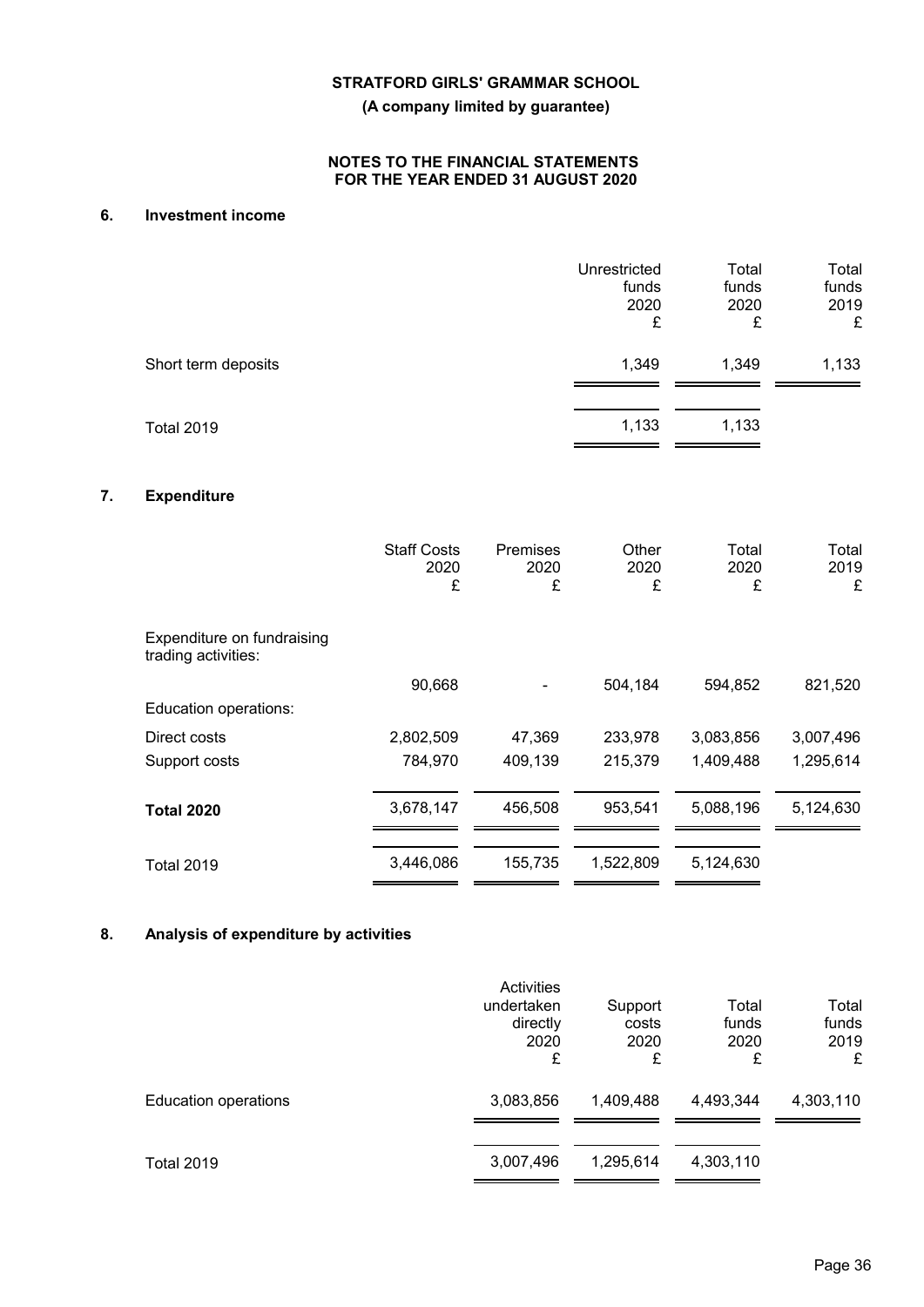**(A company limited by guarantee)**

# **NOTES TO THE FINANCIAL STATEMENTS FOR THE YEAR ENDED 31 AUGUST 2020**

# **8. Analysis of expenditure by activities (continued)**

# **Analysis of support costs**

|                               | Education<br>operations<br>2020<br>£ | Total<br>funds<br>2020<br>£ | Total<br>funds<br>2019<br>£ |
|-------------------------------|--------------------------------------|-----------------------------|-----------------------------|
| LGPS FRS102 net interest cost | 26,000                               | 26,000                      | 24,000                      |
| Staff costs                   | 784,970                              | 784,970                     | 694,715                     |
| Depreciation                  | 266,233                              | 266,233                     | 255,872                     |
| Technology costs              | 34,580                               | 34,580                      | 32,692                      |
| Premises costs                | 142,906                              | 142,906                     | 155,735                     |
| Other costs                   | 144,574                              | 144,574                     | 118,904                     |
| Governance costs              | 10,225                               | 10,225                      | 13,696                      |
| <b>Total 2020</b>             | 1,409,488                            | 1,409,488                   | 1,295,614                   |
| Total 2019                    | 1,295,614                            | 1,295,614                   |                             |

# **9. Net income/(expenditure)**

Net income/(expenditure) for the year includes:

| 2020<br>£ | 2019<br>£ |
|-----------|-----------|
| 16,738    | 13,359    |
| 313,601   | 337,247   |
|           |           |
| 6,825     | 6,500     |
| 3,400     | 3,400     |
|           |           |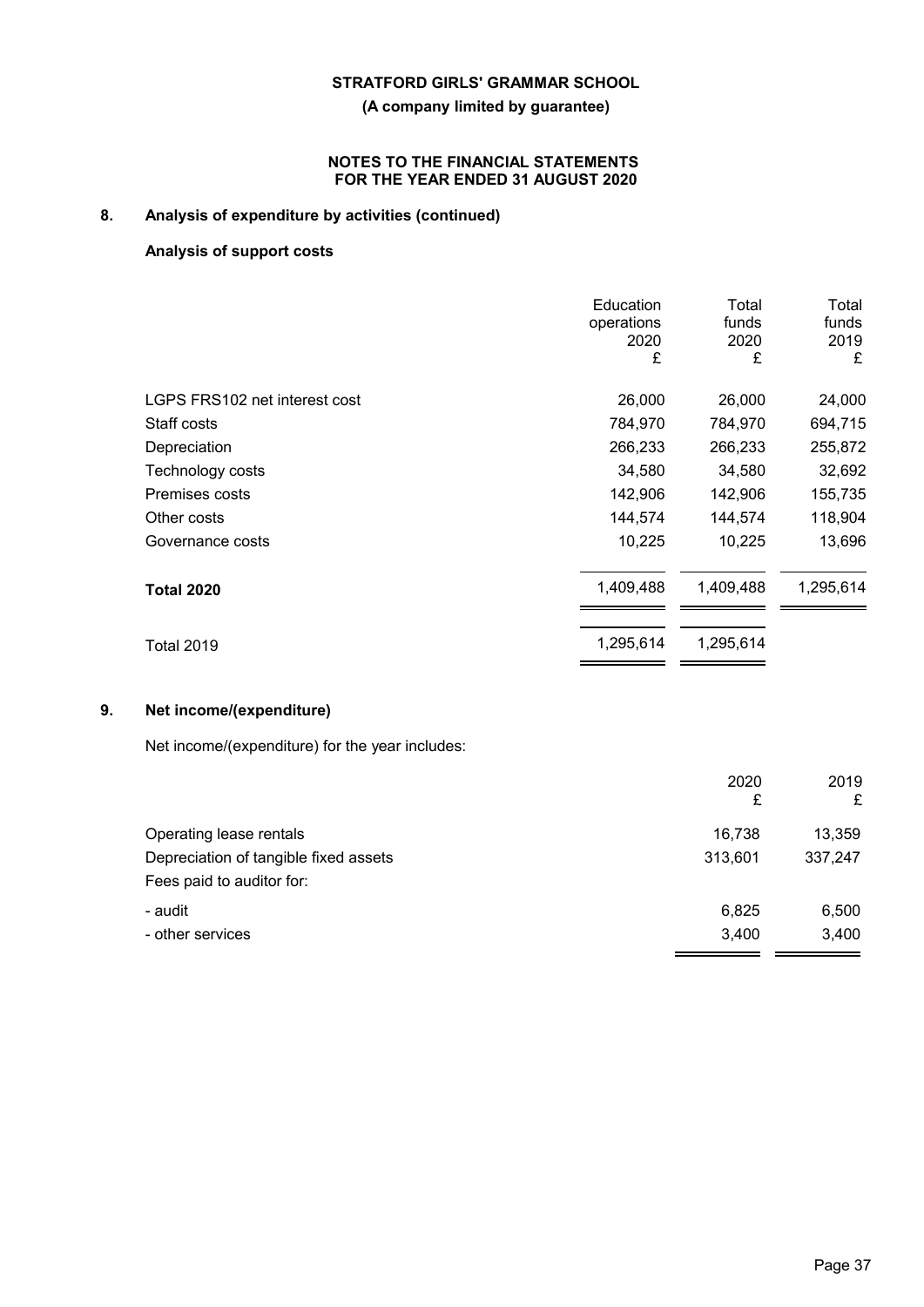#### **(A company limited by guarantee)**

#### **NOTES TO THE FINANCIAL STATEMENTS FOR THE YEAR ENDED 31 AUGUST 2020**

# **10. Staff costs**

#### **a. Staff costs**

Staff costs during the year were as follows:

|                       | 2020<br>£ | 2019<br>£ |
|-----------------------|-----------|-----------|
| Wages and salaries    | 2,660,608 | 2,639,879 |
| Social security costs | 246,508   | 240,668   |
| Pension costs         | 767,014   | 560,902   |
|                       | 3,674,130 | 3,441,449 |
| Agency staff costs    | 4,017     | 4,637     |
|                       | 3,678,147 | 3,446,086 |

# **b. Staff numbers**

The average number of persons employed by the Academy Trust during the year was as follows:

|                            | 2020<br>No. | 2019<br>No. |
|----------------------------|-------------|-------------|
| <b>Teachers</b>            | 48          | 49          |
| Administration and support | 41          | 42          |
| Management                 | 4           | 6           |
|                            | 93          | 97          |
|                            |             |             |

#### **c. Higher paid staff**

The number of employees whose employee benefits (excluding employer pension costs) exceeded £60,000 was:

|                    | 2020<br>No. | 2019<br>No.    |
|--------------------|-------------|----------------|
| £60,001 - £70,000  | 2           | $\overline{2}$ |
| £70,001 - £80,000  |             | -              |
| £90,001 - £100,000 |             |                |

3 (2019: 3) of the above staff members participated in the Teachers' Pension Scheme and the total contributions to the scheme during the year were £53,744 (2019: £36,137). 1 (2019: Nil) of the above staff members participated in the Local Government Pension Scheme and the total contributions to the scheme during the year were £12,651 (2019: £Nil).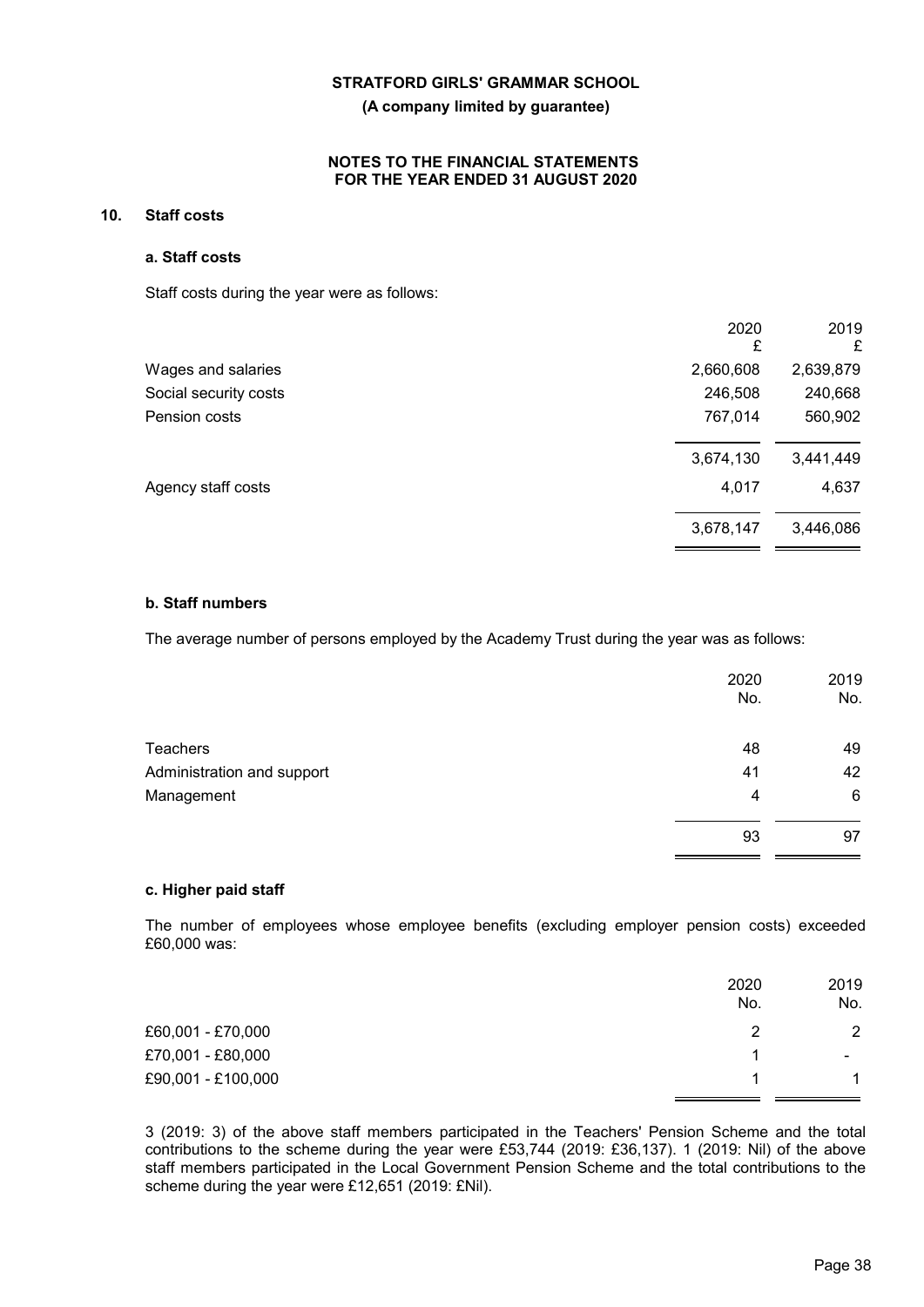**(A company limited by guarantee)**

#### **NOTES TO THE FINANCIAL STATEMENTS FOR THE YEAR ENDED 31 AUGUST 2020**

#### **10. Staff costs (continued)**

#### **d. Key management personnel**

The key management personnel of the Academy Trust comprise the Trustees and the senior management team as listed on page 1. The total amount of employee benefits (including employer pension contributions and employer national insurance contributions) received by key management personnel for their services to the Academy Trust was £391,536 (2019: £480,662).

#### **11. Governors' remuneration and expenses**

One or more Governors has been paid remuneration or has received other benefits from an employment with the Academy Trust. The principal and other staff Governors only receive remuneration in respect of services they provide undertaking the roles of principal and staff members under their contracts of employment. The value of Governors' remuneration and other benefits was as follows:

|                               |                            | ZUZU<br>£   | 20 I J<br>£ |
|-------------------------------|----------------------------|-------------|-------------|
| J Cornell, Accounting Officer | Remuneration               | $90,000 -$  | $90,000 -$  |
|                               |                            | 95,000      | 95,000      |
|                               | Pension contributions paid | $20,000 -$  | $15,000 -$  |
|                               |                            | 25,000      | 20,000      |
| K Richardson                  | Remuneration               |             | $45,000 -$  |
|                               |                            |             | 50,000      |
|                               | Pension contributions paid |             | $5,000 -$   |
|                               |                            |             | 10,000      |
| P Mcananey                    | Remuneration               | $40,000 -$  | $40,000 -$  |
|                               |                            | 45,000      | 45,000      |
|                               | Pension contributions paid | $10,000 -$  | $5,000 -$   |
|                               |                            | 15,000      | 10,000      |
| N Male                        | Remuneration               |             | $15,000 -$  |
|                               |                            |             | 20,000      |
|                               | Pension contributions paid |             | $0 - 5,000$ |
| E Stringer                    | Remuneration               | $45,000 -$  |             |
|                               |                            | 50,000      |             |
|                               | Pension contributions paid | $10,000 -$  |             |
|                               |                            | 15,000      |             |
| D Welch                       | Remuneration               | $15,000 -$  |             |
|                               |                            | 20,000      |             |
|                               | Pension contributions paid | $0 - 5,000$ |             |

During the year ended 31 August 2020, no Governor expenses have been incurred *(2019 - £NIL)*.

#### **12. Governors' and Officers' insurance**

In accordance with normal commercial practice, the Academy Trust has purchased insurance to protect Governors and officers from claims arising from negligent acts, errors or omissions occurring whilst on academy business. The insurance provides cover up to £5,000,000 on any one claim and the cost for the year ended 31 August 2020 was £328 *(2019 - £328)*. The cost of this insurance is included in the total insurance cost.

2020 2019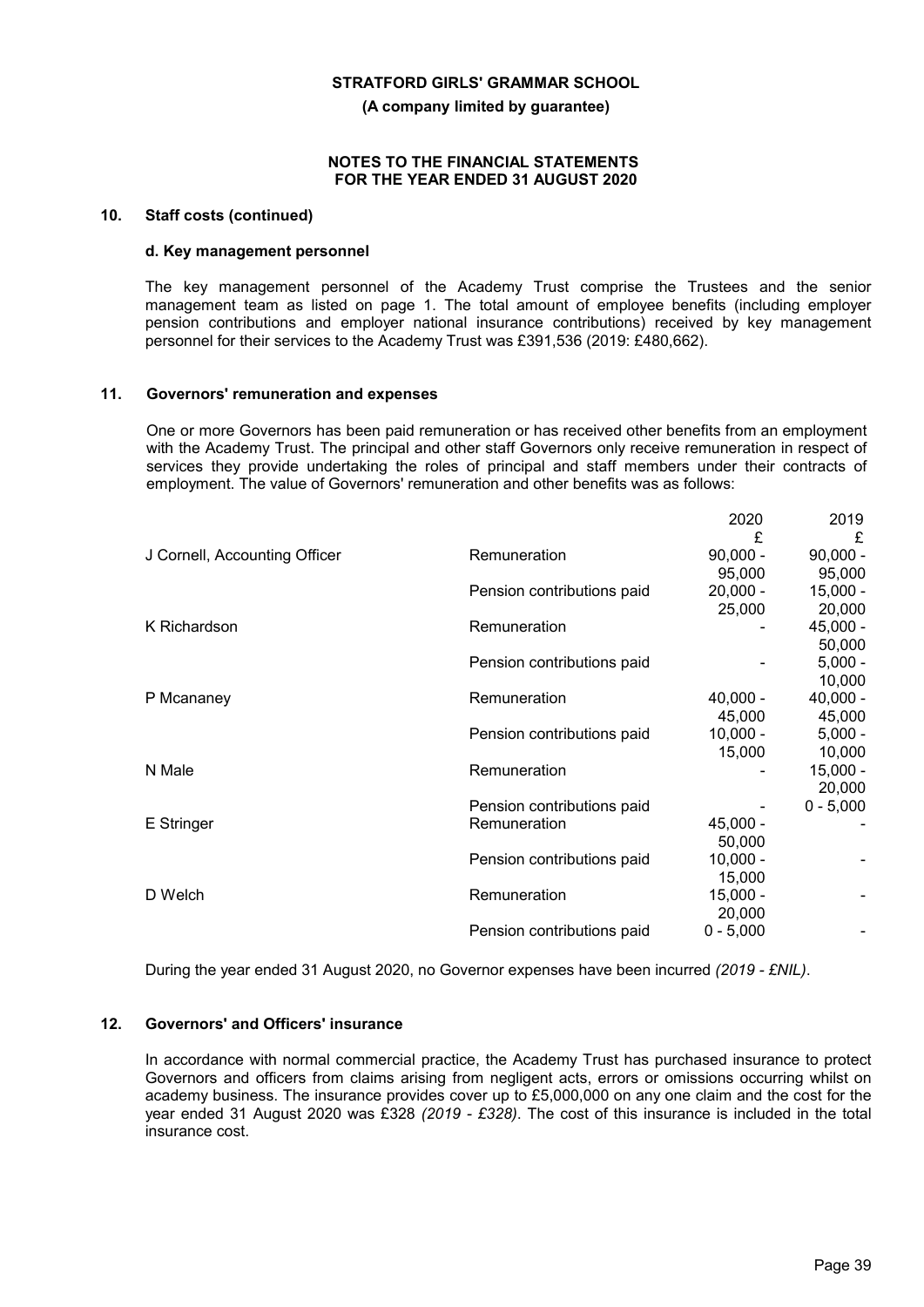**(A company limited by guarantee)**

# **NOTES TO THE FINANCIAL STATEMENTS FOR THE YEAR ENDED 31 AUGUST 2020**

# **13. Tangible fixed assets**

|                          | Long-term<br>leasehold<br>property<br>£ | Furniture and<br>equipment<br>£ | Computer<br>equipment<br>£ | Motor<br>vehicles<br>£ | Total<br>£ |
|--------------------------|-----------------------------------------|---------------------------------|----------------------------|------------------------|------------|
| <b>Cost or valuation</b> |                                         |                                 |                            |                        |            |
| At 1 September 2019      | 15,048,729                              | 337,832                         | 480,666                    | 19,653                 | 15,886,880 |
| <b>Additions</b>         | 889,060                                 | 1,311                           | 6,851                      |                        | 897,222    |
| At 31 August 2020        | 15,937,789                              | 339,143                         | 487,517                    | 19,653                 | 16,784,102 |
| <b>Depreciation</b>      |                                         |                                 |                            |                        |            |
| At 1 September 2019      | 1,612,319                               | 311,709                         | 384,154                    | 19,653                 | 2,327,835  |
| Charge for the year      | 266,232                                 | 11,520                          | 35,849                     |                        | 313,601    |
| At 31 August 2020        | 1,878,551                               | 323,229                         | 420,003                    | 19,653                 | 2,641,436  |
| Net book value           |                                         |                                 |                            |                        |            |
| At 31 August 2020        | 14,059,238                              | 15,914                          | 67,514                     |                        | 14,142,666 |
| At 31 August 2019        | 13,436,410                              | 26,123                          | 96,512                     |                        | 13,559,045 |

#### **14. Debtors**

|                                | 2020<br>£ | 2019<br>£ |
|--------------------------------|-----------|-----------|
| Due within one year            |           |           |
| Trade debtors                  | 3,035     | 9,315     |
| VAT debtor                     | 6,607     | 31,794    |
| Prepayments and accrued income | 148,601   | 396,299   |
|                                | 158,243   | 437,408   |

L

 $=$   $=$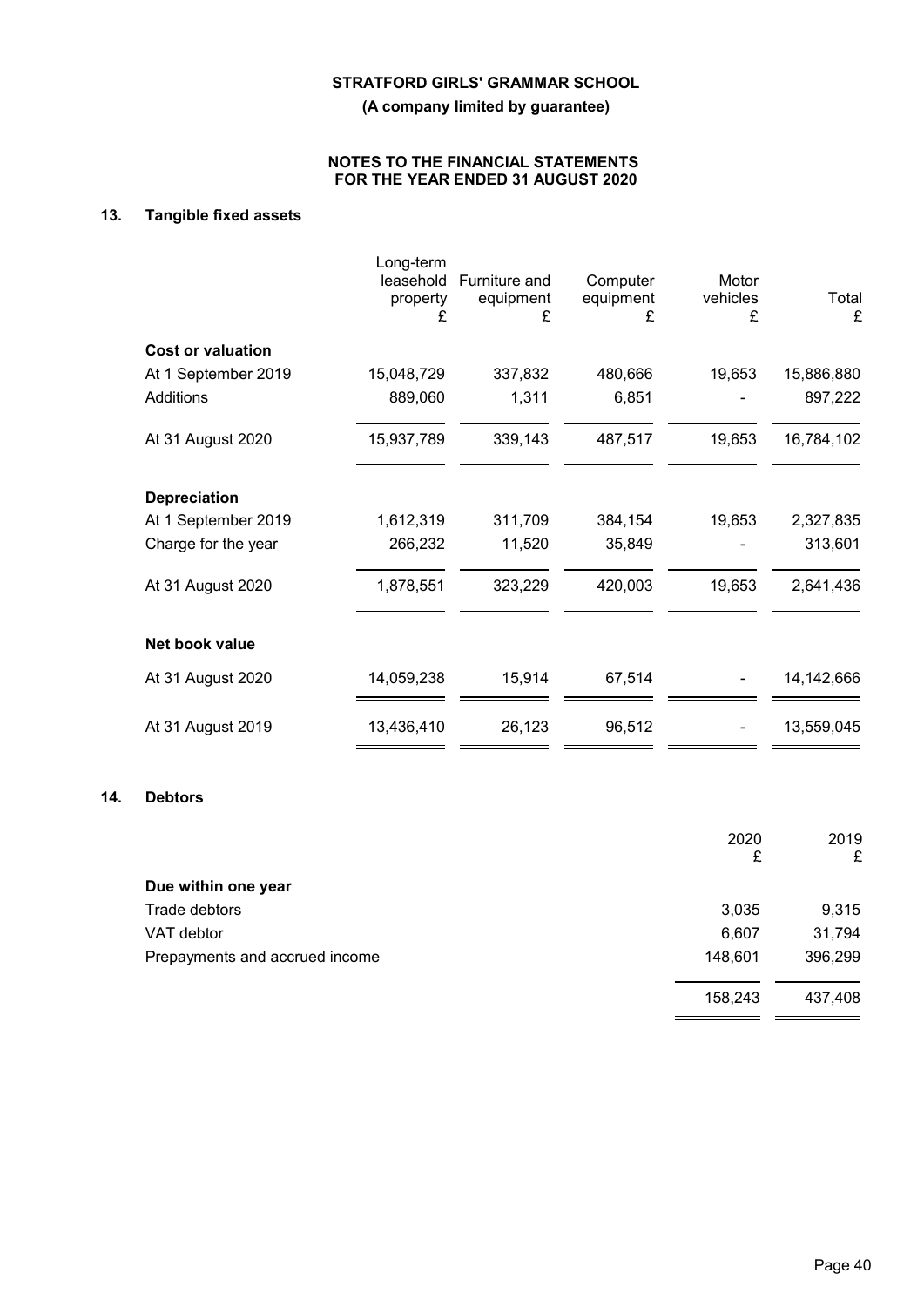**(A company limited by guarantee)**

#### **NOTES TO THE FINANCIAL STATEMENTS FOR THE YEAR ENDED 31 AUGUST 2020**

# **15. Creditors: Amounts falling due within one year**

|                                        | 2020<br>£ | 2019<br>£ |
|----------------------------------------|-----------|-----------|
| Trade creditors                        | 43,179    | 29,149    |
| Other taxation and social security     | 61,010    | 58,843    |
| Salix loans                            | 2,265     | 3,797     |
| Pension creditor                       | 69,491    |           |
| Accruals and deferred income           | 199,567   | 94,807    |
|                                        | 375,512   | 186,596   |
|                                        | 2020<br>£ | 2019<br>£ |
| Deferred income at 1 September 2019    | 87,437    | 58,280    |
| Resources deferred during the year     | 130,812   | 87,437    |
| Amounts released from previous periods | (87, 437) | (58, 280) |
|                                        | 130,812   | 87,437    |

At the balance sheet date the Academy Trust was holding funds received in advance for trips taking place in the 2020-21 year.

#### **16. Creditors: Amounts falling due after more than one year**

|             | 2020<br>⌒<br>- | 2019<br>£ |
|-------------|----------------|-----------|
| Salix Ioans | 23,016         | 23,749    |

Included with Salix loans are a loan of £6,766 with zero interest, repayable over 6 years with biannual repayments of £564, and a loan of £20,780 with zero interest, repayable over 8 years with biannual repayments of £1,335.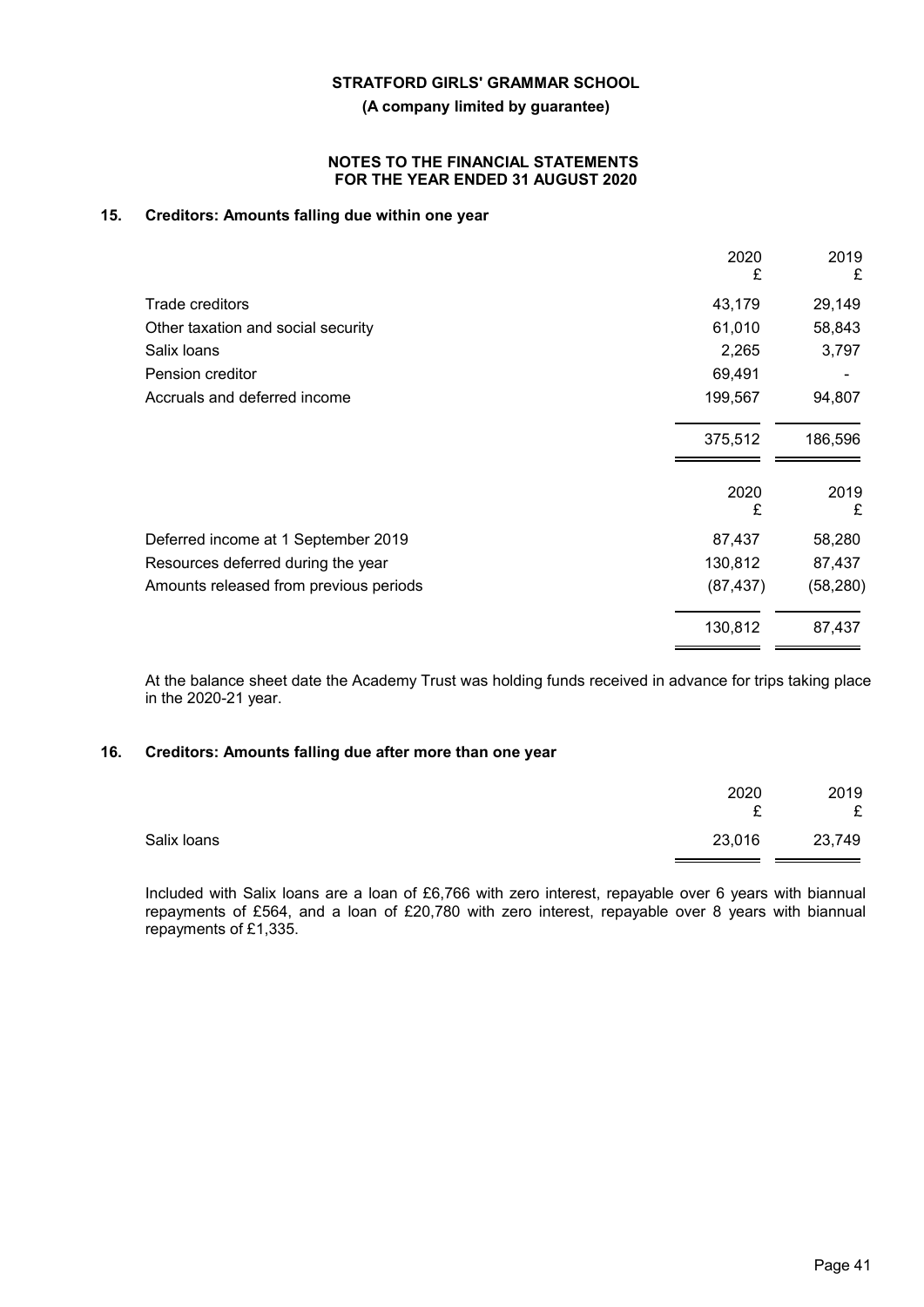**(A company limited by guarantee)**

#### **NOTES TO THE FINANCIAL STATEMENTS FOR THE YEAR ENDED 31 AUGUST 2020**

# **17. Statement of funds**

|                                        | Balance at 1<br>September<br>2019<br>£ | Income<br>£ | Expenditure<br>£ | <b>Transfers</b><br>in/out<br>£ | Gains/<br>(Losses)<br>£ | Balance at<br>31 August<br>2020<br>£ |
|----------------------------------------|----------------------------------------|-------------|------------------|---------------------------------|-------------------------|--------------------------------------|
| <b>Unrestricted</b><br>funds           |                                        |             |                  |                                 |                         |                                      |
| <b>General Funds</b>                   | 43,144                                 | 271,262     | (159, 104)       | (76, 562)                       |                         | 78,740                               |
| <b>Restricted</b><br>general funds     |                                        |             |                  |                                 |                         |                                      |
| <b>GAG</b>                             |                                        | 3,764,735   | (3,721,148)      |                                 |                         | 43,587                               |
| Other ESFA /<br>DfE grants             | 2,482                                  | 263,713     | (261, 894)       |                                 |                         | 4,301                                |
| Other<br>Government<br>grants          |                                        | 24,457      | (24, 457)        |                                 |                         |                                      |
| Other restricted<br>funding            |                                        | 429,991     | (429, 991)       |                                 |                         |                                      |
| Pension reserve                        | (1,355,000)                            |             | (178,000)        |                                 | (122,000)               | (1,655,000)                          |
|                                        | (1,352,518)                            | 4,482,896   | (4,615,490)      |                                 | (122,000)               | (1,607,112)                          |
| <b>Restricted fixed</b><br>asset funds |                                        |             |                  |                                 |                         |                                      |
| <b>Fixed assets</b>                    | 13,559,045                             |             | (313,602)        | 897,221                         |                         | 14, 142, 664                         |
| Capital grants<br>and donations        | 822,267                                | 19,647      |                  | (820, 659)                      |                         | 21,255                               |
|                                        | 14,381,312                             | 19,647      | (313,602)        | 76,562                          |                         | 14,163,919                           |
| <b>Total Restricted</b><br>funds       | 13,028,794                             | 4,502,543   | (4,929,092)      | 76,562                          | (122,000)               | 12,556,807                           |
| <b>Total funds</b>                     | 13,071,938                             | 4,773,805   | (5,088,196)      |                                 | (122,000)               | 12,635,547                           |

The specific purposes for which the funds are to be applied are as follows:

(a) Restricted general funds

The General Annual Grant (GAG) is the core funding for the educational activities of the Academy Trust provided via the Education and Skills Funding Agency (ESFA). Under the funding agreement with the Secretary of State, the Academy Trust is not subject to a limit on the GAG that it could carry forward at 31 August 2019.

Other ESFA/DfE grants are grants from the ESFA/DfE which can only be utilised for the purpose intended.

Other restricted funds generated by the Academy Trust include specific donations and payments made for school trips.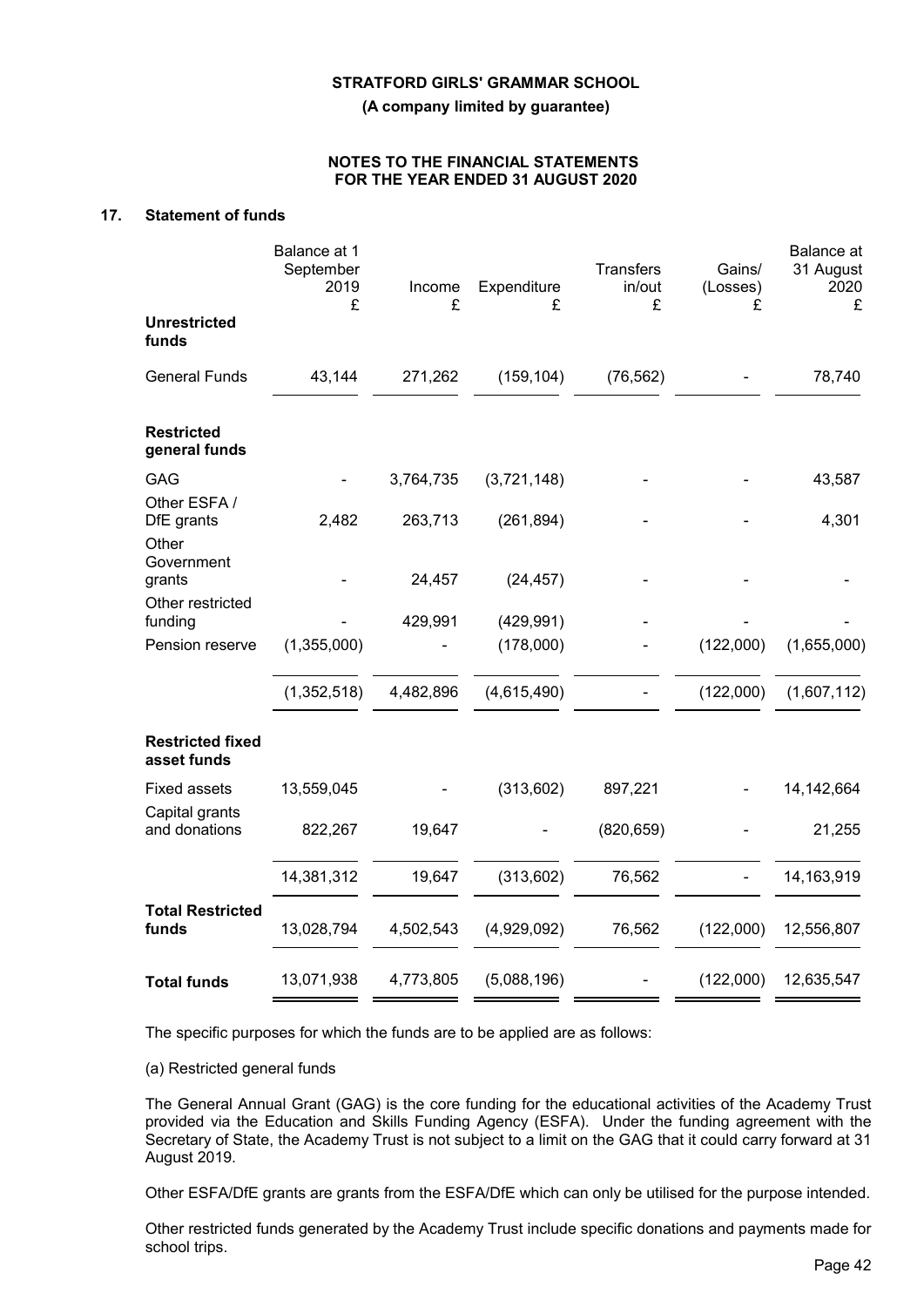**(A company limited by guarantee)**

#### **NOTES TO THE FINANCIAL STATEMENTS FOR THE YEAR ENDED 31 AUGUST 2020**

# **17. Statement of funds (continued)**

The pension reserve is the deficit in the Local Government Pension Scheme.

#### (b) Restricted fixed asset fund

This includes fixed assets transferred on Academy conversion, together with capital grants and other capital funds received for the purchase of fixed assets, net of accumulated depreciation on fixed assets. Unspent capital grants and other capital funds are also held in this fund and their use is restricted to the capital projects for which they were provided.

(c) Unrestricted funds

These include surpluses transferred on Academy conversion and any other funds generated by the Academy Trust, or donations received with no specific purpose attached.

(d) Transfers between funds:

These relate to a £76,562 transfer from unrestricted funds to restricted fixed asset funds in relation to capital expenditure not funded by CIF projects and other capital income.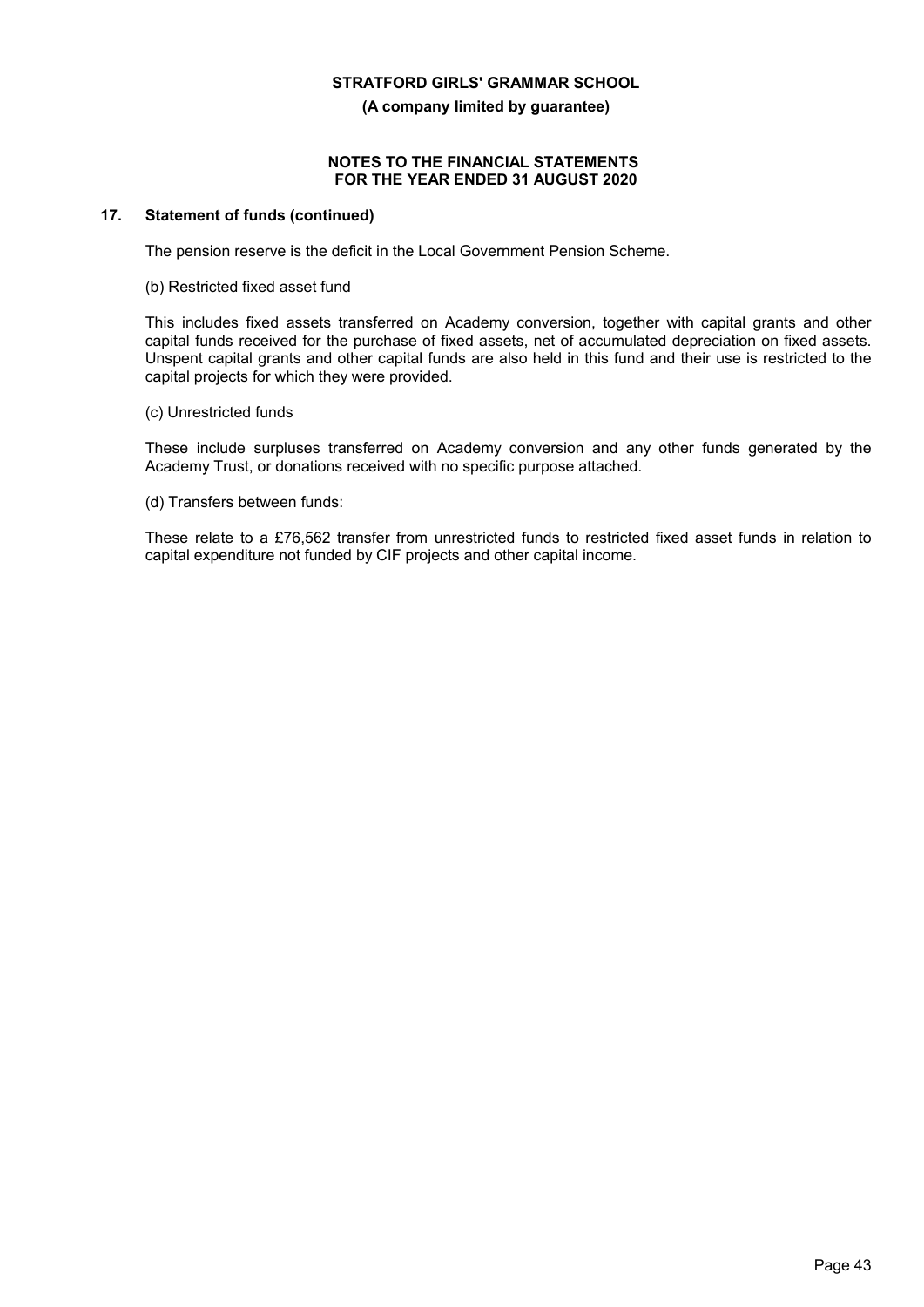**(A company limited by guarantee)**

## **NOTES TO THE FINANCIAL STATEMENTS FOR THE YEAR ENDED 31 AUGUST 2020**

# **17. Statement of funds (continued)**

Comparative information in respect of the preceding year is as follows:

|                                        | Balance at<br>1 September<br>2018<br>£ | Income<br>£ | Expenditure<br>£ | <b>Transfers</b><br>in/out<br>£ | Gains/<br>(Losses)<br>£ | Balance at<br>31 August<br>2019<br>£ |
|----------------------------------------|----------------------------------------|-------------|------------------|---------------------------------|-------------------------|--------------------------------------|
| <b>Unrestricted</b><br>funds           |                                        |             |                  |                                 |                         |                                      |
| <b>General Funds</b>                   | 8,348                                  | 410,716     | (214, 509)       | (161, 411)                      |                         | 43,144                               |
| <b>Restricted</b><br>general funds     |                                        |             |                  |                                 |                         |                                      |
| <b>GAG</b>                             |                                        | 3,624,927   | (3,741,160)      | 116,233                         |                         |                                      |
| Other ESFA /<br>DfE grants<br>Other    | 120                                    | 84,146      | (81, 784)        |                                 |                         | 2,482                                |
| Government<br>grants                   |                                        | 3,669       | (3,669)          |                                 |                         |                                      |
| Other restricted<br>funding            |                                        | 613,261     | (613, 261)       |                                 |                         |                                      |
| Pension reserve                        | (831,000)                              |             | (133,000)        |                                 | (391,000)               | (1,355,000)                          |
|                                        | (830, 880)                             | 4,326,003   | (4, 572, 874)    | 116,233                         | (391,000)               | (1,352,518)                          |
| <b>Restricted fixed</b><br>asset funds |                                        |             |                  |                                 |                         |                                      |
| <b>Fixed assets</b>                    | 13,677,616                             |             | (337, 247)       | 218,676                         |                         | 13,559,045                           |
| Capital grants<br>and donations        | 568,968                                | 426,797     |                  | (173, 498)                      |                         | 822,267                              |
|                                        | 14,246,584                             | 426,797     | (337, 247)       | 45,178                          |                         | 14,381,312                           |
| <b>Total Restricted</b><br>funds       | 13,415,704                             | 4,752,800   | (4,910,121)      | 161,411                         | (391,000)               | 13,028,794                           |
| <b>Total funds</b>                     | 13,424,052                             | 5,163,516   | (5, 124, 630)    |                                 | (391,000)               | 13,071,938                           |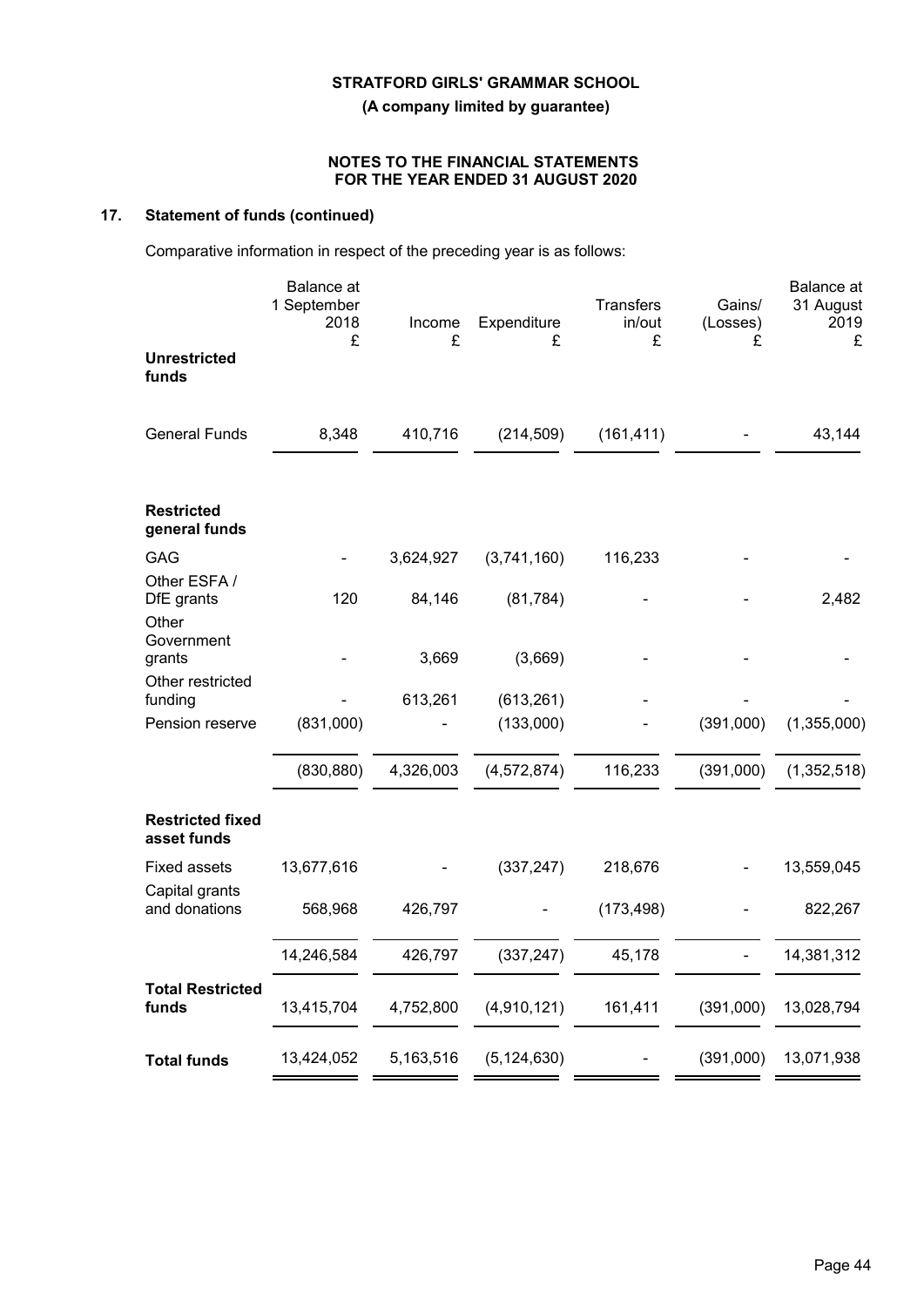**(A company limited by guarantee)**

# **NOTES TO THE FINANCIAL STATEMENTS FOR THE YEAR ENDED 31 AUGUST 2020**

# **18. Analysis of net assets between funds**

# **Analysis of net assets between funds - current period**

|                                        |              |             | Restricted  |             |
|----------------------------------------|--------------|-------------|-------------|-------------|
|                                        | Unrestricted | Restricted  | fixed asset | Total       |
|                                        | funds        | funds       | funds       | funds       |
|                                        | 2020         | 2020        | 2020        | 2020        |
|                                        | £            | £           | £           | £           |
| Tangible fixed assets                  |              |             | 14,142,666  | 14,142,666  |
| <b>Current assets</b>                  | 78,740       | 421,135     | 46,534      | 546,409     |
| Creditors due within one year          |              | (373, 247)  | (2, 265)    | (375, 512)  |
| Creditors due in more than one year    |              |             | (23,016)    | (23, 016)   |
| Provisions for liabilities and charges |              | (1,655,000) |             | (1,655,000) |
| <b>Total</b>                           | 78,740       | (1,607,112) | 14,163,919  | 12,635,547  |
|                                        |              |             |             |             |

# **Analysis of net assets between funds - prior period**

|                                        |              |             | Restricted  |             |
|----------------------------------------|--------------|-------------|-------------|-------------|
|                                        | Unrestricted | Restricted  | fixed asset | Total       |
|                                        | funds        | funds       | funds       | funds       |
|                                        | 2019         | 2019        | 2019        | 2019        |
|                                        | £            | £           | £           | £           |
| Tangible fixed assets                  |              |             | 13,559,045  | 13,559,045  |
| Current assets                         | 43,144       | 185,281     | 849,813     | 1,078,238   |
| Creditors due within one year          |              | (182, 799)  | (3,797)     | (186, 596)  |
| Creditors due in more than one year    |              |             | (23, 749)   | (23, 749)   |
| Provisions for liabilities and charges |              | (1,355,000) |             | (1,355,000) |
| Total                                  | 43.144       | (1,352,518) | 14,381,312  | 13,071,938  |
|                                        |              |             |             |             |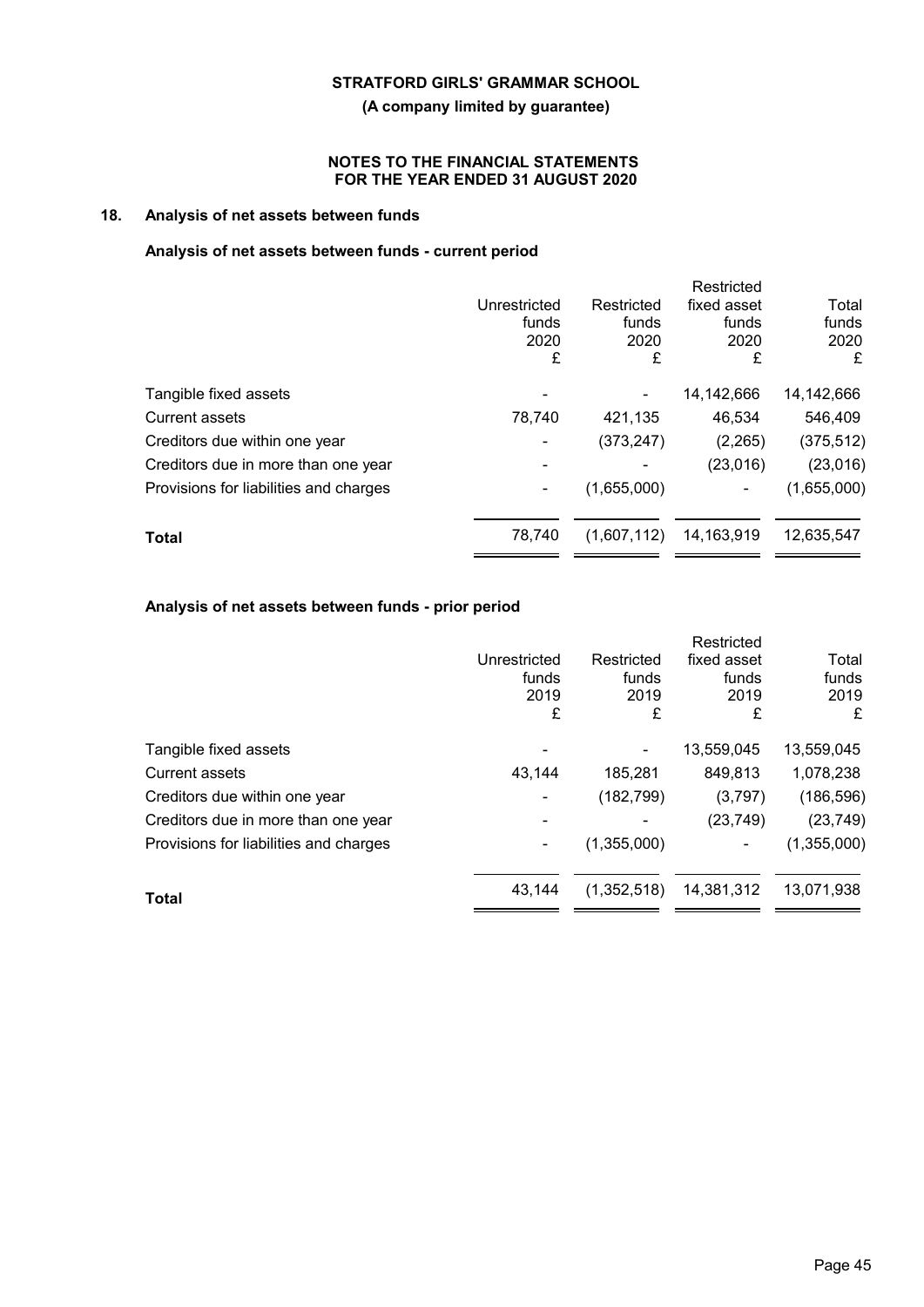**(A company limited by guarantee)**

### **NOTES TO THE FINANCIAL STATEMENTS FOR THE YEAR ENDED 31 AUGUST 2020**

# **19. Reconciliation of net (expenditure)/income to net cash flow from operating activities**

|                                                                                       | 2020<br>£                       | 2019<br>£  |
|---------------------------------------------------------------------------------------|---------------------------------|------------|
| Net (expenditure)/income for the period (as per Statement of financial<br>activities) | (314, 391)                      | 38,886     |
| <b>Adjustments for:</b>                                                               |                                 |            |
| Depreciation                                                                          | 313,601                         | 337,247    |
| Capital grants from DfE and other capital income                                      | (19, 647)                       | (426, 797) |
| Interest receivable                                                                   | (1,349)                         | (1, 133)   |
| Defined benefit pension scheme cost less contributions payable                        | 152,000                         | 85,000     |
| Defined benefit pension scheme finance cost                                           | 26,000                          | 48,000     |
| Decrease in debtors                                                                   | 279,165                         | 58,969     |
| Increase/(decrease) in creditors                                                      | 190,448                         | (31, 312)  |
| Net cash provided by operating activities                                             | 625,827                         | 108,860    |
| Cash flows from financing activities                                                  |                                 |            |
|                                                                                       | 2020                            | 2019<br>£  |
|                                                                                       |                                 | 21,349     |
| Repayments of borrowing                                                               | (2,265)                         | (1,697)    |
| Net cash (used in)/provided by financing activities                                   | (2, 265)                        | 19,652     |
| Cash flows from investing activities                                                  |                                 |            |
|                                                                                       | 2020                            | 2019<br>£  |
| Dividends, interest and rents from investments                                        | 1,349                           | 1,133      |
| Purchase of tangible fixed assets                                                     | (897, 222)                      | (218, 676) |
| Capital grants from DfE Group                                                         | 19,647                          | 426,797    |
| Net cash (used in)/provided by investing activities                                   | (876, 226)                      | 209,254    |
|                                                                                       | Cash inflows from new borrowing | £<br>£     |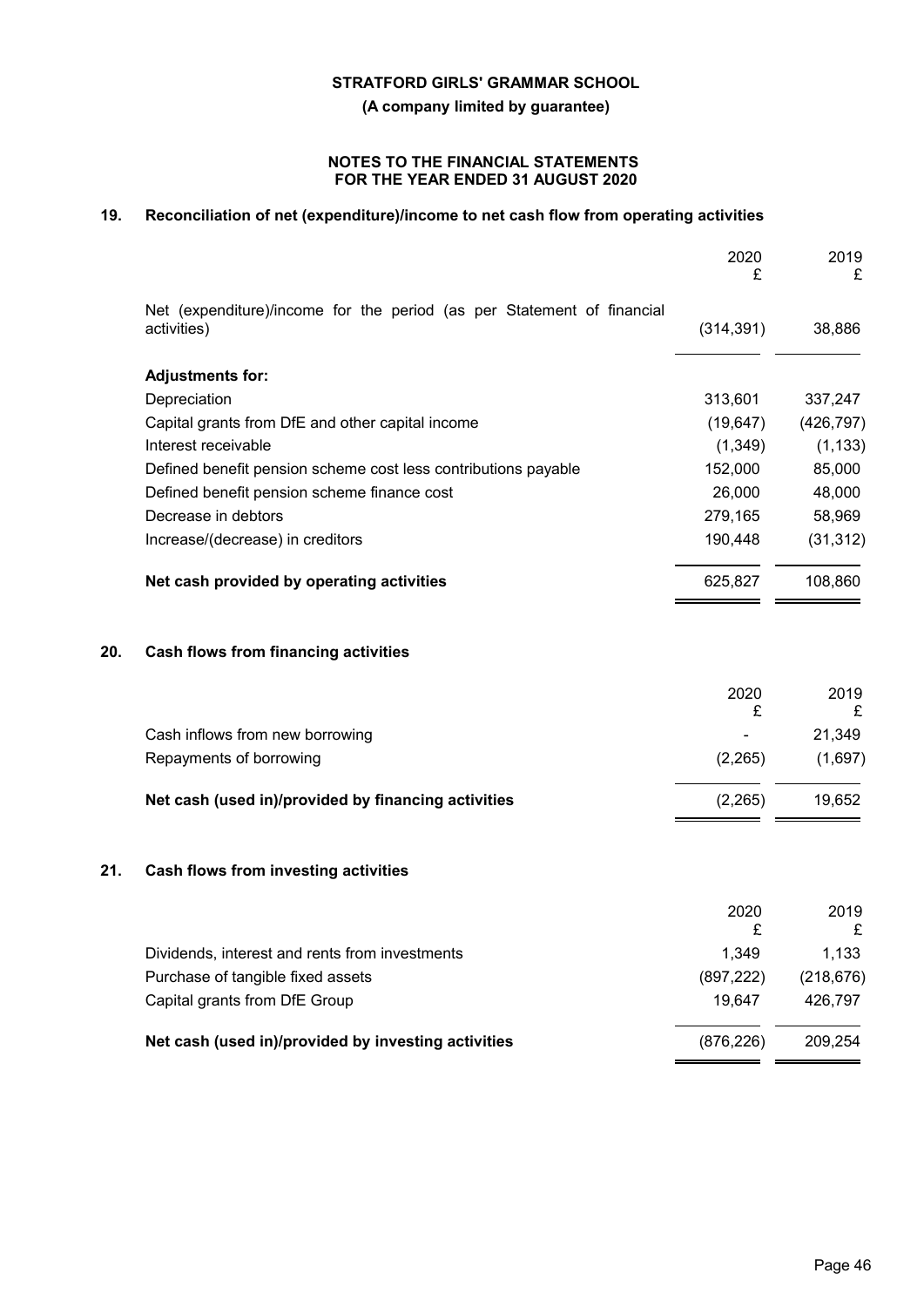**(A company limited by guarantee)**

#### **NOTES TO THE FINANCIAL STATEMENTS FOR THE YEAR ENDED 31 AUGUST 2020**

# **22. Analysis of cash and cash equivalents**

|                                 | 2020    | 2019<br>£ |
|---------------------------------|---------|-----------|
| Cash in hand                    | 388,166 | 640,830   |
| Total cash and cash equivalents | 388,166 | 640,830   |

#### **23. Pension commitments**

The Academy Trust's employees belong to two principal pension schemes: the Teachers' Pension Scheme for England and Wales (TPS) for academic and related staff; and the Local Government Pension Scheme (LGPS) for non-teaching staff, which is managed by Warwickshire County Council. Both are multi-employer defined benefit schemes.

The latest actuarial valuation of the TPS related to the period ended 31 March 2012 and of the LGPS 31 March 2019.

Contributions amounting to £69,491 were payable to the schemes at 31 August 2020 *(2019 - £67,746)* and are included within creditors.

#### **Teachers' Pension Scheme**

The Teachers' Pension Scheme (TPS) is a statutory, contributory, defined benefit scheme, governed by the Teachers' Pension Scheme Regulations 2014. Membership is automatic for full-time teachers in academies. All teachers have the option to opt-out of the TPS following enrolment.

The TPS is an unfunded scheme to which both the member and employer makes contributions, as a percentage of salary - these contributions are credited to the Exchequer. Retirement and other pension benefits are paid by public funds provided by Parliament.

#### **Valuation of the Teachers' Pension Scheme**

The Government Actuary, using normal actuarial principles, conducts a formal actuarial review of the TPS in accordance with the Public Service Pensions (Valuations and Employer Cost Cap) Directions 2014 published by HM Treasury every 4 years. The aim of the review is to specify the level of future contributions. Actuarial scheme valuations are dependent on assumptions about the value of future costs, design of benefits and many other factors. The latest actuarial valuation of the TPS was carried out as at 31 March 2016. The valuation report was published by the Department for Education on 5 March 2019. The key elements of the valuation and subsequent consultation are:

- employer contribution rates set at 23.68% of pensionable pay (including a 0.08% employer administration levy)
- total scheme liabilities (pensions currently in payment and the estimated cost of future benefits) for service to the effective date of £218,100 million, and notional assets (estimated future contributions together with the notional investments held at the valuation date) of £196,100 million giving a notional past service deficit of £22,000 million
- the SCAPE rate, set by HMT, is used to determine the notional investment return. The current SCAPE rate is 2.4% above the rate of CPI. assumed real rate of return is 2.4% in excess of prices and 2% in excess of earnings. The rate of real earnings growth is assumed to be 2.2%. The assumed nominal rate of return including earnings growth is 4.45%.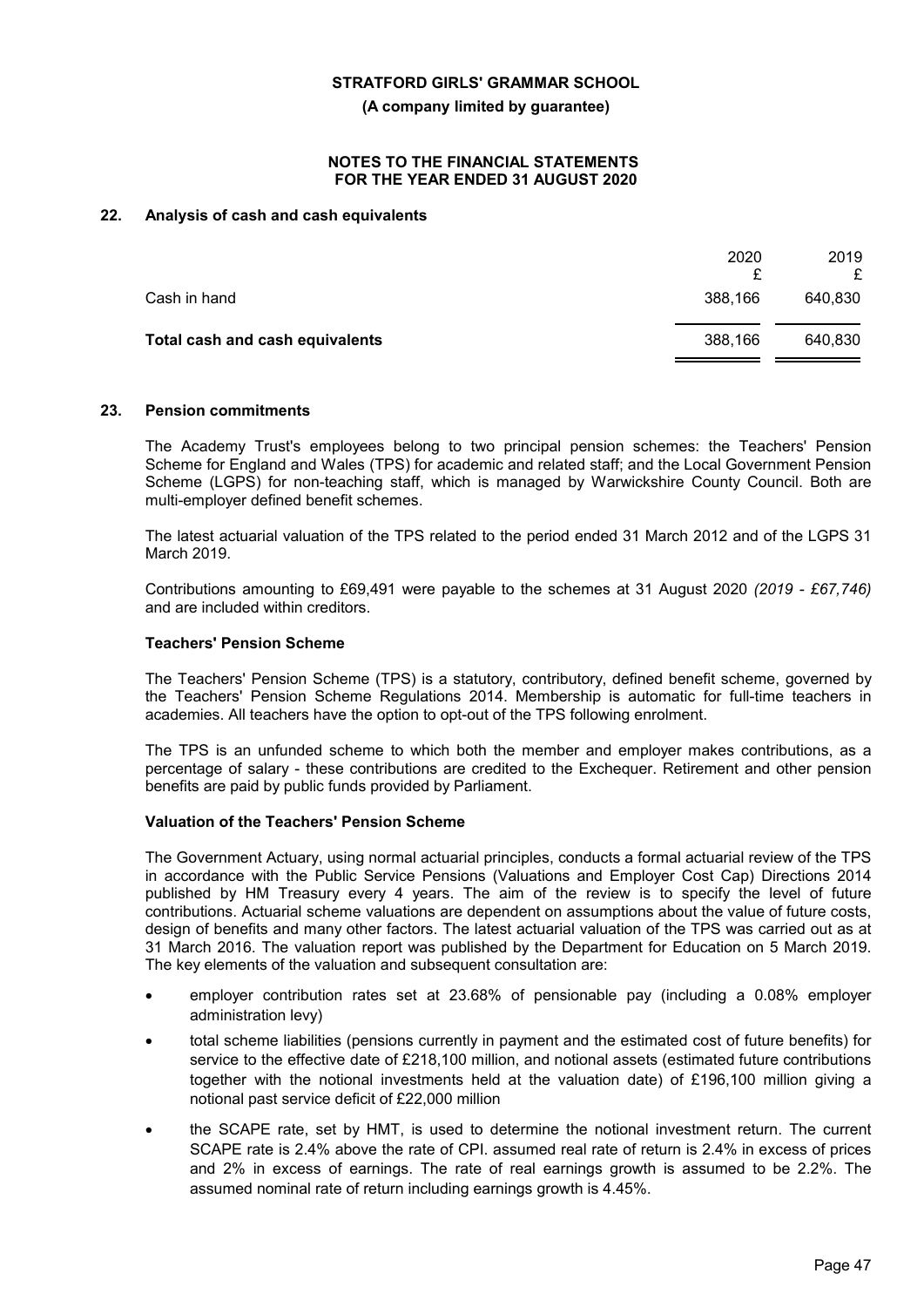**(A company limited by guarantee)**

#### **NOTES TO THE FINANCIAL STATEMENTS FOR THE YEAR ENDED 31 AUGUST 2020**

#### **23. Pension commitments (continued)**

The next valuation result is due to be implemented from 1 April 2023.

The employer's pension costs paid to TPS in the year amounted to £453,000 *(2019 - £308,000)*.

A copy of the valuation report and supporting documentation is on the Teachers' Pensions website (https://www.teacherspensions.co.uk/news/employers/2019/04/teachers-pensions-valuation-report.aspx).

Under the definitions set out in FRS 102, the TPS is an unfunded multi-employer pension scheme. The Academy Trust has accounted for its contributions to the scheme as if it were a defined contribution scheme. The Academy Trust has set out above the information available on the scheme.

#### **Local Government Pension Scheme**

The LGPS is a funded defined benefit pension scheme, with the assets held in separate trusteeadministered funds. The total contribution made for the year ended 31 August 2020 was £191,000 *(2019 - £179,000)*, of which employer's contributions totalled £150,000 *(2019 - £143,000)* and employees' contributions totalled £ 41,000 *(2019 - £36,000)*. The agreed contribution rates for future years are 20.8% per cent for employers and 5.5% to 12.5% per cent for employees.

Parliament has agreed, at the request of the Secretary of State for Education, to a guarantee that, in the event of academy closure, outstanding Local Government Pension Scheme liabilities would be met by the Department for Education. The guarantee came into force on 18 July 2013.

#### **Principal actuarial assumptions**

| 2020<br>$\%$ | 2019<br>% |
|--------------|-----------|
| 3.1          | 2.90      |
| 17           | 1.8       |
| 23           | 2.3       |
|              |           |

The current mortality assumptions include sufficient allowance for future improvements in mortality rates. The assumed life expectations on retirement age 65 are:

|                       | 2020  | 2019  |
|-----------------------|-------|-------|
|                       | Years | Years |
| <b>Retiring today</b> |       |       |
| Males                 | 21.6  | 21.4  |
| Females               | 23.8  | 23.6  |
| Retiring in 20 years  |       |       |
| Males                 | 22.5  | 22.4  |
| Females               | 25.4  | 25    |
|                       |       |       |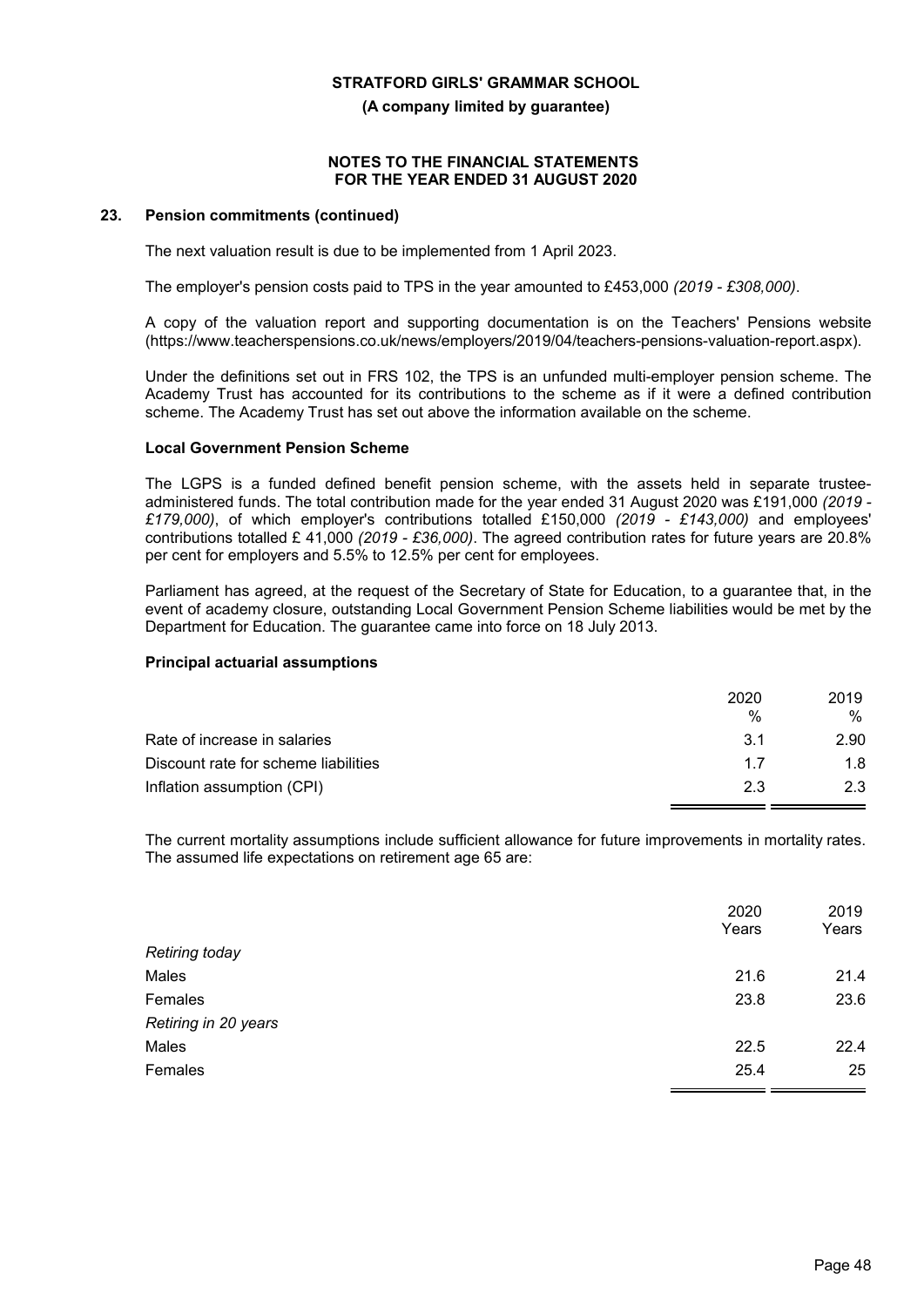#### **(A company limited by guarantee)**

#### **NOTES TO THE FINANCIAL STATEMENTS FOR THE YEAR ENDED 31 AUGUST 2020**

# **23. Pension commitments (continued)**

### **Sensitivity analysis**

Change in the reported value of the defined benefit obligations:

|                     | 2020<br>£000 | 2019<br>£000 |
|---------------------|--------------|--------------|
| Discount rate +0.5% | (415)        | (403)        |
| Discount rate -0.5% | 415          | 415          |
| CPI rate $+0.5%$    | 380          | 337          |
| CPI rate $-0.5%$    | (380)        | (337)        |

The Academy Trust's share of the assets in the scheme was:

|                                     | At 31 August At 31 August<br>2020<br>£ | 2019<br>£ |
|-------------------------------------|----------------------------------------|-----------|
| Equities                            | 1,359,000                              | 1,308,000 |
| <b>Bonds</b>                        | 566,250                                | 558,000   |
| Property                            | 294,450                                | 257,000   |
| Cash                                | 45,300                                 | 22,000    |
| <b>Total market value of assets</b> | 2,265,000                              | 2,145,000 |

The actual return on scheme assets was £(38,000) *(2019 - £132,000)*.

The amounts recognised in the Statement of financial activities are as follows:

|                                                                  | 2020<br>£ | 2019      |
|------------------------------------------------------------------|-----------|-----------|
| Current service cost                                             | (302,000) | (228,000) |
| Past service cost                                                |           | (24,000)  |
| Interest income                                                  | 40.000    | 55,000    |
| Interest cost                                                    | (66,000)  | (79,000)  |
| Total amount recognised in the Statement of financial activities | (328,000) | (276,000) |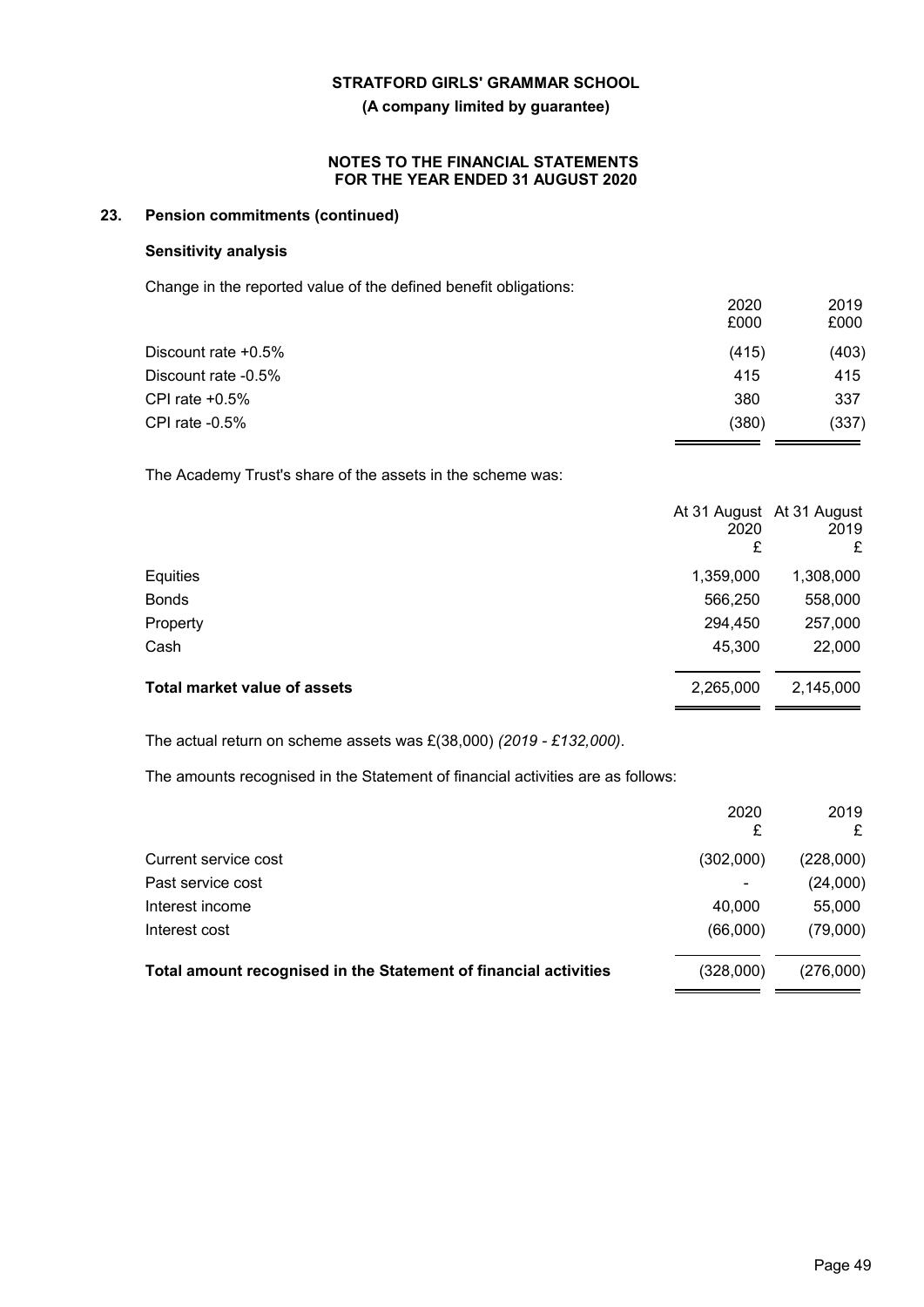**(A company limited by guarantee)**

#### **NOTES TO THE FINANCIAL STATEMENTS FOR THE YEAR ENDED 31 AUGUST 2020**

# **23. Pension commitments (continued)**

Changes in the present value of the defined benefit obligations were as follows:

|                         | 2020<br>£ | 2019<br>£ |
|-------------------------|-----------|-----------|
| At 1 September          | 3,500,000 | 2,707,000 |
| Current service cost    | 302,000   | 228,000   |
| Interest cost           | 66,000    | 79,000    |
| Employee contributions  | 41,000    | 36,000    |
| <b>Actuarial losses</b> | 44,000    | 456,000   |
| Benefits paid           | (33,000)  | (30,000)  |
| Past service costs      |           | 24,000    |
| At 31 August            | 3,920,000 | 3,500,000 |

Changes in the fair value of the Academy Trust's share of scheme assets were as follows:

|                               | 2020<br>£ | 2019<br>£ |
|-------------------------------|-----------|-----------|
| At 1 September                | 2,145,000 | 1,876,000 |
| Interest income               | 40,000    | 55,000    |
| Actuarial (losses)/gains      | (78,000)  | 65,000    |
| <b>Employer contributions</b> | 150,000   | 143,000   |
| Employee contributions        | 41,000    | 36,000    |
| Benefits paid                 | (33,000)  | (30,000)  |
| At 31 August                  | 2,265,000 | 2,145,000 |

### **24. Operating lease commitments**

At 31 August 2020 the Academy Trust had commitments to make future minimum lease payments under non-cancellable operating leases as follows:

|                                              | 2020<br>£ | 2019<br>£ |
|----------------------------------------------|-----------|-----------|
| Not later than 1 year                        | 16,738    | 16,738    |
| Later than 1 year and not later than 5 years | 14,332    | 31,004    |
|                                              | 31,070    | 47,742    |
|                                              |           |           |